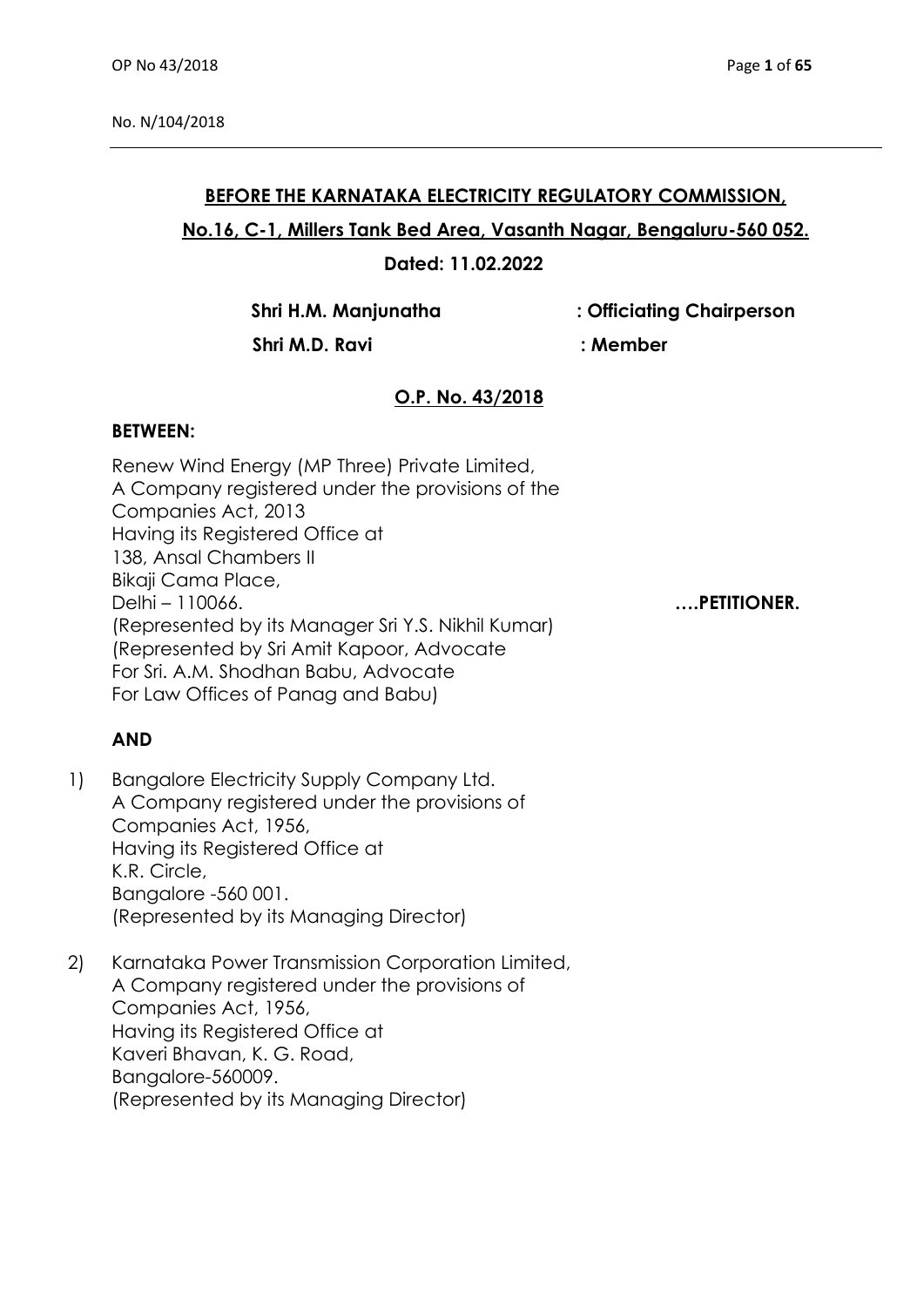3) Karnataka Renewal Energy Development Limited (KREDL), A Company Registered under the provisions of the Indian Companies Act,1956 having its Registered Office at No. 39, Shanti Gruha, Bharath Scouts & Guides Building, Palace Road, **manufacturers** and **numerical contracts** and **manufacturers** and **manufacturers** and **manufacturers**. Bengaluru–560 001.

(Represented by its Managing Director) (R1 and R2 Represented by Sri. Sriranga. S, Advocate Ms Medha M Puranik, Advocate For JustLaw Advocates) (R3 Represented by Sri. Murugesh V Charati, Advocate & Smt. Latha, Advocate)

# **ORDERS**

1) This Petition is filed under Section 86(1)(f) of the Electricity Act, 2003 by the

Petitioner praying for the following reliefs to;

- a) Direct Respondent No. 1 to decide upon the Petitioner's letter/representation dated 25.09.2017 with respect to Force Majeure.
- b) Quash the letter dated 17.11.2017 (Annexure-T) issued by the 1st Respondent pursuant to the letter dated 04.10.2017.
- c) Recall the letter dated 04.10.2017 issued by this Commission to the 1st Respondent.

In the alternative

- d) Declare that the delay in commissioning was due to reasons outside the control of the Petitioner and therefore amount to Force majeure as defined in Article 14 of the PPA.
- e) Declare that the KERC applicable tariff as stated in Article 12 of the PPA would be as per the Tariff order dated 30.07.2015.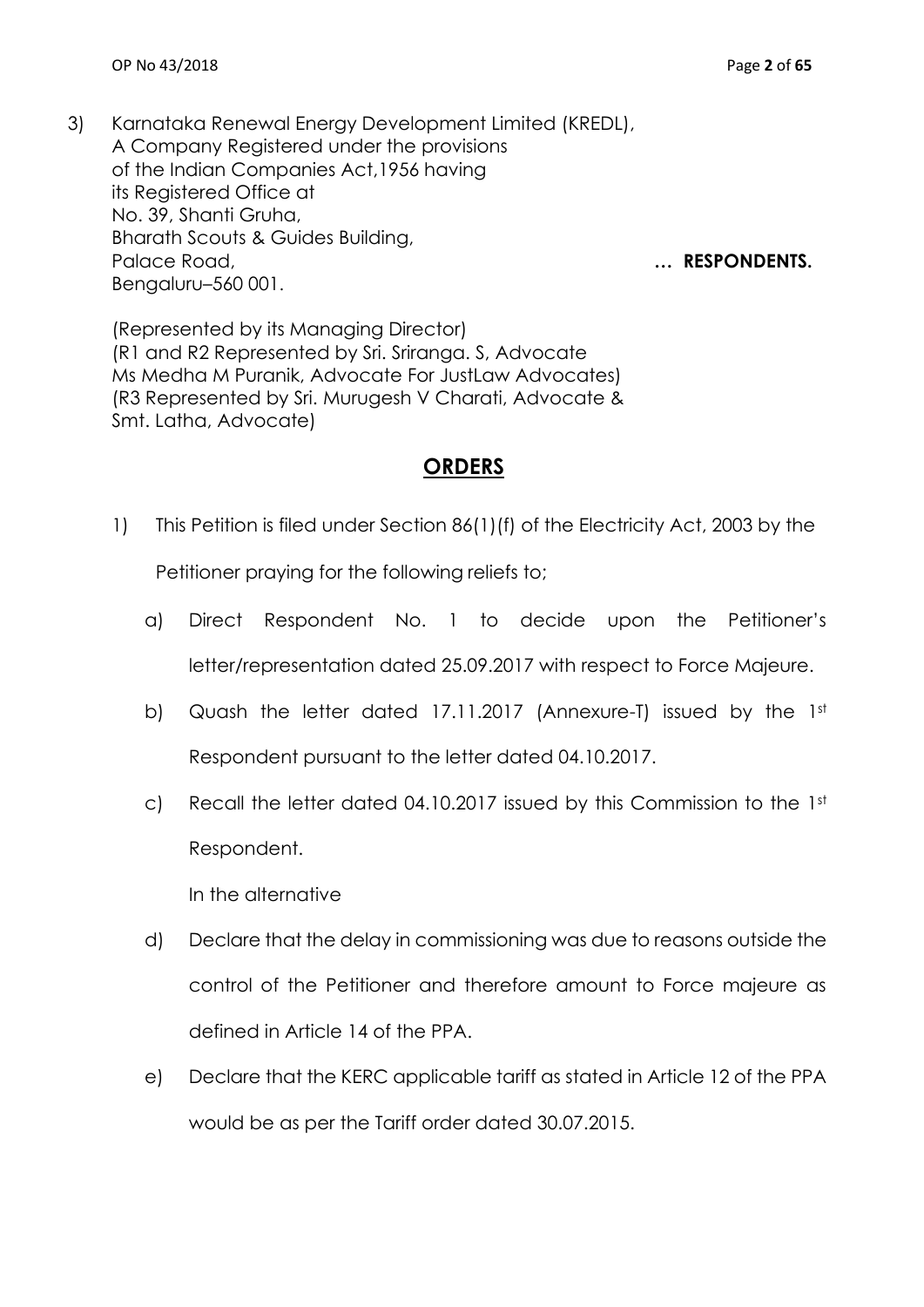- f) Declare that the revised Tariff order dated 12.04.2017 would not be applicable to the PPA between the Petitioner and the 1st Respondent.
- g) Direct the 1st Respondent to not levy liquidated damages under the provisions of the PPA under restrain the 1st Respondent from taking any other coercive measures under the terms of the PPA.
- h) Pass such other order/s including an order as to costs to meet the ends of justice.
- 2) The brief facts set out in this petition are as under:
	- a) The Petitioner Company is a Special Purpose Vehicle of ReNew Solar Power Private Limited, a Solar PV Power Project Developer with extensive experience in developing and operating renewable power projects throughout India. The Petitioner Company is a generator as defined under the Provisions of Electricity Act, 2003.
	- b) The Karnataka Renewable Energy Department/the 3rd Respondent, vide its request for proposals (RfP) (Annexure-A to the Amended Petition) dated 20.11.2015 invited proposals for establishing, operating and maintaining 1200 MW of Solar PV Power Plants in Karnataka. The project was to be implemented in 60 Taluks, with each Taluk being allotted 20 MW power plants. The minimum capacity and maximum capacity for each individual builder per Taluk was set at 3 MW and 20 MW respectively.
	- c) The SPD emerged as the successful bidder in 9 Taluks in Karnataka to establish 9 x 20 MW capacity power plants in the said Taluks. The Honnali Project was awarded to the SPD by the 3rd Respondent vide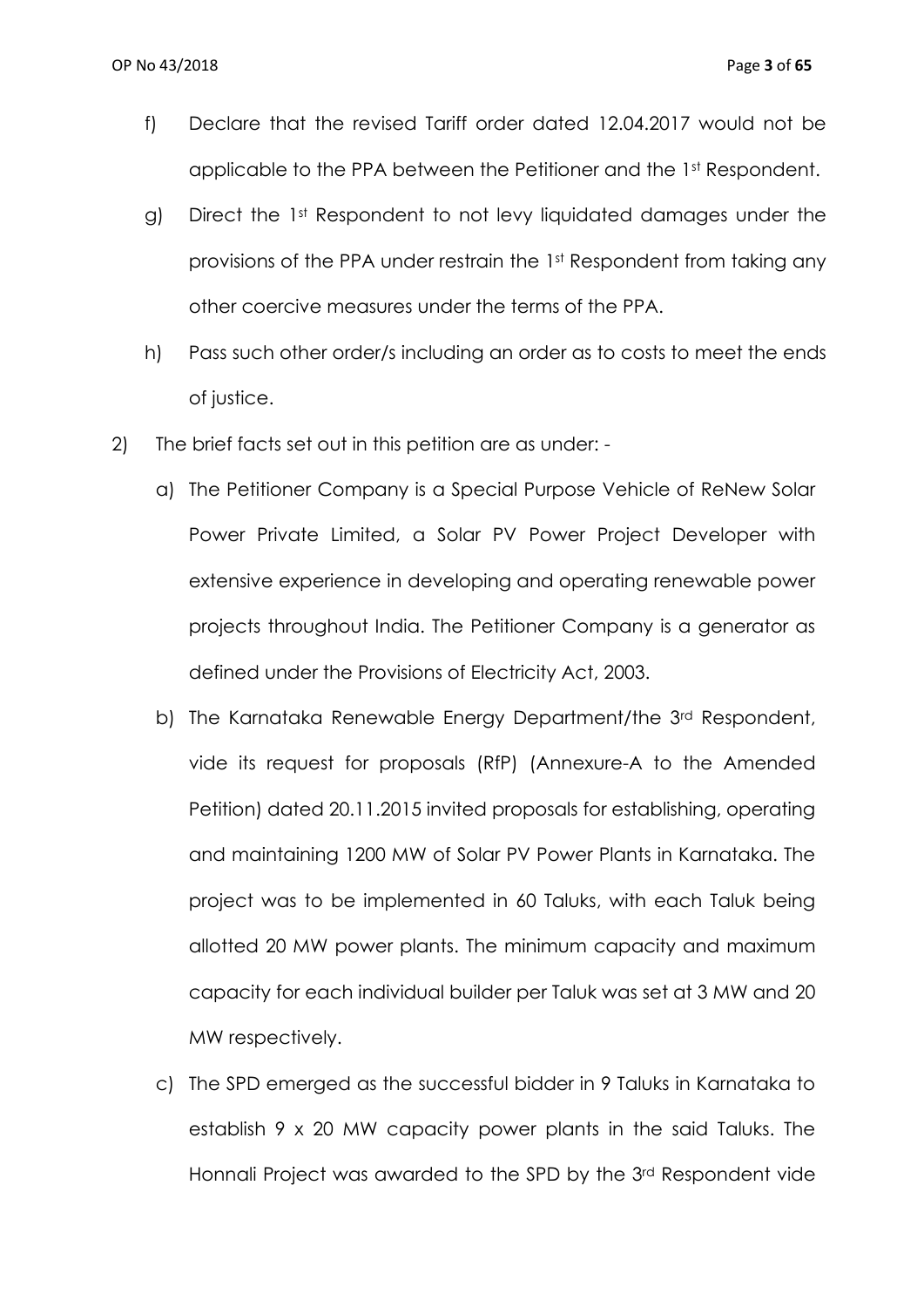letter of award and allotment letter (Annexure-B to the Amended Petition) dated 23.03.2016. As per the terms of allotment letter the SPD was required to enter into a Power Purchase Agreement with BESCOM/1st Respondent within 30 days of the letter of award.

- d) The present Petition pertains to the 20 MW capacity power plant at Honnali Taluk in Davangere District in which the SPD emerged as a successful bidder and is executing the same through its SPV, the Petitioner herein. The SPD vide its letter (Annexure-C to the Amended Petition) dated 29.03.2016 accepted the allotment letter within the prescribed time and sought to implement the project through the Petitioner as permitted under Clause 2.1.2 of the RfP. Pursuant to the allotment letter, the Petitioner entered into PPA (Annexure-D to the Amended Petition) dated 23.05.2016 with the 1st Respondent for a period of 25 years at a Tariff of Rs. 5.05/ per unit. The Scheduled Commercial Operation Date under the PPA was 12 months from the effective date of 14.10.2016 i.e., the date on which the Commission accorded approval to the PPA.
- e) As per Article 4 of PPA, the Petitioner unless affected by Force Majeure events, was required to obtain all consents and permissions required for fulfilling its obligations under the PPA within a period of 8 months from the effective date. The PPA provided for downward revision of tariff and liquidated damages in the event of delay in commissioning the project for reasons other than Force Majeure Events as provided for under PPA. The Commission has approved the PPA vide its letter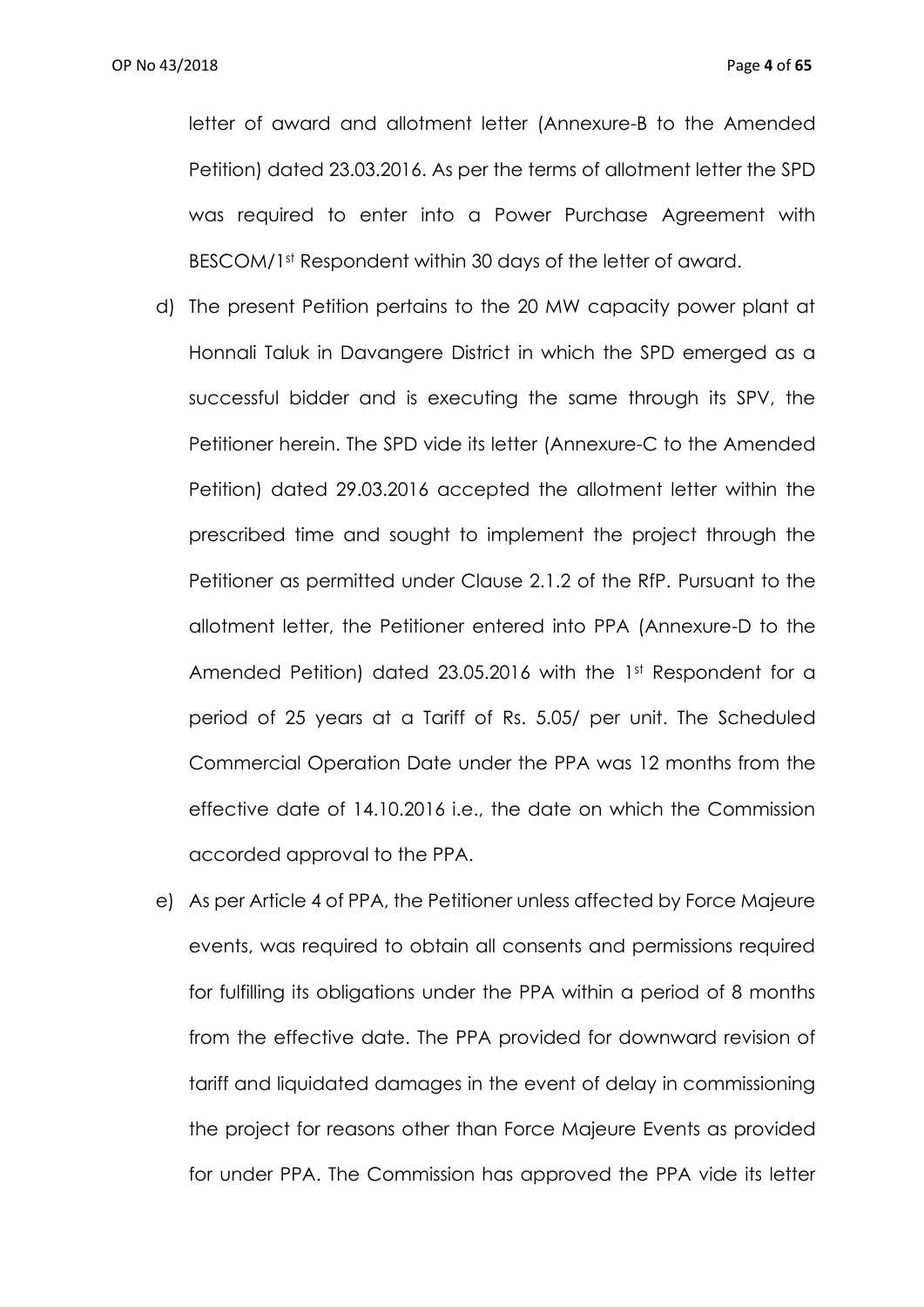(Annexure-E to the Amended Petition) dated 14.10.2016 subject to certain corrections and modifications. The parties were directed to carry out the corrections and modifications through a Supplemental PPA. Accordingly, a Supplemental PPA (Annexure-F to the Amended Petition) dated 06.01.2017, executed incorporating the changes and modifications prescribed by the Commission through its letter dated 14.10.2016.

- f) The Petitioner preferred to set up its generating stations in one location. The Petitioner had conducted its diligence and found that land was also available inside the Kattige Sub-station for the purpose of establishing its termination bay and therefore it was far more efficient for the Petitioner to apply for evacuation from Kattige Sub-station. The Petitioner applied for grant of evacuation approval from Kattige Substation in Honnali Taluk vide its letter (Annexure-G to the Amended Petition) dated 21.10.2016 to the KPTCL/2nd Respondent, he applied for evacuation from its 20 MW Solar Power Project at Honnali by constructing 66 KV SC line to Kattige (Geenahalli) 66 KV/11KV Substation of KPTCL at a distance of about 5 kms and he provided all required documents.
- g) The Petitioner in the mean while applied for all permissions, approvals and consents required to perform its obligations under the PPA dated 23.05.2016 except for land deeds as the acquisition process was taking time. The Petitioner could not have initiated the land acquisition process without having obtained evacuation approval. The Petitioner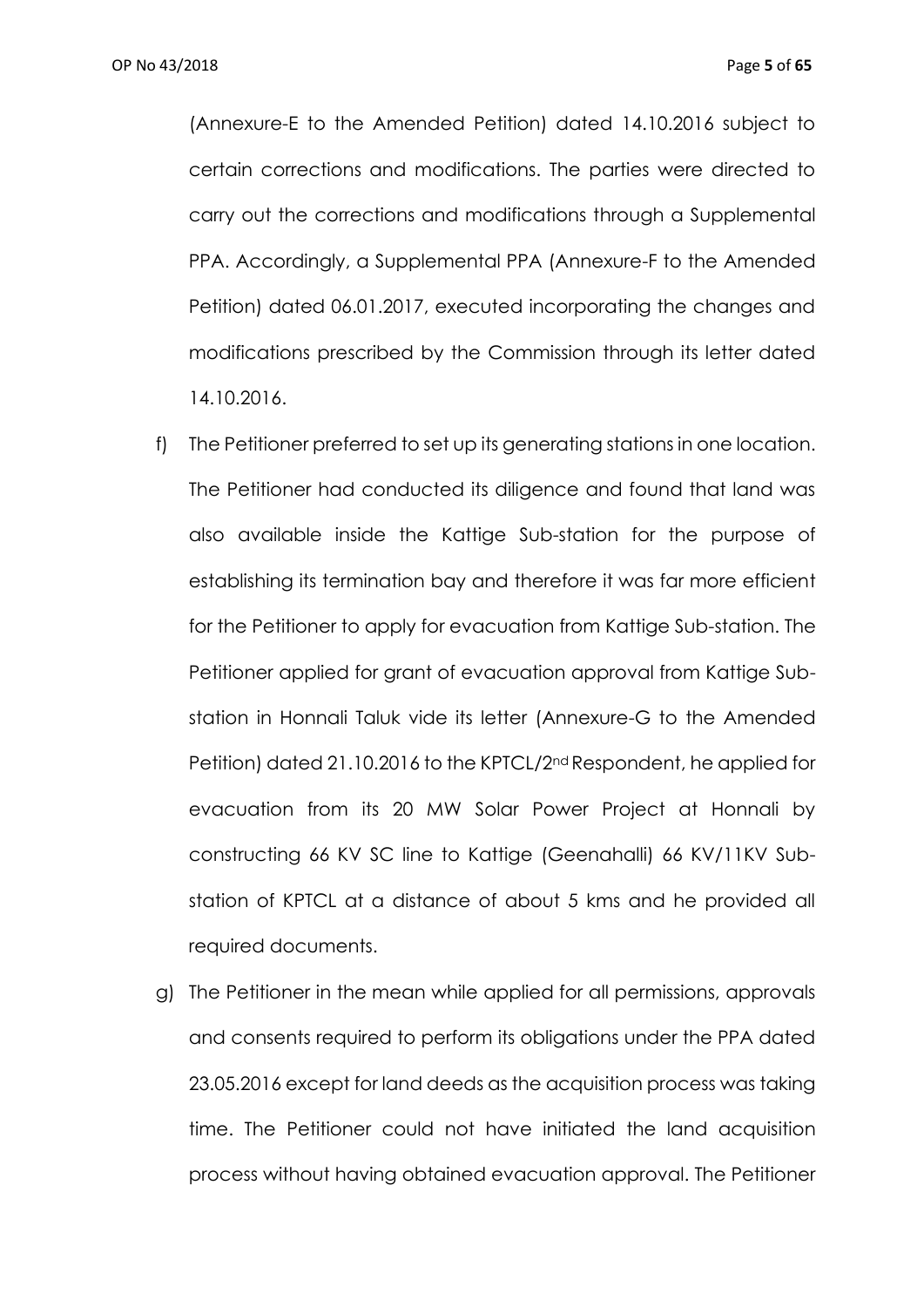has commenced the land acquisition process immediately after obtaining the evacuation approval. The Petitioner had to purchase agricultural lands and initiate the process of conversion of agricultural land. The Petitioner has made the applications well within time. The delay caused in commissioning of the project was outside the control of the Petitioner. The Petitioner in compliance with in Article 4 of the PPA issued a letter (Annexure-H to the Amended Petition) dated 23.05.2017 to the 1st Respondent keeping it informed of compliance with Article 4 of the PPA. The Petitioner stated that they had identified the land and were about to initiate their procurement process. The Petitioner sought an extension from 14.06.2017 to 15.09.2017 to fully comply with the condition precedents as per Article 4 of the PPA. The Petitioner further stated that other than the land acquisition process all the other Conditions Precedents were fulfilled. The Petitioner thereafter received a tentative evacuation scheme from the 2nd Respondent through a letter (Annexure-J to the Amended Petition) dated 01.06.2017 and in that letter it is stated that as per the feasibility report furnished by KPTCL for Honnali Taluk, Davangere District, the 66/11KV Honnali Sub-station and the 110/11KV Nyamathi Sub-station were studied. It was found that both these sub-stations only had evacuation capacity available for 10MW each. It was further stated that the 1200 MW tenders were not invited based on the feasibility report furnished by KPTCL and therefore evacuation approval is considered for 66/11KV Kattige Sub-station at Honnali Taluk, Davangere District.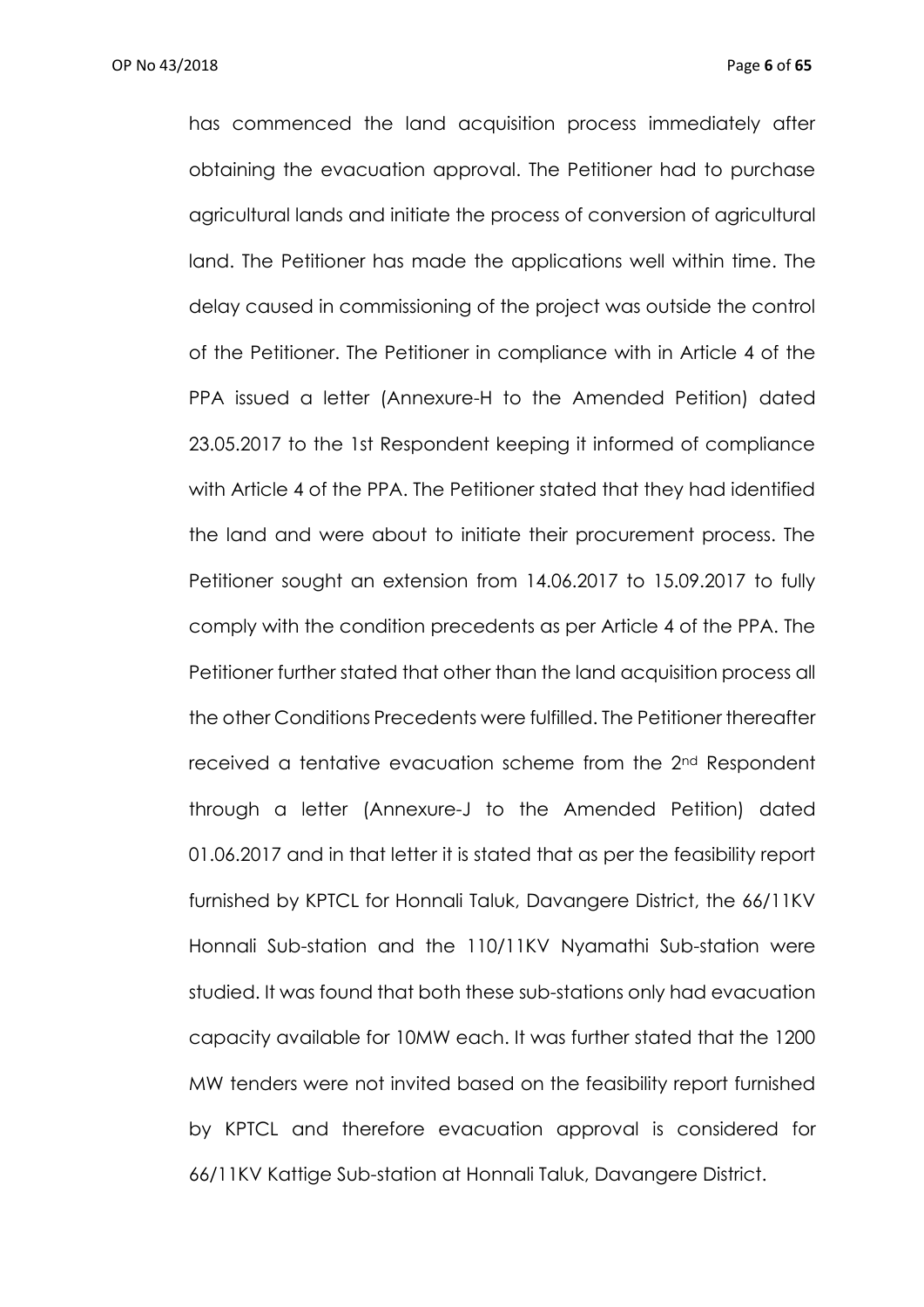- h) After an inordinate delay of 223 days vide letter (Annexure-J to the Amended Petition) dated 01.06.2017 issued by 2nd Respondent, the Petitioner received a tentative evacuation scheme for the Petitioner's proposed 20 MW (AC) Solar Project in Honnali Taluk, Davangere District along with certain terms and conditions for the Petitioner's acceptance and compliance. The Petitioner was inter-alia required to communicate its acceptance/confirmation to the Tentative Evacuation scheme after which the scheme would be regularized and detailed approval evacuation scheme would be given. The Petitioner vide its letter (Annexure-K to the Amended Petition) dated 14.06.2017 to the 2nd Respondent, accepted the provisional evacuation scheme and the general conditions therein, except for the condition that the Petitioner should purchase land adjacent to 66/11KV Kattige Substation for construction of 66 KV TB with metering. In this regard, the Petitioner requested 2nd Respondent to permit it to utilize the land already available within Kattige Sub-station for construction of its 66 KV TB. The Petitioner made this request with an intention of saving time as the process for acquisition of land was a time consuming and laborious process.
- i) The 1st Respondent vide its letter (Annexure-L to the Amended Petition) dated 19.06.2017 acknowledged that the Petitioner had submitted all documents required to comply with Article 4 of the PPA with the exception of land acquisition details. The Petitioner was directed to furnish the land acquisition details by 13.06.2017, failing which penalty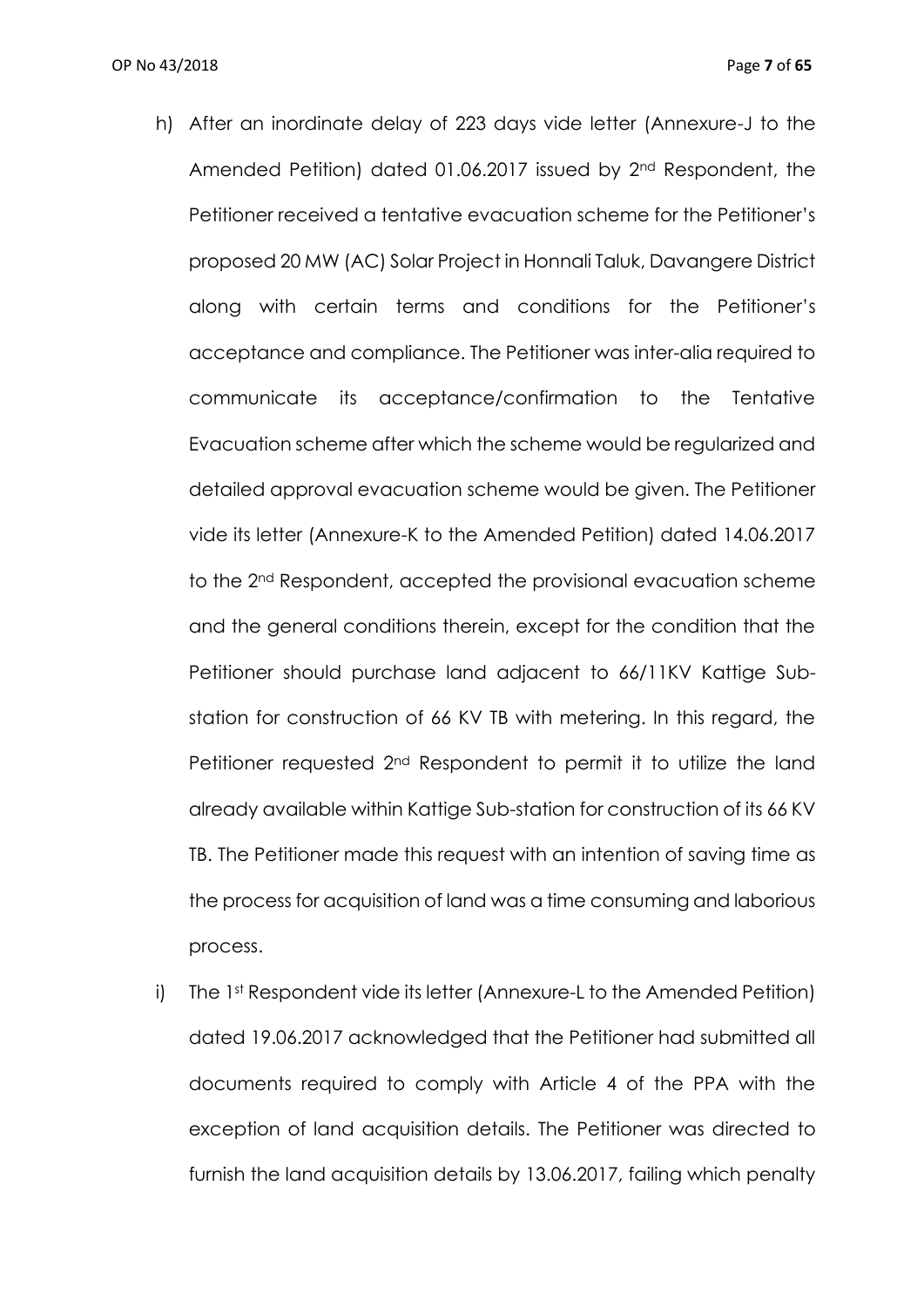would be levied as per the PPA. Thereafter, the 2nd Respondent vide its letter (Annexure-M to the Amended Petition) dated 24.06.2017 granted evacuation approval and issued a regular evacuation scheme tobe executed under self-execution by the Petitioner. However, the 2nd Respondent stated that the Petitioner's request for grant of land within the Kattige sub-station, for the purpose of constructing its 66 KV TB, was being considered at the time of the 2nd Respondent issuing its letter dated 24.06.2017.

- j) The Petitioner was also directed to furnish a copy of SPPA approved by the KERC before seeking inter connection approval. The Regular evacuation approval was for the purpose of facilitating putting up of required evacuation line for evacuation of power from the solar project only. The Petitioner was required to seek interconnection/synchronization of the generating plant with the grid separately. The 2<sup>nd</sup> Respondent vide letter (Annexure-N to the Amended Petition) dated 13.07.2017 informed the Petitioner that the request for the land inside Kattige sub-station for construction of the Petitioner's 66 KV TB was approved on lease basis by the TB committee in its 131st meeting held on 23.06.2017 i.e., before the grant of evacuation approval dated 24.06.2017.
- k) The Ministry of New and Renewable Energy (MNRE) by its letter dated 28.07.2017 taking due recognize of the fact that the delay in connectivity, permissions, land approvals and force majeure events can delay project implementation has informed all the State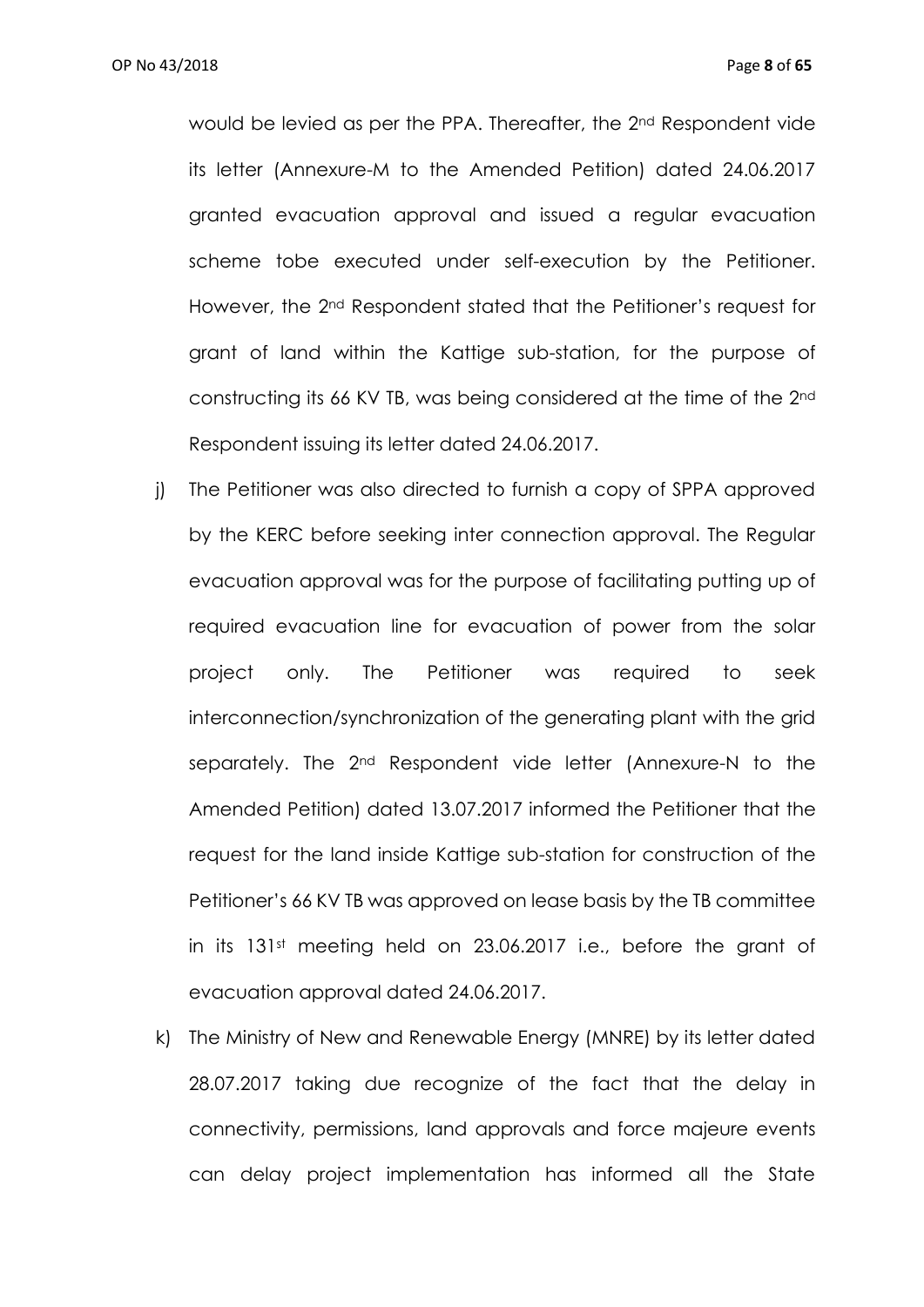Governments that Competent Authorities can allow extension of time duration as per contractual agreement. In the above circumstances the Petitioner vide its letter (Annexure-P to the Amended Petition) dated 25.09.2017 to the 1st Respondent sought an extension of Scheduled Commission Date by 30 days due to various Force majeure reasons completely beyond its control. The reasons for delay were (a) Demonetization (b) Delay in PE Approval. (c) Implementation of GST (d) Delay in obtaining several consents and permits from the appropriate State Government. The Petitioner stated that it had fulfilled all Condition Precedents except for obtaining the NA order which were pending in the office of the relevant Government Authority.

I) It is pertinent to note that the Petitioner could not have complied with Clause 4 of the PPA with respect to Conditions Precedents since the PE approval has itself taken an unreasonable amount of time i.e., about 7 months. The process of acquisition of land cannot be initiated until PE approval is granted. It is well known that land acquisition is a time-consuming process. In this regard, the Petitioner has executed various projects throughout India and has ordinarily been granted Permanent Evacuation approval within a period of 2 months. Thus, the period of 7 months in the instant case is unforeseeable extraordinary and beyond the Petitioner's control and qualifies as a Force Majeure event as defined under the PPA. The Petitioner vide its letter (Annexure-Q to the Amended Petition) 23.10.2017, upon obtaining the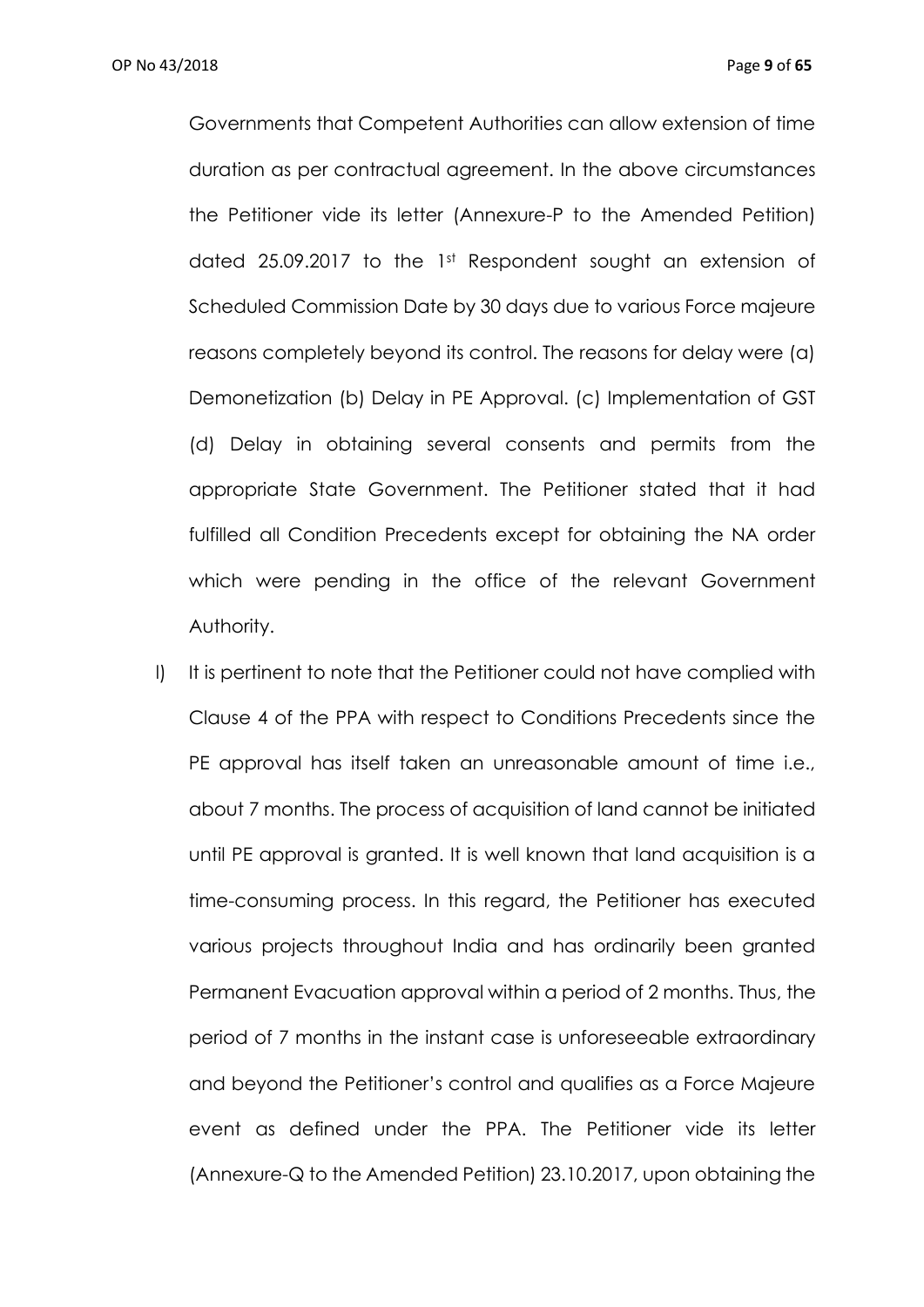NA orders issued a CP completion letter to the 1st Respondent enclosing the list of permissions, approvals and consents obtained by the Petitioner.

m) The Petitioner received the Tentative evacuation scheme on 01.06.2017 and thereafter promptly began acquiring land for the purpose of the project. The Petitioner has commissioned the project on 11.11.2017 within 5 months of receiving the tentative evacuation approval despite demonetization, delay in approval and imposition of GST. It is evident that the Petitioner has acted promptly and with great diligence to perform its obligations within the prescribed time under the PPA. The 1st Respondent did not respond to the Petitioner's letter (Annexure-P to the Amended Petition) dated 25.09.2017 seeking extension of SCOD. It is pertinent to highlight that the PPA signed between the parties envisaged that the existence of Force Majeure conditions and the validity of a claim under the same would be determined by the Petitioner or BESCOM as the case may be. In this regard, it has come to the knowledge of the Petitioner that the Commission vide its letter (Annexure-R to the Amended Petition) dated 02.11.2017 in the case of Rishabh Buildwell Private Limited had addressed the issue of extension of SCOD of Solar project in respect of development of the 1200 MW solar power projects. The Commission had directed the developers to approach their respective ESCOMs for extension and not to approach the Commission directly. Since the project was ready in all respects, the project was commissioned on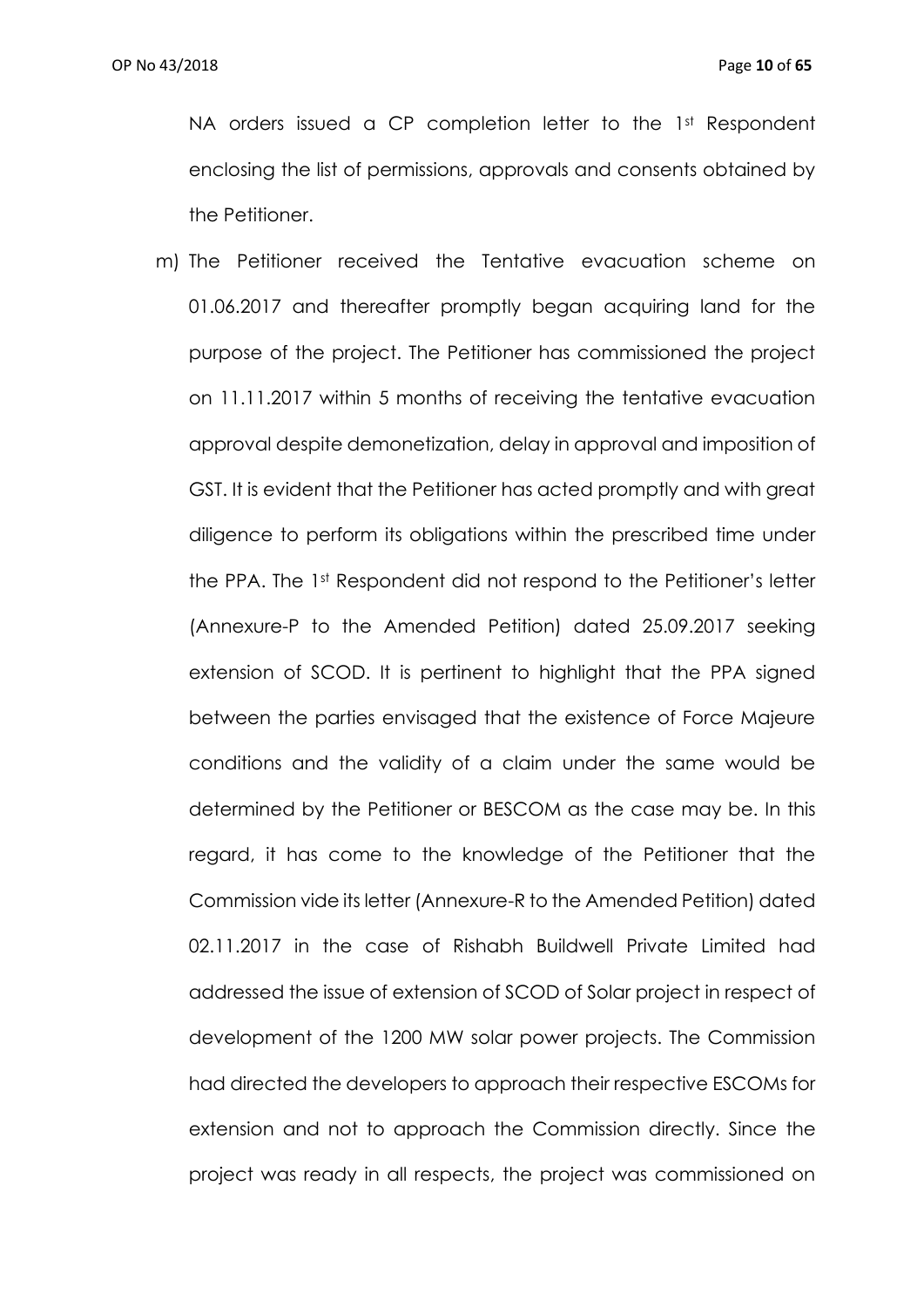11.11.2017 as reflected by the Commissioning Certificate (Annexure-S to the Amended Petition) dated 14.11.2017 issued by the 2nd Respondent to the Petitioner's project.

- n) The 1st Respondent vide its letter dated 17.11.2017 has rejected the Petitioner's request for extension of the SCOD and inter-alia directed the Petitioner to approach the Commission for the same. The 1st Respondent instead of applying its mind independently to the reasons for delay cited by the Petitioner, cited a letter dated 04.10.2017 issued by the Commission issuing certain directions to the 1st Respondent and refuse to consider the request of the Petitioner for extension of SCOD.
- o) The 1st Respondent did not consider the Petitioner's reasons for delay in commissioning, the Petitioner has not received copy of the letter dated 04.10.2017 relied upon by the 1st Respondent nor the contents of the letter known to the Petitioner. The Petitioner reserves its right to make submissions on the scope validity and interpretation of the letter dated 04.10.2017. The 1st Respondent without considering whether the delay in execution of the project was a result of Force Majeure or not invoked Article 12 of the PPA and applied the reduced tariff of Rs. 4.36/unit is opposed to the PPA agreed tariff of Rs. 5.05/unit. The 1st Respondent applied the KERC solar tariff for FY 17-18 as per its order dated 12.04.2017. The 1st Respondent further levied liquidated damages as per PPA, Clause 4.3 and 5.8. The contract performance guarantees which were valid upto 31.05.2018 was desired to be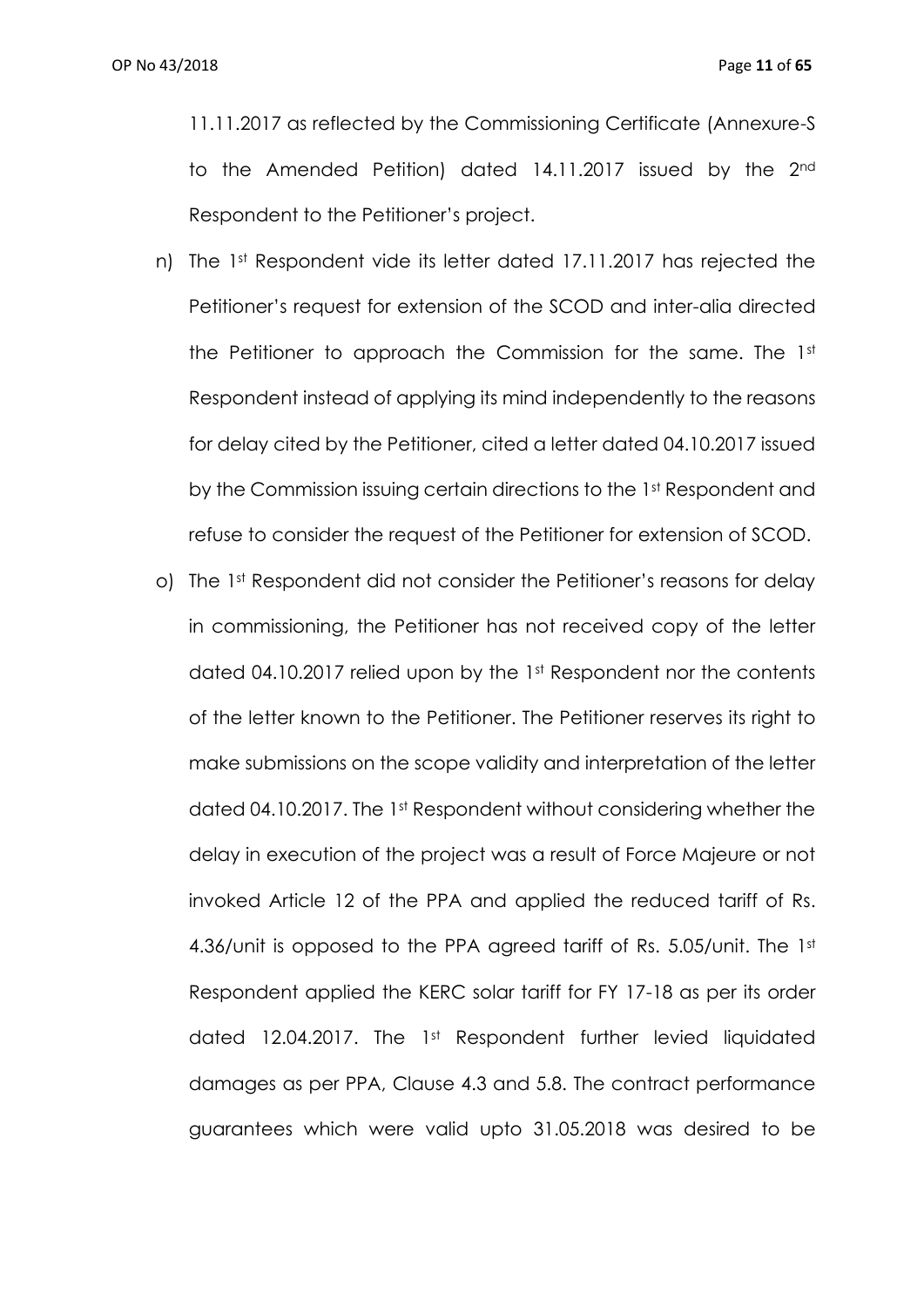extended upto 31.06.2018 as per letter issued by the Respondent (Annexure-T to the Amended Petitioner) dated 17.11.2017.

- p) Aggrieved by the letter dated 17.11.2017 the Petitioner preferred Writ Petition in WP No. 3872/2018 (GM-KEB) before the Hon'ble High Court of Karnataka, Bengaluru inter-alia praying for quashing of the letter dated 17.11.2017. In judgement and order dated 19.02.2018 the Hon'ble High Court was pleased to permit the Petitioner to approach the Commission for redressal of its grievances.
- q) It is pertinent to note that at the time of Petitioner submitting the bid, the operative tariff order was the tariff order dated 13.07.2015 which prescribed tariff of Rs. 6.51/unit. The control period in the tariff order dated 13.07.2015 was 01.09.2015 to 31.03.2018, without prejudice to the Petitioner's contention that the minor delay of about one month was due to Force Majeure conditions which was well within the knowledge of the 1st Respondent. The Commission made an order dated 12.06.2014 applicable to projects in respect of which PPA's were entered in to on or after 01.04.2017 but before 01.04.2018 and in respect of projects where PPA's were entered into prior to 01.04.2017 but were commissioned between 01.04.2017 and 31.03.2018.
- r) The Petitioner is highly aggrieved by the imposition of a reduced tariff and liquidated damages for delay in commissioning of the project. The delay is solely due to reasons outside the control of the Petitioner. The delay is due to Force Majeure conditions which have been brought to the notice of the 1st Respondent. Further the reduced tariff as per the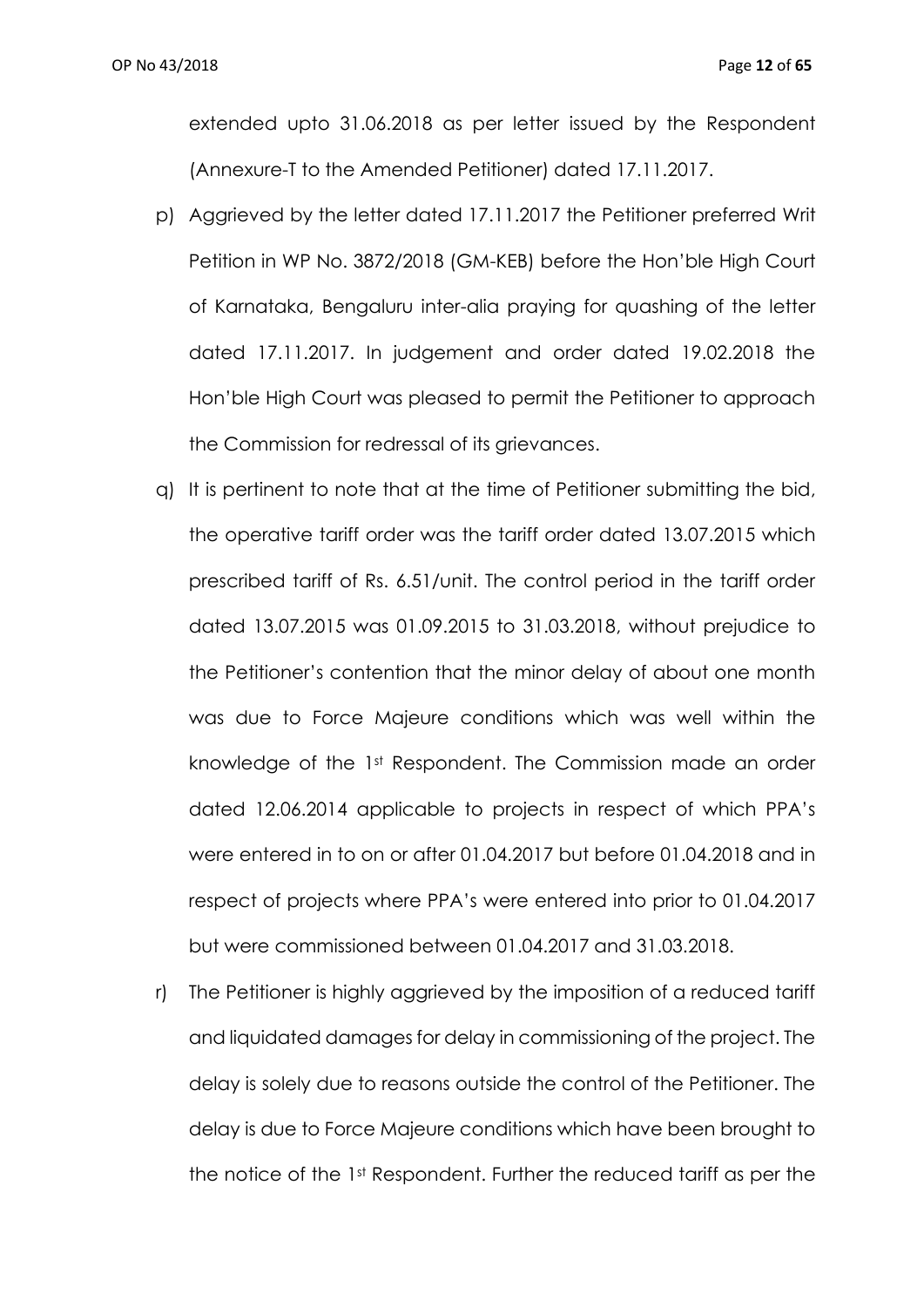tariff order dated 12.04.2017 is not applicable on the project since the project is own through transparent process of competitive bidding.

- s) The Petitioner has approached the Commission under the following grounds:
	- i) The contractual duty under the PPA dated 23.05.2016 to decide upon Force Majeure, it cast upon the 1st Respondent or the Petitioner. The 1st Respondent cannot shy away from its obligations under the PPA. The 1st Respondent must exercise its mind independently on the existence and validity of the Force Majeure events as prayed for by the Petitioner and as provided in PPA without being bound by the letter dated 04.10.2017.
	- ii) The 1st Respondent has presumably misinterpreted the letter dated 04.10.2017 issued by the Commission, the contents of said letter are directly contrary to the position taken by the Commission in a separate letter dated 02.11.2017.
	- iii) Further MNRE by its letter dated 28.07.2017 taking due cognizance of the fact that the delay in connectivity, permissions, land approvals and Force Majeure events can delay project implementation has informed all the State Governments that Competent Authorities can allow extension of time duration as per contractual agreements.
	- iv) The PPA approved by the Commission grants the parties to the PPA the right to determine whether there is Force Majeure events and further provides for the parties agreeing on deferred Scheduled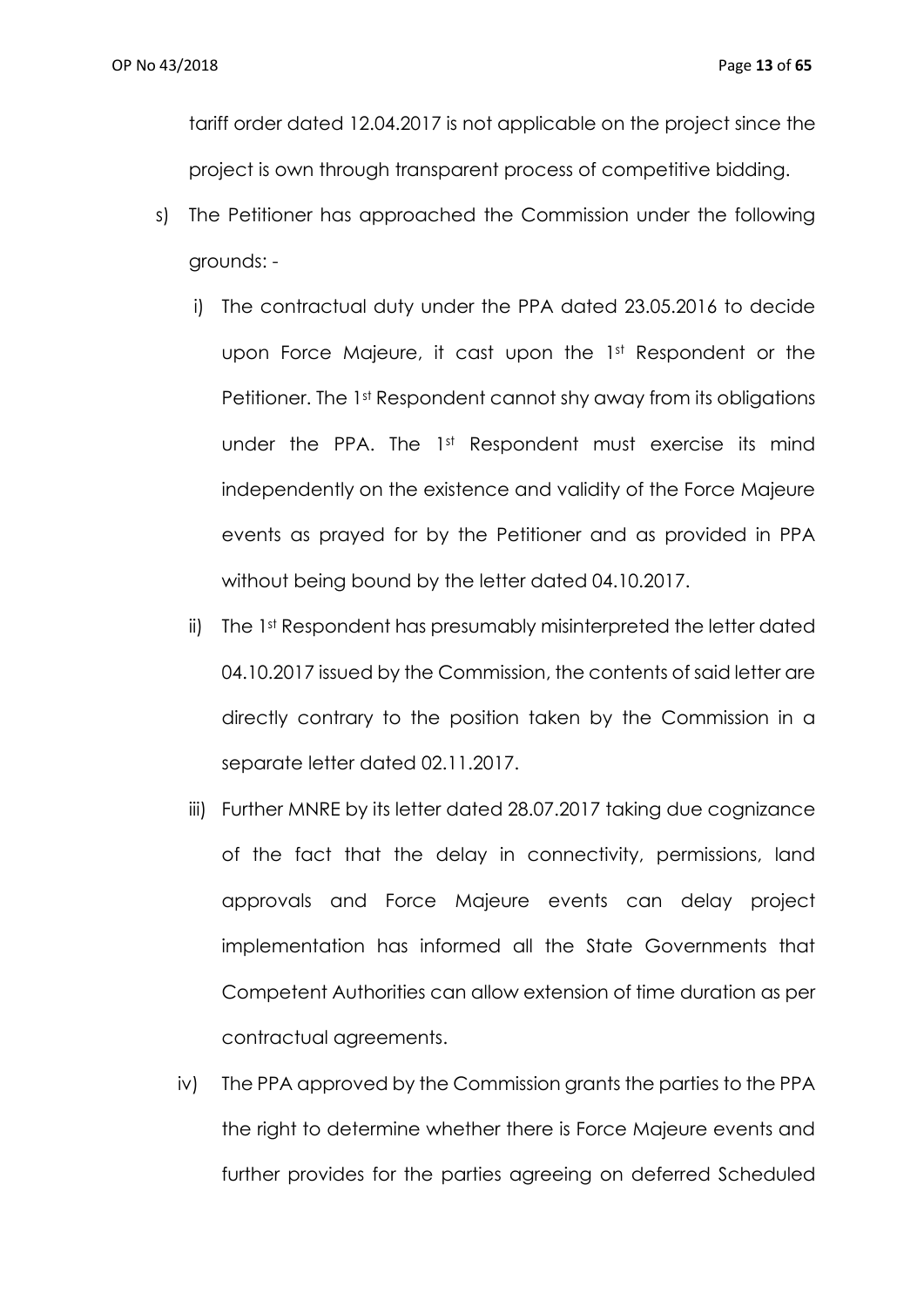Commissioning Date or expiry date. The PPA approved by the Commission cannot be unilaterally modified by the Commission through a unilateral letter issued to the 1st Respondent directing its conduct of its contractual obligations vis-à-vis the Petitioner in a certain predetermined manner.

- v) The Scheduled Commercial Operation Date was 13.10.2017, the Petitioner has sought an extension of about one month despite (a) delay of about 8 months in obtaining evacuation approval without which the Petitioner could not acquire land or under take any other developmental activity (b) demonetization (c) imposition of GST.
- vi) The PPA was approved on 14.10.2016 by the Commission the Petitioner applied for evacuation approval on 21.10.2016 a mere one week after having obtained approval of the PPA dated 23.05.2016, the Petitioner provided all the required documents while submitting is evacuation application. The Tentative evacuation approval was granted after a period of about 7 months i.e., on 01.06.2017 and regular evacuation approval was granted on 24.06.2017 more than 8 months after the date of application. As it is evident, the Petitioner has made its application within a reasonable time of the PPA being approved, however the approval has been delayed due to no fault of the Petitioner, admittedly there was no feasibility study conducted on Kattige sub-station by the 2<sup>nd</sup> Respondent at the time that the Petitioner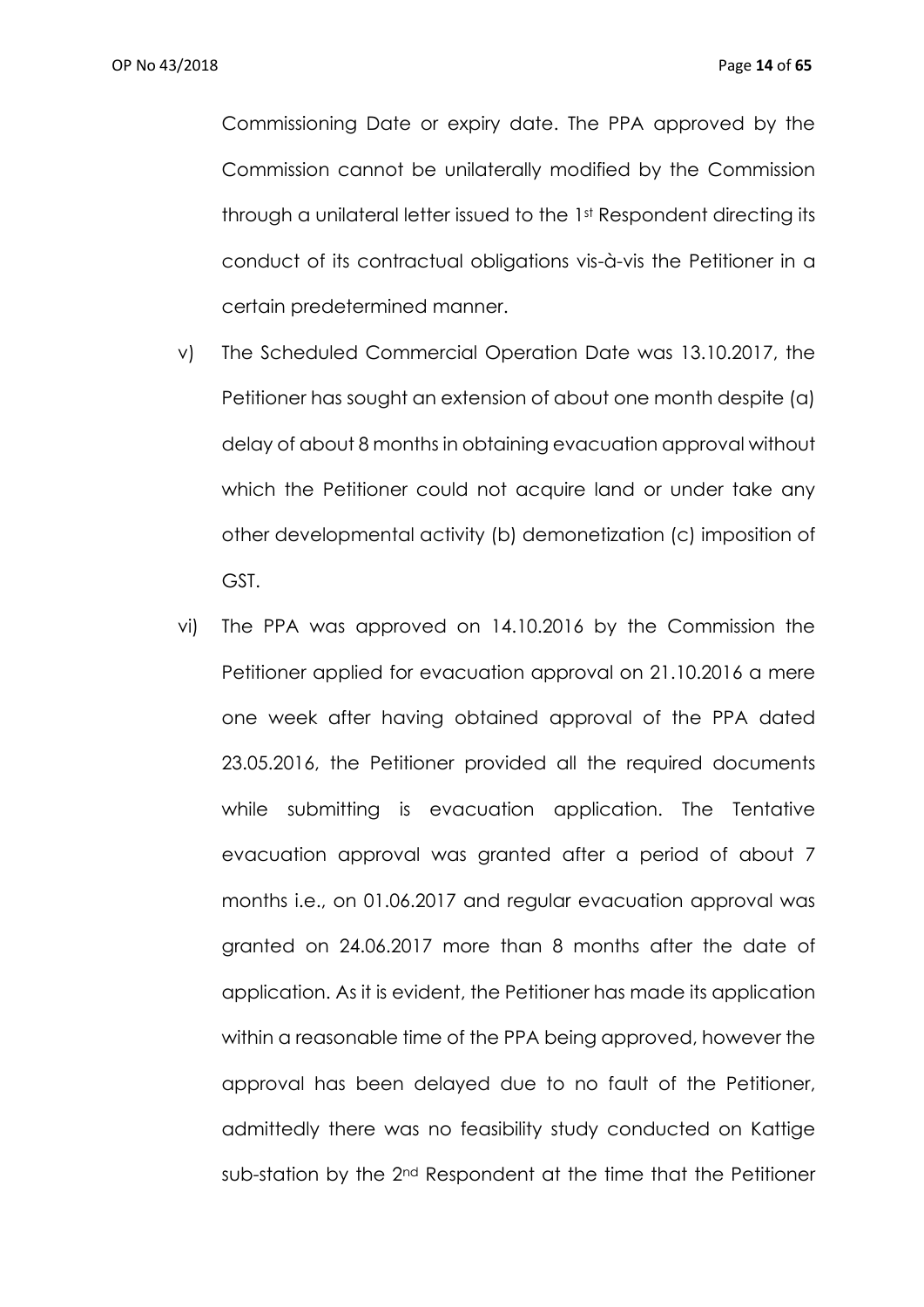OP No 43/2018 Page **15** of **65**

submitted the evacuation application. The Honnali and Nyamathi sub-stations did not have the capacity to evacuate 20 MW from a single plant by themselves. Therefore, the delay in grant of approval is due to the 2nd Respondent and is therefore, covered by 14.3.1 (e) of the PPA. The Clauses pertaining to notification of Force majeure under Article 14.5 of the PPA has no application to the facts of this case.

- vii) The project was commissioned within the one-month of extension granted by the 1st Respondent. The conditions imposed for grant of such extension by the 1st Respondent deserve to be set aside. As they suffer from arbitrariness and the vice of non-application of mind. The state Government, KPTCL and KREDL ought to have ascertained the evacuation capacities in the concerned taluks and in the event of delay in granting evacuation approval due to lack of availability of the required capacity ought to have granted extension of time to the Petitioner.
- viii) The Honnalli and Nyamathi sub-stations had evacuation capacity of only 10 MW each and were located well apart from each other. The Petitioner cannot be made liable for the delay in granting approvals due to inadequacies in the State infrastructure. The delay in grant of connectivity approval beyond reasonable time, inter-alia is not within reasonable control of the Petitioner and therefore is a Force Majeure event under Article 14 of PPA. Unless and until the regular evacuation scheme approval or atleast the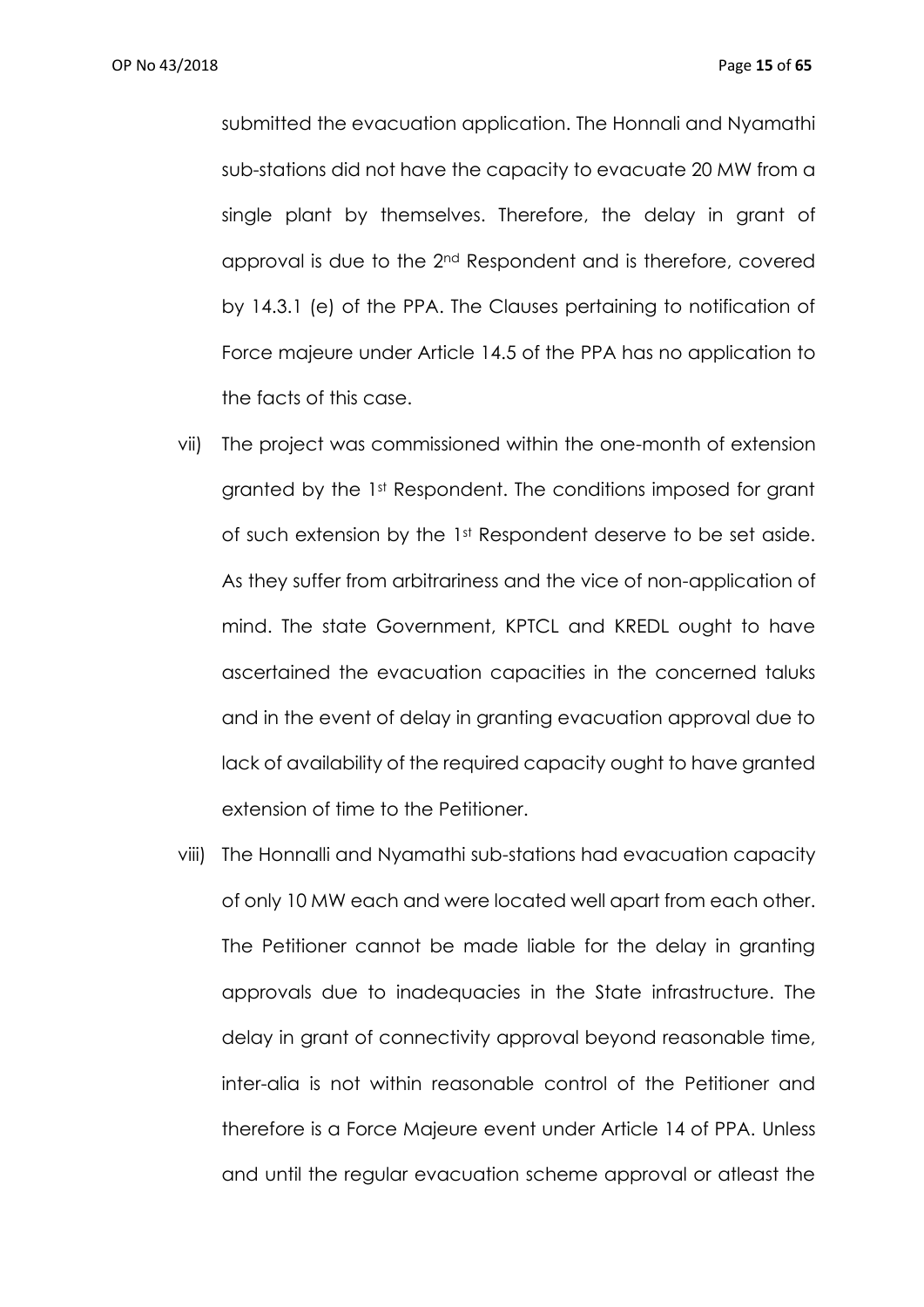provisional evacuation scheme approval is granted, the Petitioner could not have had any concrete idea on the final interconnection. It is only thereafter, that the Petitioner could apply for the bay approval on 14.06.2017 this seems to have been placed in the agenda of 131st TB Committee of KPTCL and finally KPTCL granted the bay approval vide its letter dated 13.07.2017.

ix) The Petitioner is also relying on the MNRE O.M., dated 20.6.2018, bearing number 283/131/2017-GRID SOLAR, which grants a reprieve of 62 days to projects which achieved financial closure prior to 1.7.2017 and SCOD after 31.8.2017. As stated in the Additional Affidavit filed before the Commission, this Petitioner is entitled to the full 62 days of reprieve under the said O.M., dated 20.6.2018, since it has achieved financial closure prior 01.07.2017, and has achieved SCOD after 31.8.2017. The MNRE O.M., dated 20.6.2018 clearly mentions that the extension in Scheduled Commissioning Date of the Solar Power Plants is being suggested based on the representations made by various Solar Power Developers and the solar Energy Corporation of India Limited who have been successful in demonstrating that there have been temporary business disruptions and consequent delays in project commissioning on account of introduction of GST. It is stated that this is an issue that riddles the entire economy and is well beyond the Petitioner's control. The Petitioner could not have taken any steps to mitigate the effect of such an event as it is a policy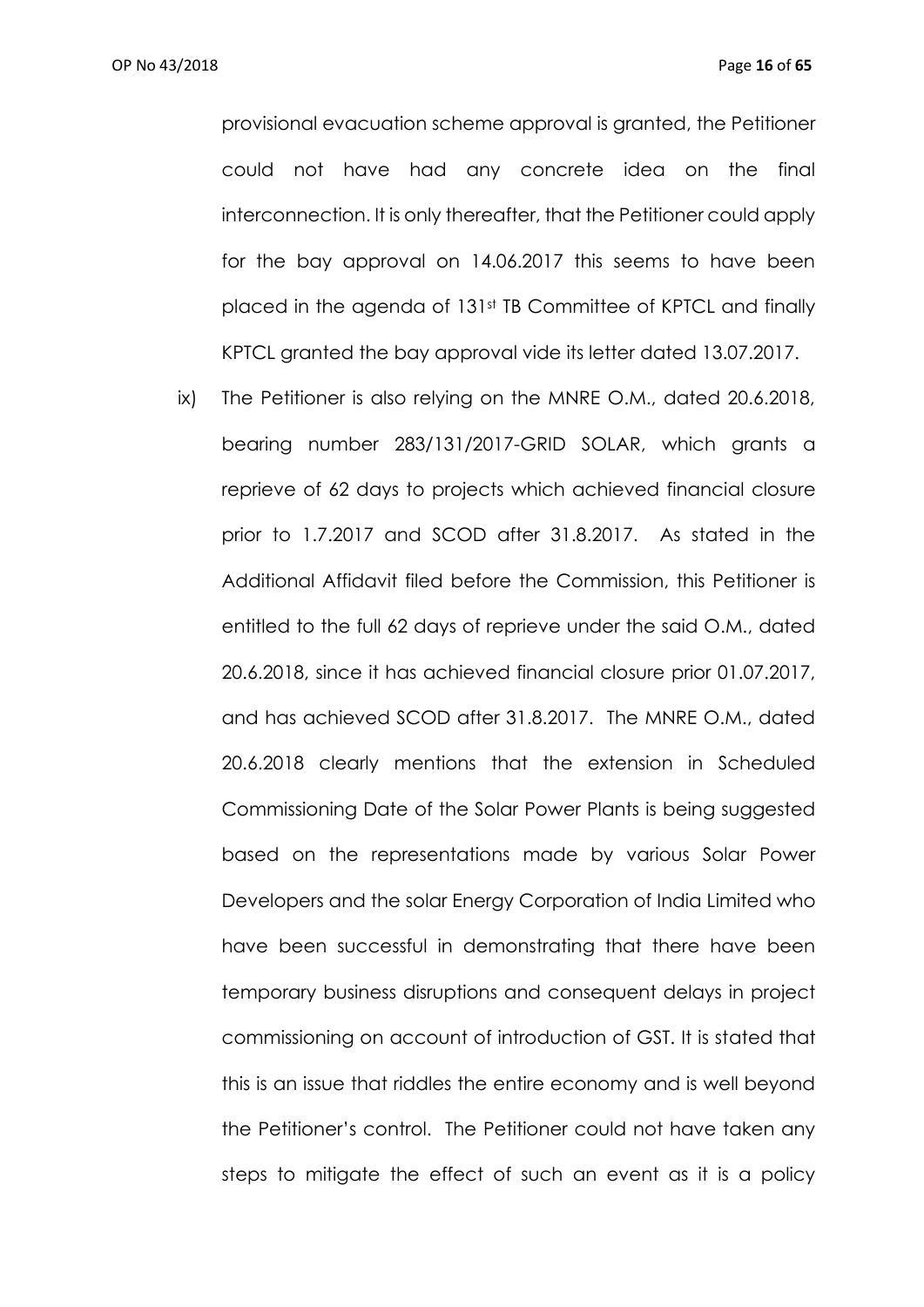decision of the Government. Thus, the imposition of GST must be treated as a Force Majeure condition as per Article 14 of the PPA. (Amended as per order of the Commission, dated 09.04.2019), with all this the Petitioner prays to allow the Petition as prayed for in the interest of justice and equity.

- 3) Further the Petitioner has filed additional affidavit along with documents on 17.07.2018 and stated the Official Memorandum (Annexure-U filed along with Affidavit dated 17.07.2018) dated 20.06.2018 issued by the MNRE whereby it has granted a reprieve of upto 62 days to projects which were affected by the imposition of GST. The said OM applies to projects which have (a) achieved financial closure prior to 01.07.2017 and (b) where the Scheduled commercial Operation date is after 31.08.2018. The actual Commercial Operation Date for the Honnalli project was 11.11.2018. The Scheduled Commercial Operation Date under the PPA was 14.10.2018, hence this project fall squarely under the ambit of MNRE OM dated 20.06.2018, there has been a total delay of about 28 days in achieving COD.
- 4) The Petitioner's project at Honnali achieved financial closure on 28.10.2016 i.e., the date on which it executed a Rupee Term Loan Agreement for arranging the necessary debt for establishment of the project. The Petitioner through its parent company ReNew Power Limited entered into a loan agreement (Annexure-V filed along with Affidavit dated 17.07.2018) dated 28.10.2016 with IDFC Bank which acted as the lender and as facility agent. The Petitioner was diligent enough to enter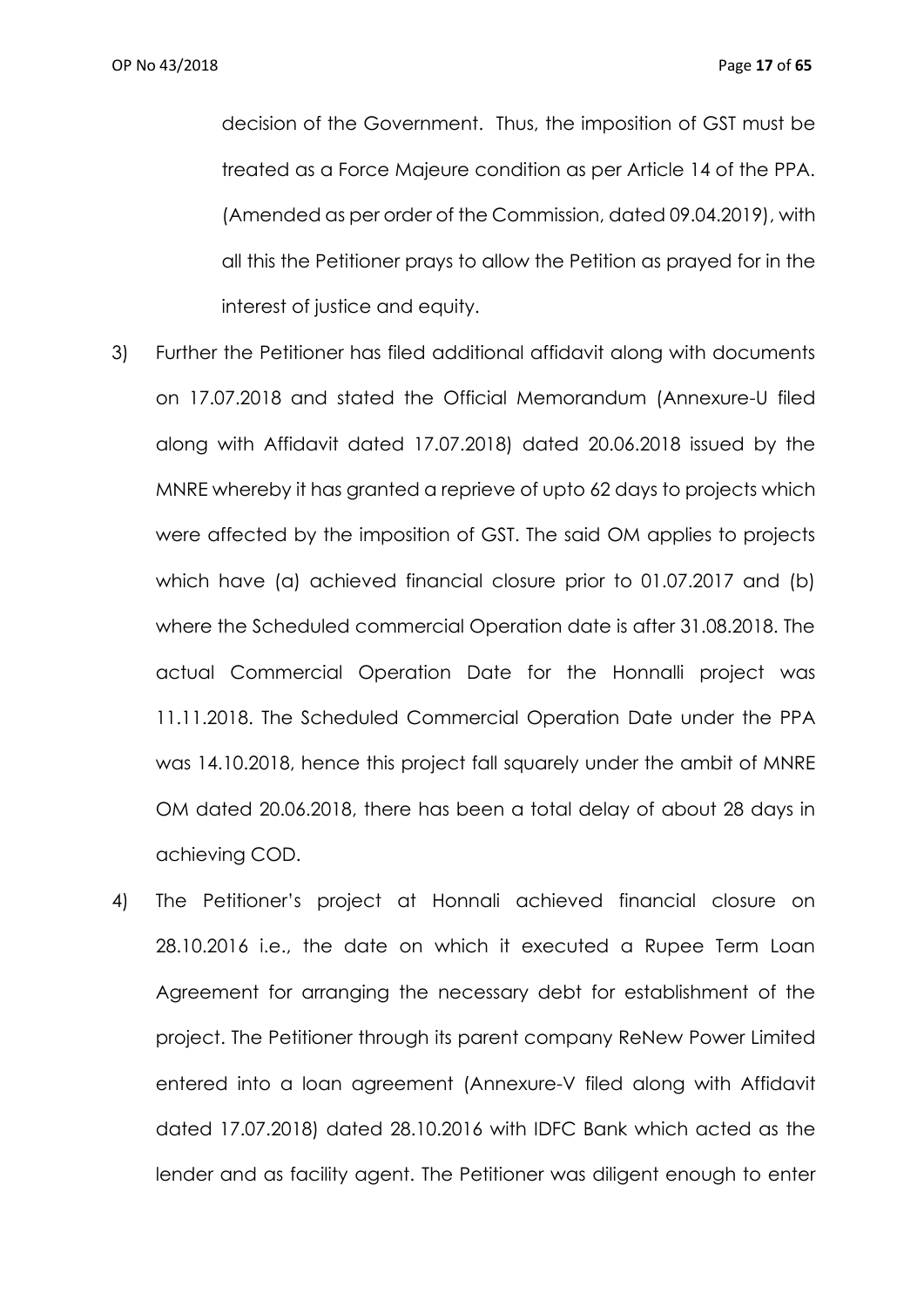into the loan agreement immediately after the Commission approved PPA.

- 5) It is stated the Petitioner much prior to the execution of Rupee Term Loan Agreement carried out the following activities towards financing and execution of the project.
	- a. The Petitioner entered into Civil Works Agreement (Annexure-W filed along with Affidavit dated 17.07.2018) dated 09.09.2016 for the purpose of completing the civil works of the Honnali project.
	- b. The Petitioner also entered into a Supply Agreement (Annexure-X filed along with Affidavit dated 17.07.2018) dated 09.09.2016 for the purpose of obtaining supply of solar modules. He simultaneously entered into Service Agreement (Annexure-Y filed along with Affidavit dated 17.07.2018) dated 09.09.2016 for the purpose of ensuring that all services required for the erection, assembling and testing of the power project would be provided.
- 6) Further the Petitioner has filed 2nd Additional Affidavit dated 13.01.2021 along with additional documents stating that he has specifically raised the ground of delay in commissioning caused due to factors outside the control of the Petitioner and thereby amounting to Force Majeure under the terms of PPA between the parties. The 2nd Respondent had delayed grant of project evacuation permissions which had in turn affected the Petitioner's obligation to acquire land as the Petitioner could not decide on the location of the land to be acquired without receiving confirmation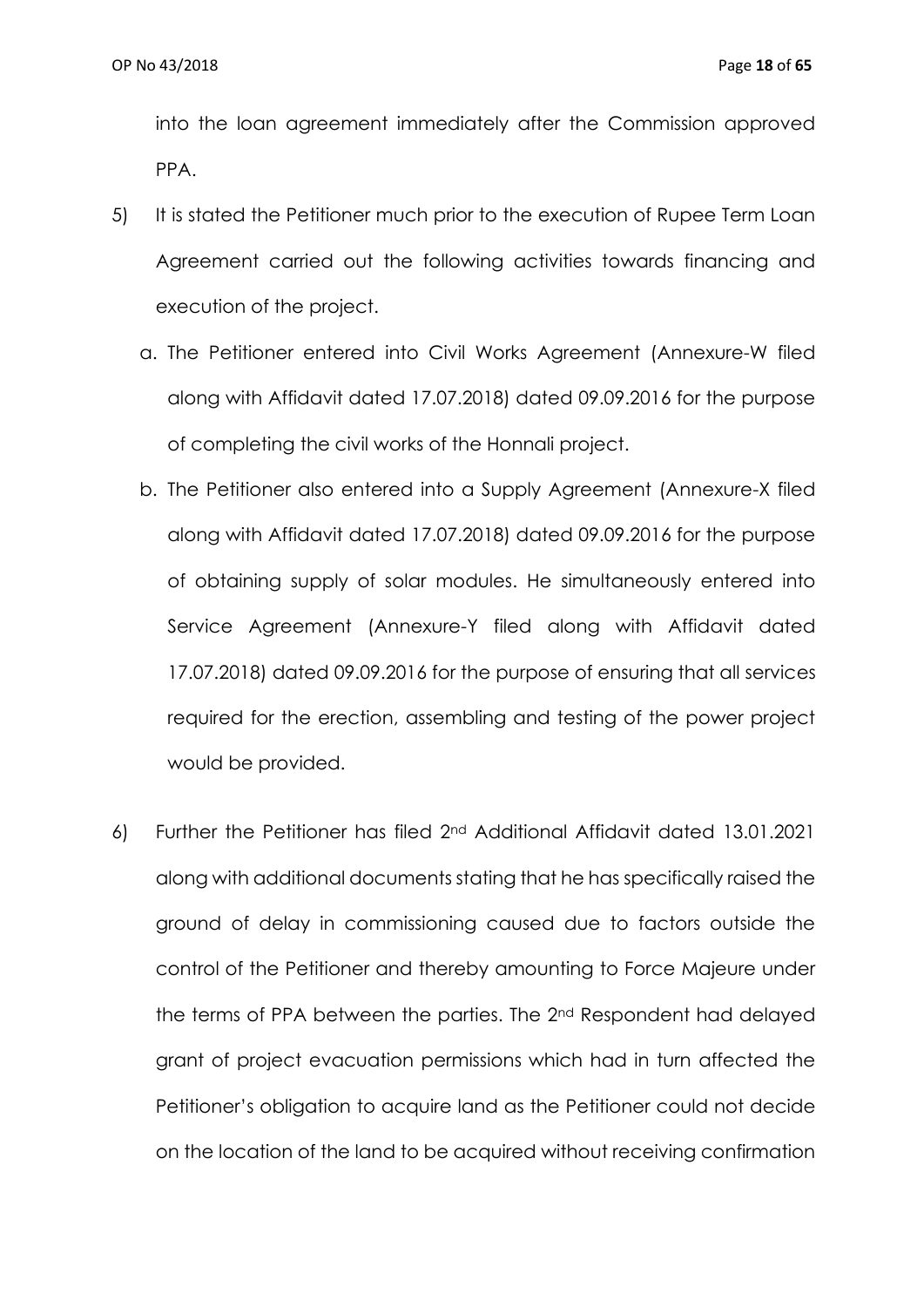on the sub-station from which project evacuation would be granted. The Petitioner had placed an order for the delivery of a transformer vide purchase order (Annexure-Z filed along with Affidavit dated 13.01.2021) dated 13.10.2016. The purchase order dated 13.10.2016 for a transformer for the Honnali site was placed prior to even the effective date of 14.10.2016. The delivery date under the purchase order was 30.07.2017 which was well within advance of the Scheduled Commissioning Date of 14.11.2017.

7) The Petitioner thereafter made an application for project evacuation on 21.10.2016 i.e., a mere one week after the effective date, however, this application was not processed within reasonable time. The Petitioner was granted a tentative evacuation scheme on 01.06.2017 after an inordinate delay of 223 days. The Petitioner was prevented from identifying suitable land for acquisition since the substation from which evacuation would be granted was not clear or known to the Petitioner since Respondent No. 2 had not conducted a feasibility study in respect of the Kattige S/s where the Petitioner had applied, and the substations in respect of which feasibility studies were conducted were not equipped to evacuate 20 MW of electricity which was the capacity of the Petitioner's plant at Honnalli. Therefore, he had to place the order for a transformer on hold due to this issue. The Petitioner lost its manufacturing slot and had to pay an additional amount of Rs. 6,50,000/- for the transformer since its land acquisition was delayed due to the delay on the part of Respondent No. 2 in issuing project evacuation. In this regard the email (Annexure-AA filed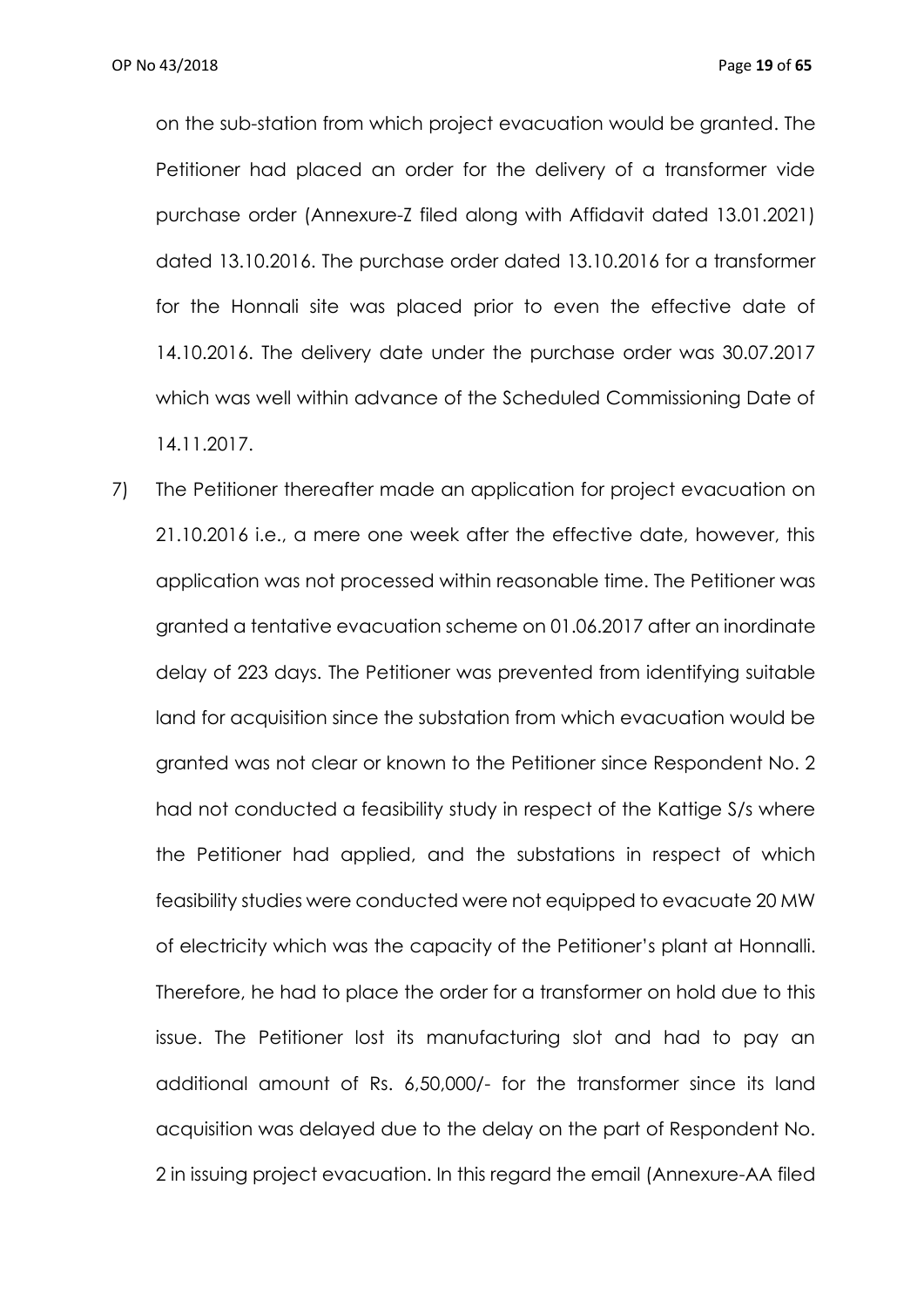along with Affidavit dated 13.01.2021) dated 17.07.2017 issued by Bharat Bijilee, the Petitioner's vendor with respect to the increase in cost of the transformer.

- 8) The Petitioner immediately upon receiving the confirmation on the project evacuation proceeded to revive its purchase order dated 13.10.2016, however due to imposition of GST from 01.07.2017 the Petitioner had to issue a new purchase order with the GST registration and details included. The Petitioner and its vendors faced multiple hurdles in registration of GST, obtaining HSN codes, the reissuance of purchase orders as the entire accounting and billing software had to be revamped to meet the GST requirements despite these hurdles the Petitioner instructed its vendor to go ahead with the manufacturing of the transformer while the terms of the new purchase order were being arrived at between the parties. The Petitioner's vendor Bharat Bhijilee through an email (Annexure-AB filed along with Affidavit dated 13.01.2021) dated 21.07.2017 confirmed the Petitioner's order for the transformer with the increase in price and undertook the deliver the transformer on or before 31.10.2017.
- 9) The Petitioner also issued fresh purchase order dated 22.08.2017 with its GST details to amend the earlier purchase order dated 13.10.2016. The Petitioner in the fresh purchase order (Annexure-AC filed along with Affidavit dated 13.01.2021) dated 22.08.2017 also specified that the delivery date of the transformer would be 15.10.2017. The Petitioner had to reissue multiple purchase orders that were issued earlier after obtaining GST related details. The revised purchase orders (Annexure-AD filed along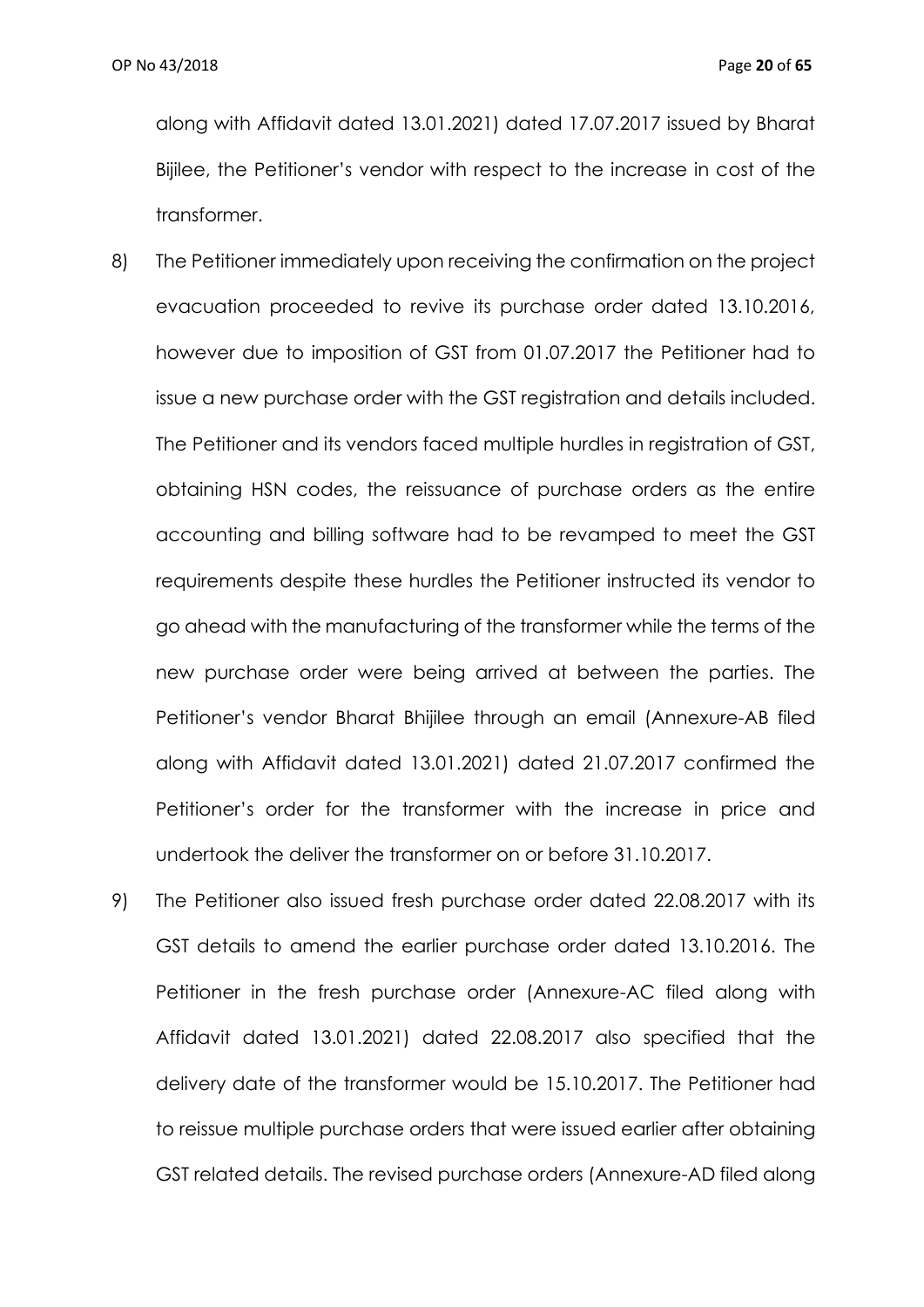with Affidavit dated 13.01.2021) dated 08.09.2017 with GST details included for ETC job switchyard. The revised orders (Annexure-AE filed along with Affidavit dated 13.01.2021) dated 21.08.2017 for purchase of multiple items with GST details included. The revised order (Annexure-AF filed along with Affidavit dated 13.01.2021) dated 14.09.2017 for execution of civil design and construction.

- 10) The Petitioner has filed 3rd Additional affidavit on 15.11.2021 along with certain documents and stated that, he had filed project evacuation application dated 21.10.2016. Again, the Petitioner has reproduced the project evacuation application (Annexure-AG filed along with Affidavit dated 15.11.2021) dated 21.10.2016 for pursual of the Commission. The project evacuation application dated 21.10.2016 filed by ReNew Wind Energy (Rajasthan Four) Private Limited is as per Annexure-AH (filed along with Affidavit dated 15.11.2021) produced for reference.
- 11) The KPTCL in its letter dated 14.11.2016 requested the Petitioner to remit the processing fee, also specifically stated that the processing fee was to be remitted towards the evacuation application for the Honnalli Taluk in Davangere District. The Petitioner vide letter dated 09.12.2016 remitted the processing fee towards the project at Honnalli Taluk. Considering all these grounds the Petitioner prays to pass an order of extension of time on the grounds of Force Majeure and to allow the Petition as prayed for.
- 12) Upon notice, the Respondents appeared through their Learned counsel, and filed statement of objections separately as follows: -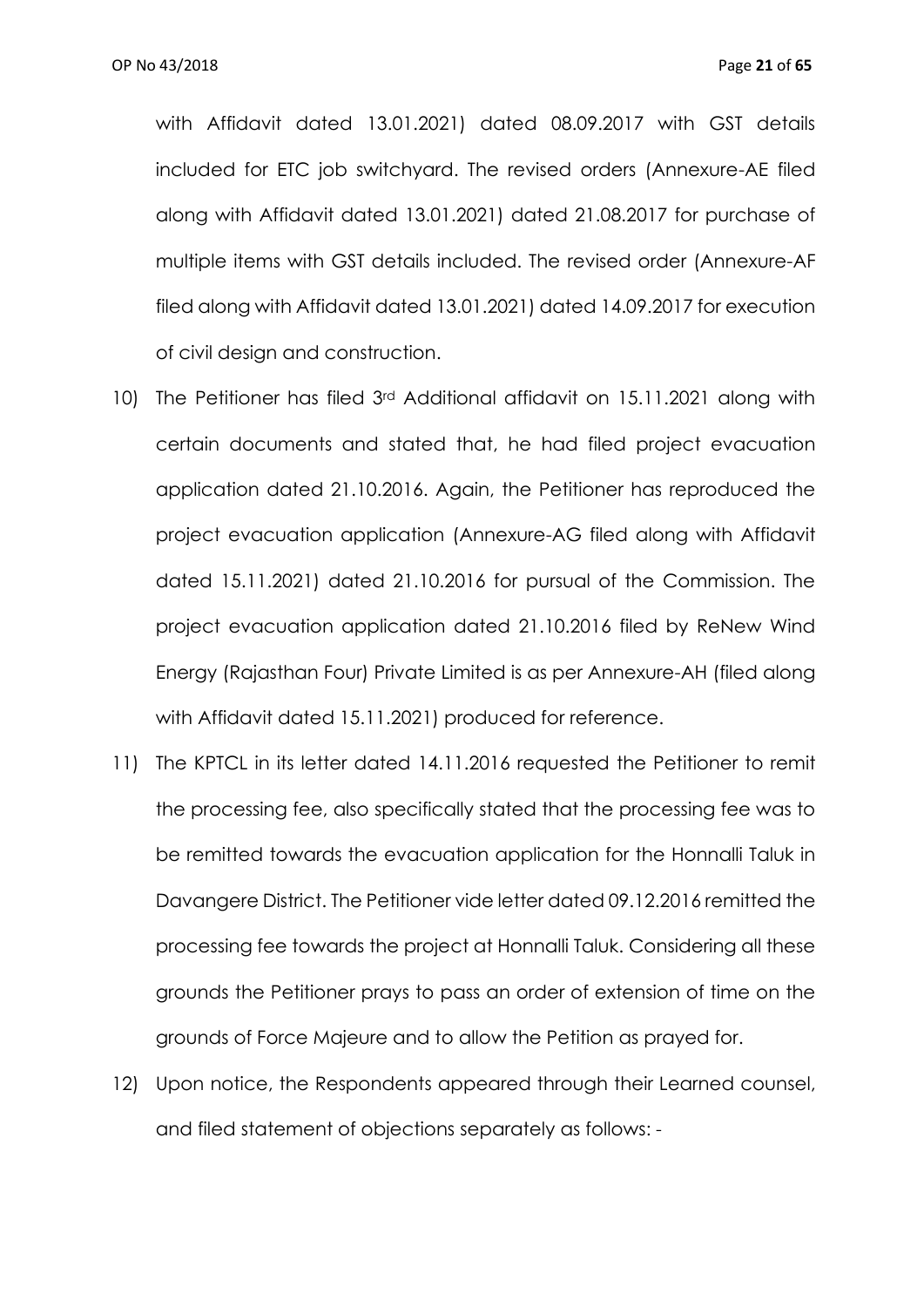- a. The 1st Respondent has filed objections to the Petition dated 25.09.2018 stating that, on 23.05.2016, the Petitioner executed a PPA with the Respondent No.1 that the Commission vide letter dated 14.10.2016 approved the PPA subject to certain modifications. As per Article 3.1 of the PPA, 'effective date' is the date on which the Commission gives concurrence/approval to the PPA i.e., 14.10.2016. As per the terms of the PPA between the parties, the Petitioner was required to commission the project within 12 months from the effective date as per Article 8.5 of the PPA. Therefore, the Petitioner was required to commission its project on or before 13.10.2017. Further, as per Article 4.1, the Petitioner was required to achieve conditions precedent within 8 months from the effective date i.e., on or before 13.06.2017. On 06.01.2017, a Supplementary PPA was executed between the Petitioner and the Respondent incorporating the modifications suggested by the Commission.
- b. Thereafter, the Petitioner addressed a letter dated 21.10.2016 requesting the KPTCL to grant evacuation approval. Thereafter, on 23.05.2017, the Petitioner furnished certain documents to the Respondent No.1 in order to comply with the Conditions Precedent stipulated in the PPA. However, the Petitioner did not produce any documents showing that Petitioner was in clear possession of land on which it intends to establish the project. On 01.06.2017, the Petitioner was granted tentative evacuation approval. Thereafter, the Respondent vide letter dated 19.06.2017 called upon the Petitioner to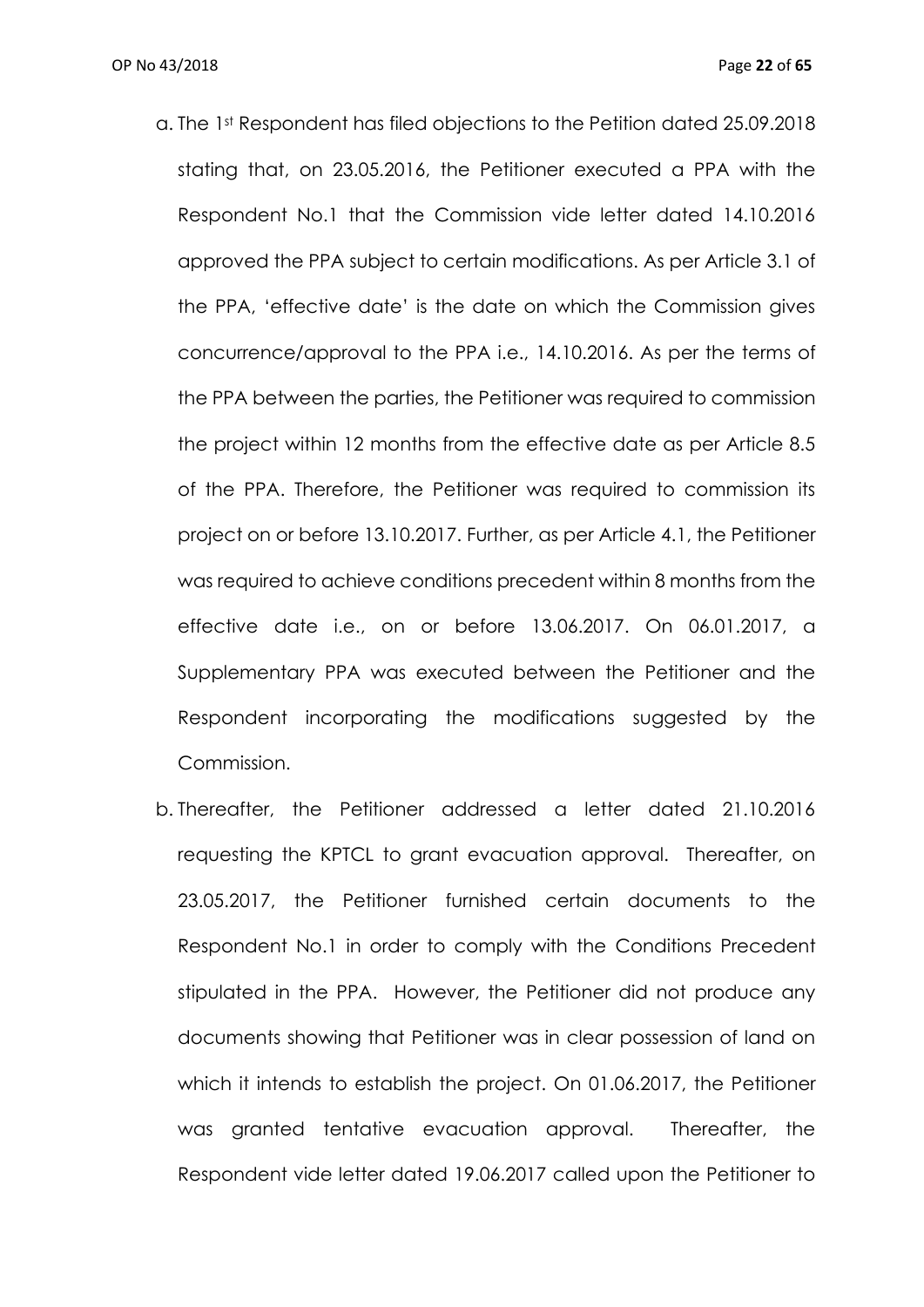OP No 43/2018 Page **23** of **65**

fulfil the Conditions Precedent insofar as furnishing of land acquisition details and land conversion was concerned, failing which the Petitioner was informed that the Respondent would be constrained to levy penalty in terms of the PPA. On 24.06.2017, the Petitioner was granted regular evacuation approval. The Petitioner vide letter dated 25.09.2017 requested the Respondent to grant extension of scheduled commissioning date as it could not commission its plant within the stipulated timeframe due to demonetization, implementation of GST approval and delay in attaining PE approval. Thereafter, on 23.10.2017, the Petitioner furnished a letter to the Respondent enclosing certain documents indicating that Conditions Precedent have been fulfilled.

- c. On 17.11.2017, the Respondent addressed a letter to the Petitioner in reply to the request of the Petitioner for extension of time, referring to the instructions issued by the commission in matters where extension of time have been requested for by developers. The Petitioner was informed that the Respondent is granting approval for extension subject to the orders of the Commission. Therefore, the Petitioner was requested to prefer a petition before the Commission and seek for further approval. Hence the present Petition is filed.
- d. It is case of the Petitioner that it could not commission the plant within the scheduled commissioning date due to force majeure event i.e., delay in obtaining evacuation approval, demonetization and implementation of GST. Further, it is contended by the Petitioner that Respondent failed in its decision while considering the Petitioner's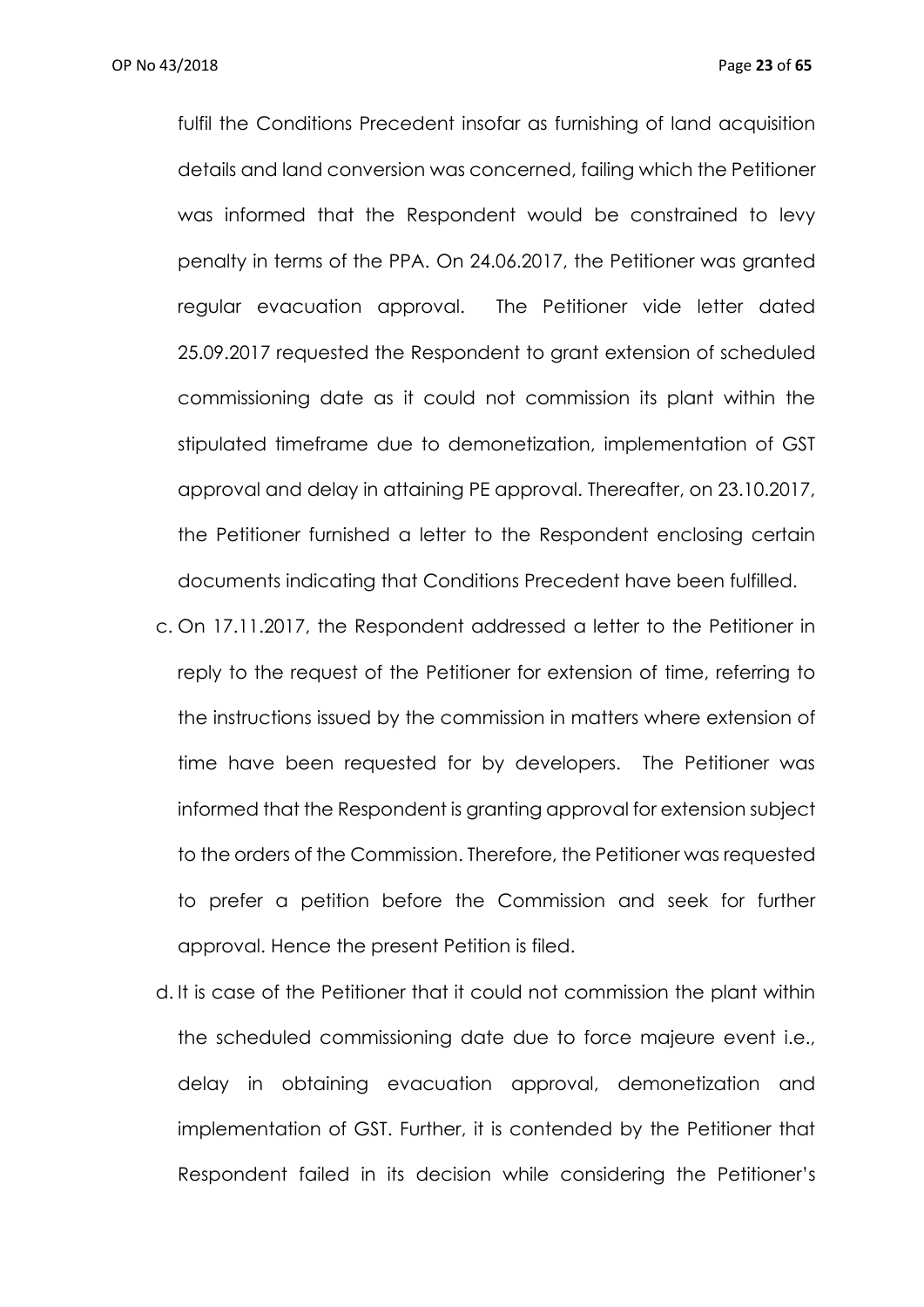OP No 43/2018 Page **24** of **65**

request for extension of time. Further, it is also contended by the Petitioner that it is not governed by Generic Tariff Order dated 12.04.2017 as its tariff is discovered through bidding process. Therefore, according to the Petitioner, it is entitled to the tariff determined through the bidding process and not the tariff that was prevalent at the time when its plant was commissioned. In response to the contentions urged by the Petitioner, it is at the very outset submitted that the relationship between the parties hereto is governed strictly by the terms of the contract between the parties. The terms of the PPA spell out the time frame for commissioning, the effective of the PPA, the period within which conditions precedent are to be achieved and the penalty that follows due to non-adherence to the timelines in the PPA.

e. As per Article 8.5 of the PPA, the Petitioner herein was required to commission its project within 12 months from the date of approval of the PPA by the Commission. Therefore, the Petitioner herein was required to commission its project on or before 13.10.2017. However, the Petitioner has not commissioned the plant within the stipulated timeframe and has commissioned only on 11.11.2017. The reason assigned by the Petitioner for belated commissioning of the project are wholly untenable. The implementation of GST and demonetization can in no manner whatsoever be sufficient reason for delayed implementation of the project. Further, the onus of obtaining all necessary approvals was on the Petitioner herein as per Article 5.1.1 of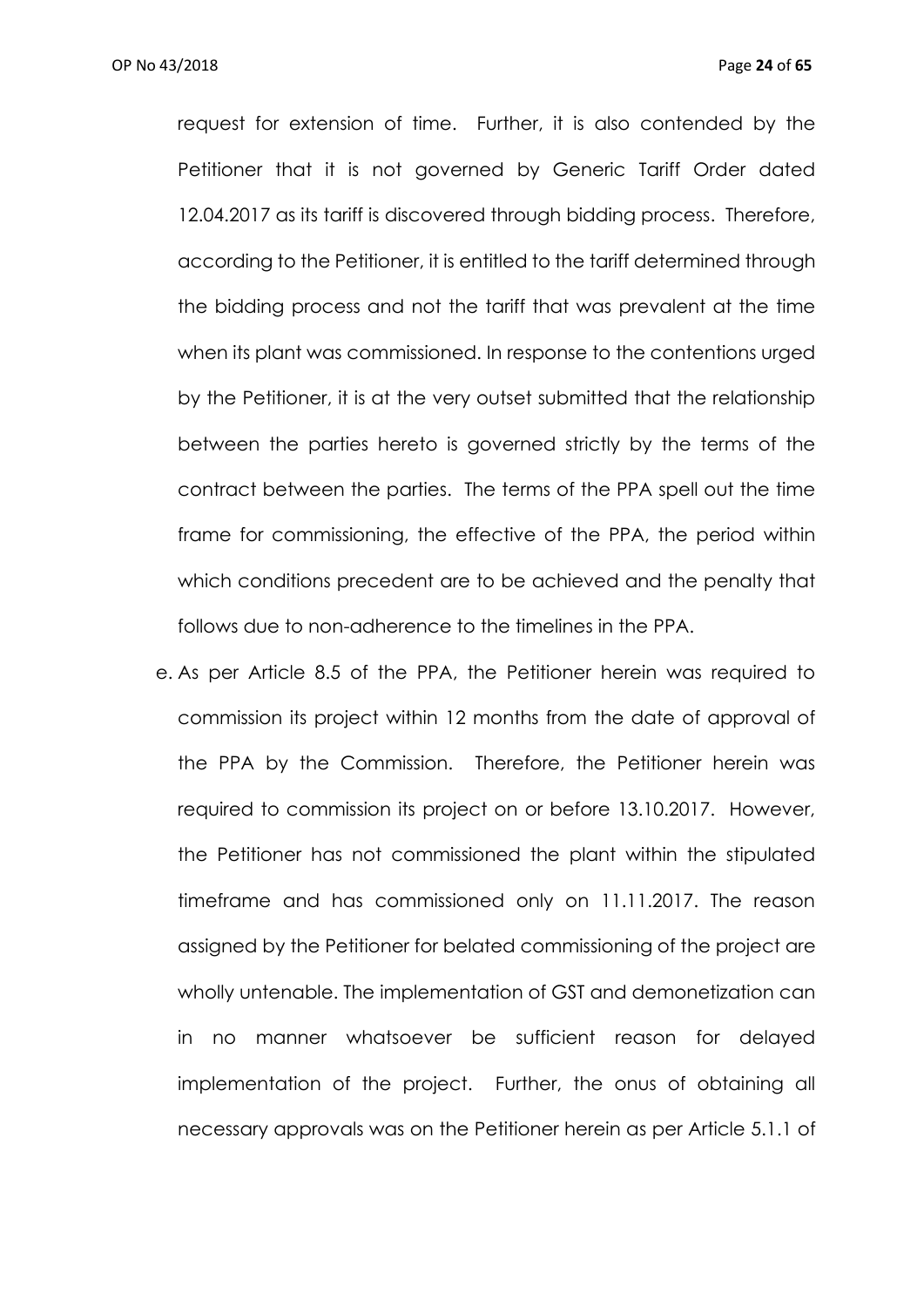the PPA. Therefore, to contend that the non-receipt of evacuation approval is a cause for delayed commissioning is wholly untenable.

- f. With regard to averment that Petitioner could not commission the plant within Scheduled Commercial Operation Date because of Force Majeure events, the PPA clearly sets out the events which are force majeure events, in Article 14 of the PPA. It is submitted that reasons given by the Petitioner for delayed execution of the project do not constitute events of force majeure under Article 14 of the PPA. A perusal of the clause would clearly indicate that none of the reasons cited by the Petitioner herein can be construed to be events of force majeure. Further, Article 14.5 of the PPA clearly sets out the procedure to be followed for notification of an event of force majeure by the Petitioner. The said article requires issuance of a notice of force majeure to the Respondent stating that it is affected by a force majeure event. The said notice is required to be issued within 7 days of occurrence of such event. In the present case, the Petitioner admittedly has not issued notice as contemplated in the PPA. It is settled law that when the terms of a contract contemplate issuance of a notice of force majeure and the same is not allowed, the force majeure clause cannot be deemed to be invoked. Hence, the contentions in this regard are wholly untenable and cannot be sustained.
- g. The Article 5.7 stipulates the circumstances in which the Petitioner can be granted extension to commission the project. In the present case, the delay in commissioning the plant can in no manner be attributed to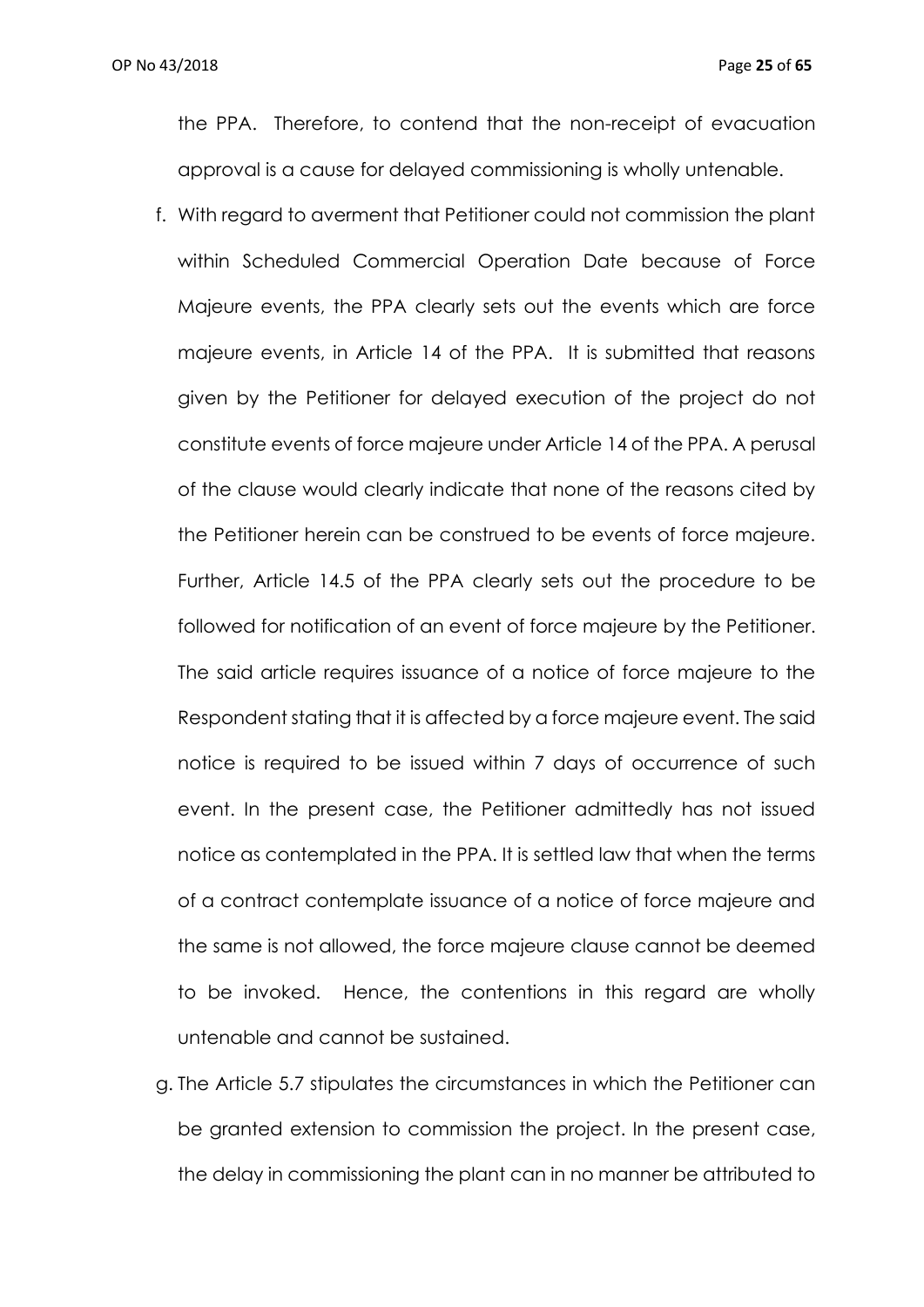the reasons stipulated in Article 5.7 of the PPA. Therefore, the Respondent has rightly not granted the Petitioner any extension of Scheduled Commissioning Date under Article 5.7 of the PPA.

- h. Article 4 of the PPA which requires the Petitioner to satisfy Conditions Precedent within 8 months from Effective Date. Therefore, the Petitioner herein was required to achieve condition precedents on or before 13.6.2017. One of the Conditions Precedent that the Petitioner was required to furnish involves furnishing of documentary evidence of having the clear title and possession of the land required for the Project in the name of the Developer. Further, the Petitioner was also required to obtain all necessary statutory approvals such as conversion order from the District Collector etc. However, the Petitioner has not produced the same within the stipulated time frame. Such being the case, it is submitted that the Petitioner is liable to pay damages for delay in fulfilling conditions precedent in terms of Article 4.3 of the PPA.
- i. In so far as the averments with regard to alleged delay in obtaining permanent evacuation approval is concerned, it is submitted that the Respondent No 2 herein has granted the Tentative Evacuation Approval on 01.06.2017 and Regular Evacuation Approval on 24.06.2017. As per the terms of the PPA, the Petitioner was required to commission the plant by 13.10.2017. Much before the Petitioner actually commissioned its plant on 11.11.2017, the Respondent No. 2 has granted evacuation approval. Hence, the contention in this regard are wholly untenable.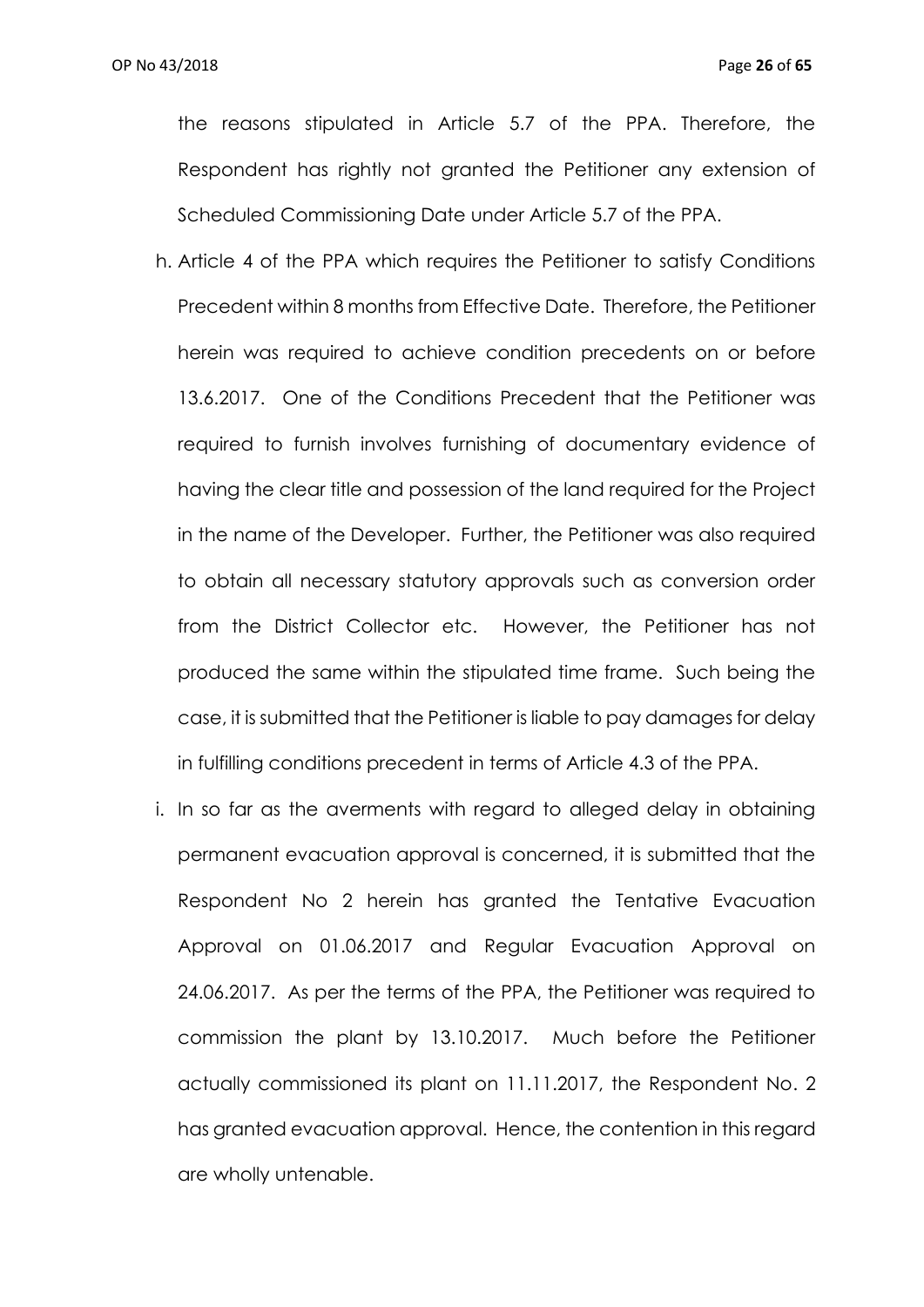- j. The Government of India had announced demonetization of Bank notes of denominations of Rs 500/- and Rs 2000/- on 08.11.2016. Further GST was implemented in the country on 22.06.2017. Permanent evacuation approval was granted to the Petitioner on 24.06.2017. The Petitioner requested for extension of time vide its letter dated 25.09.2017. Perusal of the said dates would clearly indicate that the events that the Petitioner is attempting to rely on to state that they are force majeure events are wholly untenable. As per Article 14.5.1 of the PPA, the affected party has to give the other party a notice of force majeure no later than 7 days after the date on which such party knew or should reasonably have known about the commencement of the force majeure. In the case on hand, the Petitioner has failed to issue any notice of force majeure within the required time periods. Hence, assuming for the sake of argument that the letter dated 25.09.2017 is to be treated as a force majeure notice, the same is not in consonance with the requirements of the PPA. Therefore, the reasons assigned for seeking for extensions are wholly untenable.
- k. The Petitioner claims that the implementation of GST regime is a force majeure event. The Central Goods and Service Tax Act 2017 was implemented on 22.6.2017. The tax liability on the Petitioner will only accrue, if at all, after the Petitioner commences generation of electricity. The Petitioners plant was only commissioned on 11.11.2017. Hence, the question of the implementation of GST delaying the commissioning of the plant would not arise at all the alleged.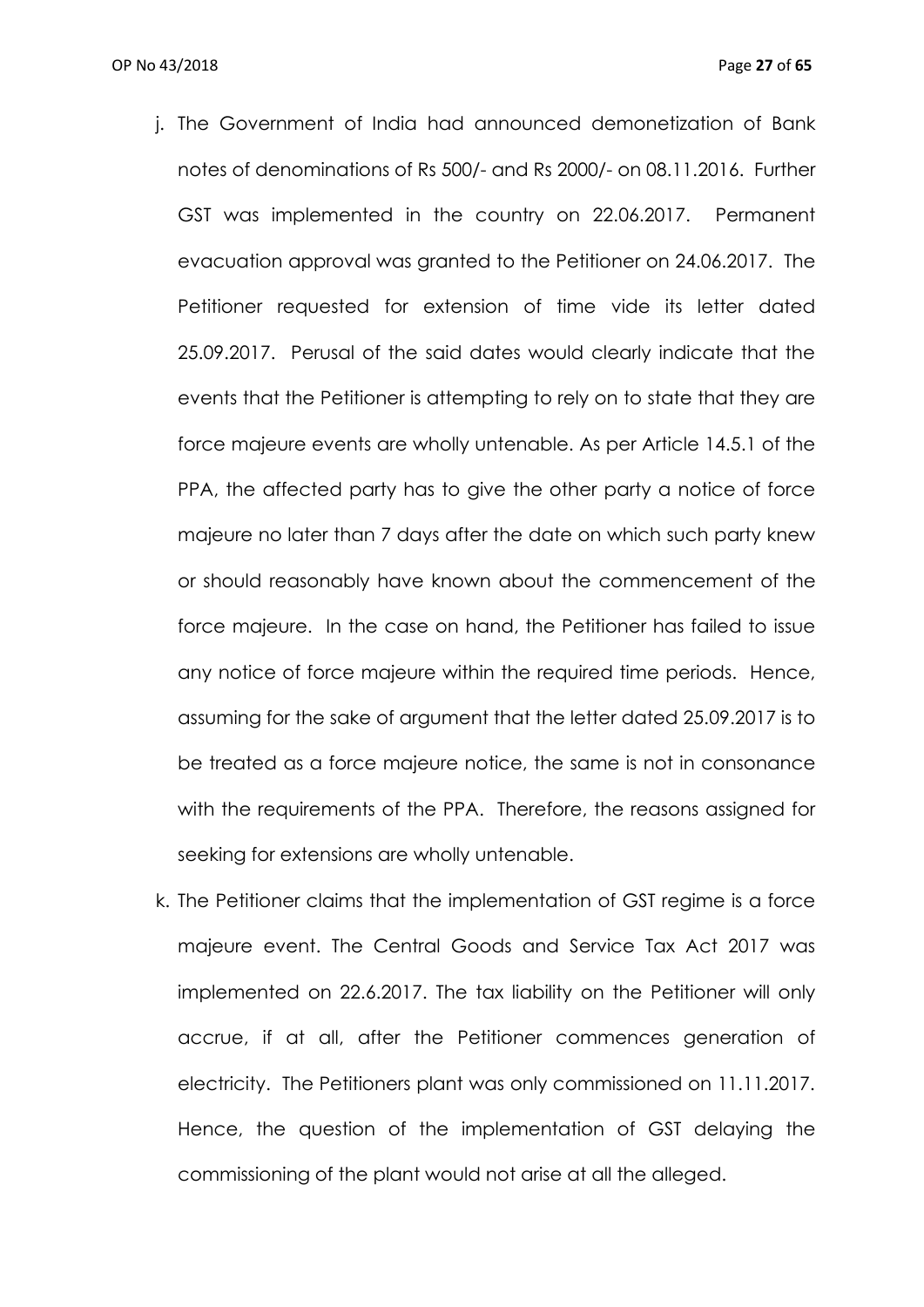- l. The Petitioner has to pay damages to the Respondent in the event of Petitioner fails to achieve Conditions Precedent and scheduled commissioning date within the stipulated time frame in accordance with the Article 4.3 and 5.8 of the PPA. The same is in keeping with what has been agreed to by the parties. Admittedly, in the present case Petitioner has not achieved condition precedents and scheduled commissioning date within the stipulated timeframe under the PPA. Therefore, the Petitioner herein is required to pay liquidated damages as per terms of PPA. By way of the present petition, the Petitioner is attempting to bypass its obligations under the PPA. It ought to be noted that the Respondent herein is a public utility and non-receipt of electricity within the stipulated time frame comes at a price. The Petitioner ought not to be absolved of its obligations and duties under the PPA on the ground of delay, which is in fact caused wholly and solely by the Petitioner itself.
- m. The PPA clearly states that in the event of delayed execution of the project, the Petitioner would only be entitled to tariff of Rs 4.36/- in terms of the Commission's order dated 12.04.2017, which is the order that is applicable at the time when the Petitioner commissioned its plant. Article 12 of the PPA clearly states that in the event of delay in commissioning of the project beyond the Scheduled Commissioning date and during such period if there is variation in the KERC Tariff, then the applicable tariff for the project would be the lower of the rate mentioned in the PPA, namely Rs 5.05 per kwh or the varied tariff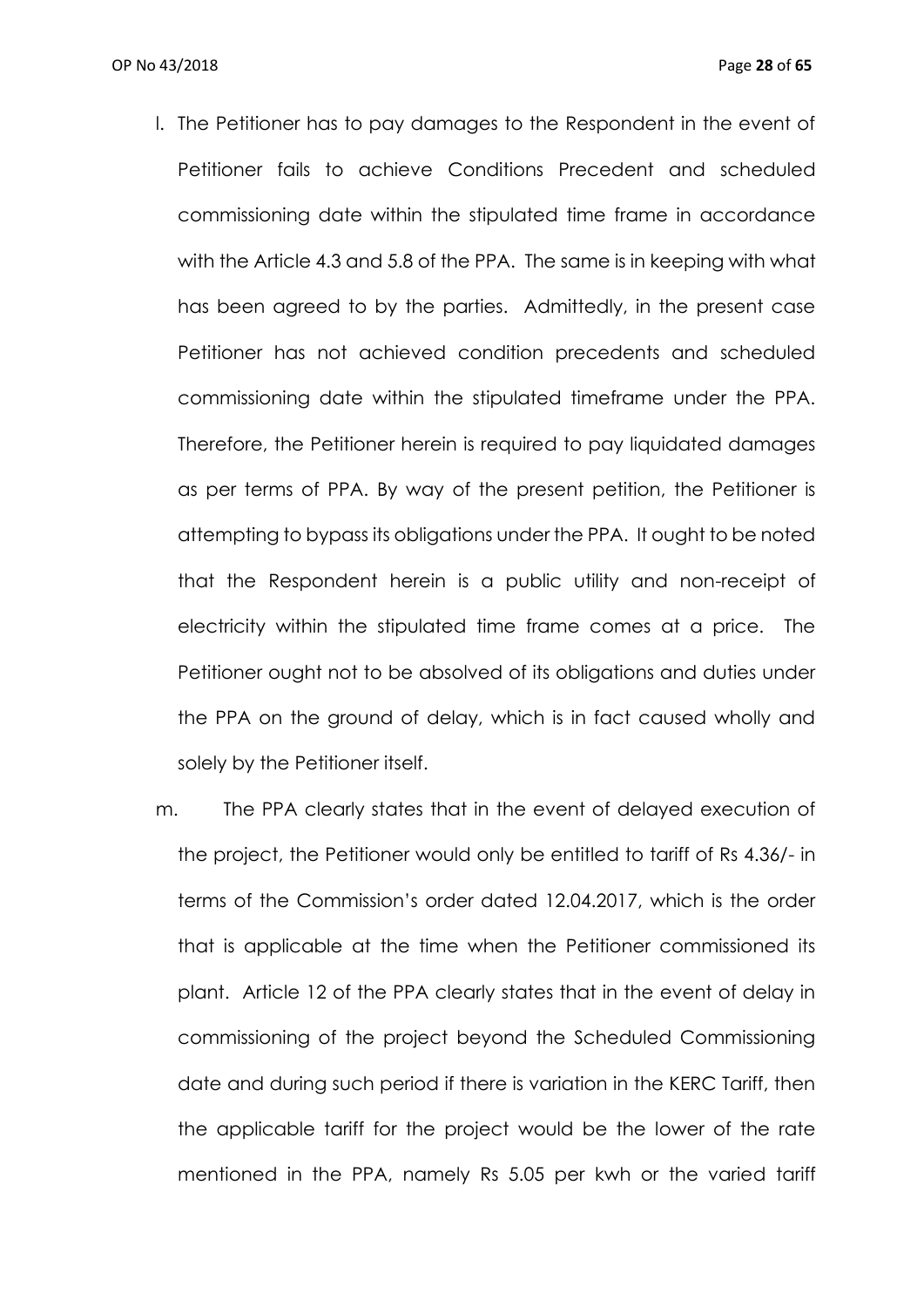applicable as on the date of commercial operation. There has been no unilateral modification of tariff as contended as the terms of the PPA were known to the Petitioner at the time when the RFP was published by the Respondent No 2 herein itself. Hence, after accepting all the terms of the PPA, it is not open to the Petitioner to now contend that the tariff derived by bid route under Section 63 cannot be modified and that the modification of tariff is unilateral and opposed to the agreed terms. Hence, the averments to the contrary are denied.

- n. As per Section 86 of the Electricity Act, the Commission regulates the electricity purchase and procurement process of the answering Respondent. It is pertinent to note that State Commission can interfere in affairs of any licensee in the interest of consumers and same has been affirmed by the Hon'ble Supreme Court in the matter of All India Power Engineers Federation v Sasan Power Ltd, (2017) 1 SCC 487. It is submitted that the Commission has issued the said letter in exercise of its power to regulate the power procurement process of the answering Respondent. Therefore, the contention of the Petitioner that letter (Annexure R1 to the objections of Respondent No. 1 dated 25.09.2018) dated 04.10.2017 is contrary to the terms of the PPA and needs to be set aside as untenable and is denied.
- o. The Petitioner's request for extension as per the Official Memorandum dated 20.06.2018 issued by the Ministry of New and Renewable Energy is wholly untenable. It is stated that said Official Memorandum is only advisory in nature. It is pertinent to note that the Petitioner was required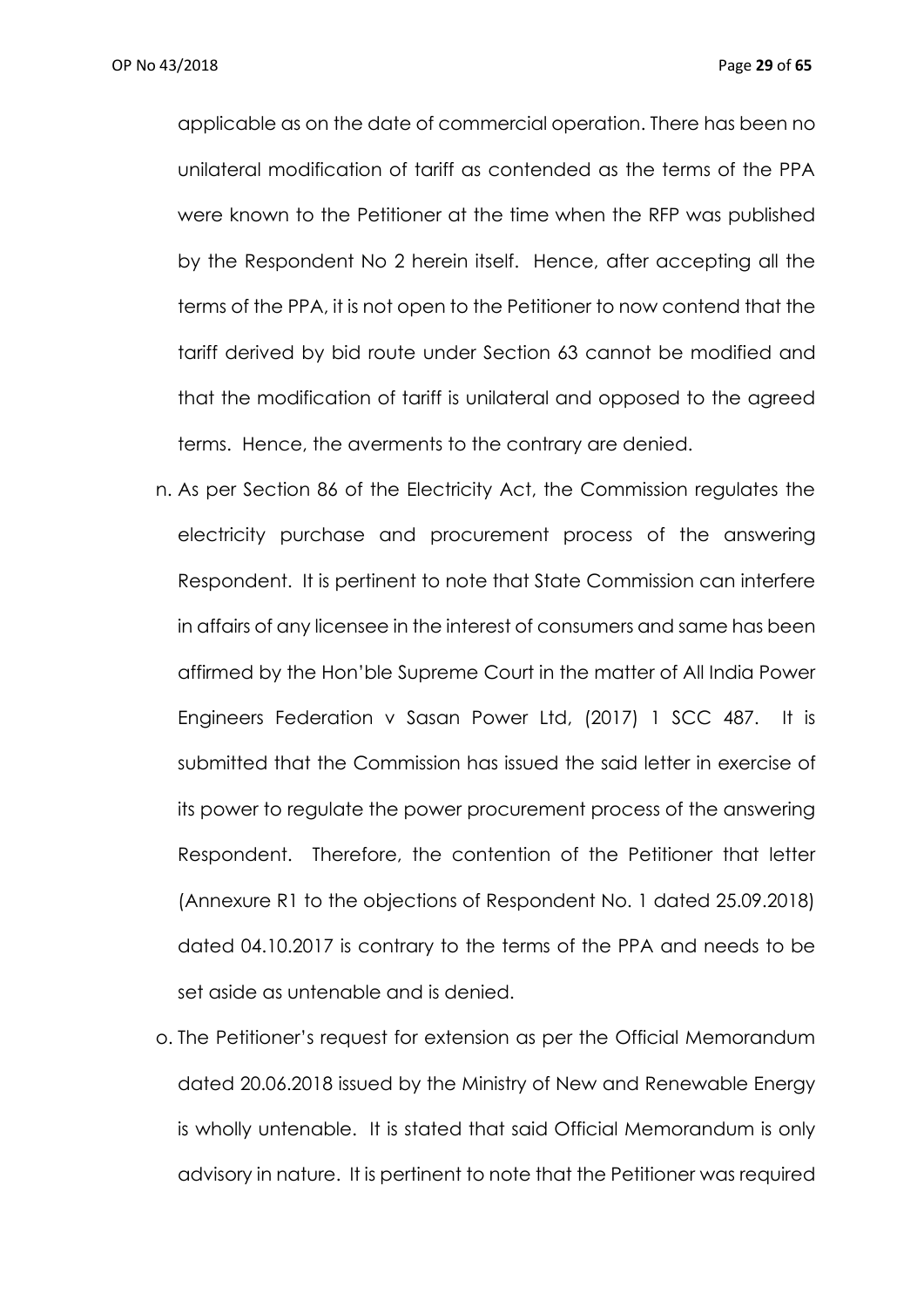to make a request for extension with the Implementing agencies by producing all documentary evidence in support of its claim. The onus is on the Petitioner herein to satisfactorily explain how the implementation of GST has affected the Petitioner in implementing its project. However, the Petitioner has not produced any material evidence in support of its request. Therefore, it is submitted that Petitioner request for extension is untenable and ought not to be granted. The other averments made in the Petition in the remaining paragraphs are all denied by this Respondent as they do not have valid grounds.

p. Again, he filed statement of objections to the additional affidavit filed by the Petitioner dated 13.01.2021 stating that, the Petitioner has filed additional affidavit on 13.01.2021 to bring certain new additional documents and pleading on record. He has stated that delay in evacuation approval by KPTCL has led to delay in identifying project site and acquisition of land. It is the contention of the Petitioner that despite placing orders for transformers much before the effective date, it had to keep the purchase order for transformers on hold in view of the delay in acquiring land. Further it is the contention of the Petitioner that in view of the imposition of the GST the Petitioner had to comply with various new requirements and the same has led to delay in commissioning of the project. The Petitioner has filed additional affidavit along with additional documents at belated state therefore, the Commission ought not to take the same on record. It is settled law that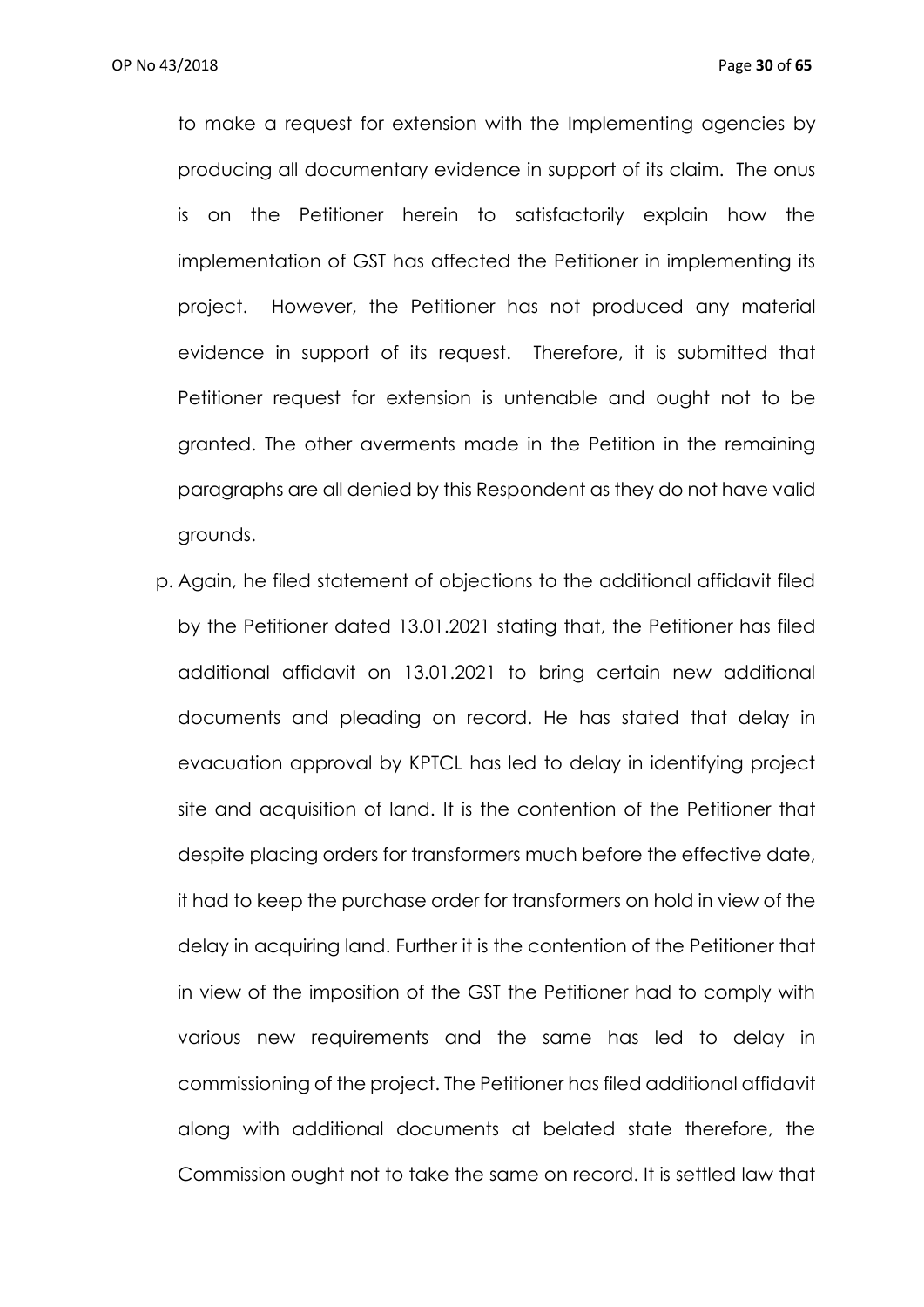amendment of pleadings which are an after thought ought not to be permitted on a mere whim.

- q. The Petitioner had requested for evacuation from Kattige Station and the same was granted to the Petitioner by KPTCL. The 2nd Respondent has granted the tentative evacuation approval on 01.06.2017 and the regular evacuation approval on 24.06.2017. As per the terms of the PPA the Petitioner was required to commission the plant by 13.10.2017, much before the Petitioner actually commissioned its plant on 11.11.2017, the Respondent No. 2 has granted evacuation approval, hence the contentions taken by the Petitioner in this regard are wholly untenable.
- r. The other contention of the Petitioner that purchase orders for transformers were put on hold due to the delay in identification of substation is wholly untenable and not justified. There was no cogent reason for the Petitioner to revise its earlier purchase orders which promised delivery of transformers within the Scheduled Commissioning date. As per Article 14.4 of the PPA clearly states that unavailability, late delivery, change in cost of the plant, machinery equipment cannot be considered as a Force Majeure Event and the same cannot be the ground for extension of time. In so far as contention of the Petitioner that, it faced various hurdles on account of imposition of GST, it is stated that Article 5.1.1(a) of the PPA clearly states that the Petitioner is responsible for complying with applicable law and pay the tax imposed by the Competent Authorities, therefore, imposition of GST cannot be urged as a ground for extension of time. He denied other averments of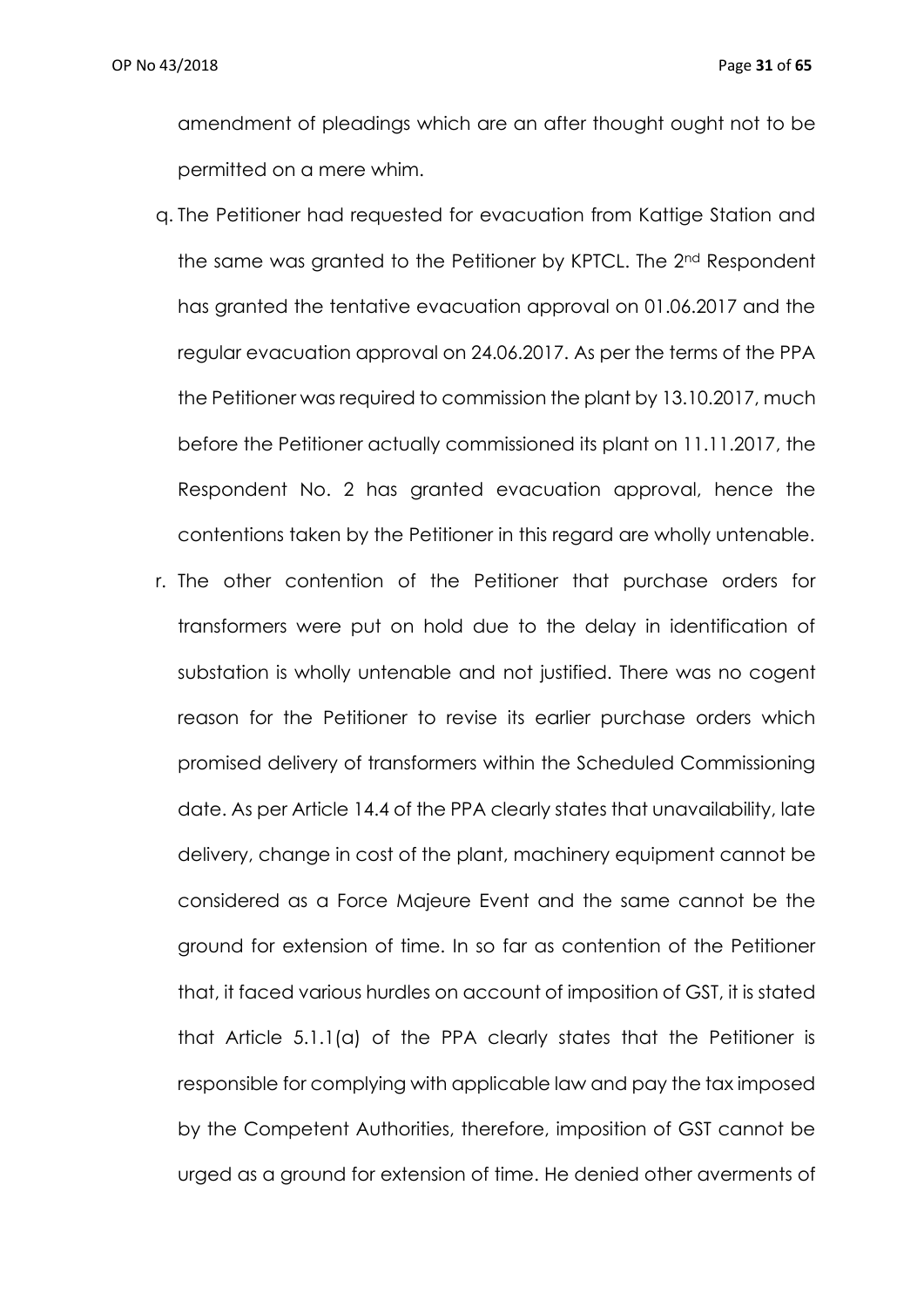the Affidavits and finally submitted that the Petition is bereft of merit and deserves to be rejected.

- s. The 2<sup>nd</sup> Respondent/KPTCL filed statement of objections stating that, on 27.02.2016, Respondent No. 2 issued substation wise feasibility study to Respondent No.3. It is pertinent to note that the allotments of PPA were done Taluk wise and not substation wise. This created ambiguity in processing the applications for evacuation of power to different substations. Thereafter, on 29.08.2016 (Annexure R-1 to the Statement of objections of R-2 dated 11.11.2019), the Commission accorded all the PPAs in principle approval and clarified that KREDL would co-ordinate with the Respondent herein and the ESCOMs for efficient power evacuation from the solar plants. The Commission also directed that the PPAs must be resubmitted for approval.
- t. That the allegation of delay in granting evacuation approval is misconceived. On 21.10.2016, the Petitioner requested the Respondent No.2 to grant evacuation approval for its plant. In furtherance to the above request of the Petitioner, on 14.11.2016 (Annexure R-2 to the Statement of objections of R-2 dated 11.11.2019), the Respondent No.2 directed the Petitioner to pay processing fee towards evacuation scheme approval. On 9.12.2016 (Annexure R-3 to the Statement of objections of R-2 dated 11.11.2019), the Petitioner paid the processing fee. In the meanwhile, there was some confusion in the name in which application seeking for evacuation approval was made by the Petitioner. In this regard, the Petitioner addressed letter (Annexure R-4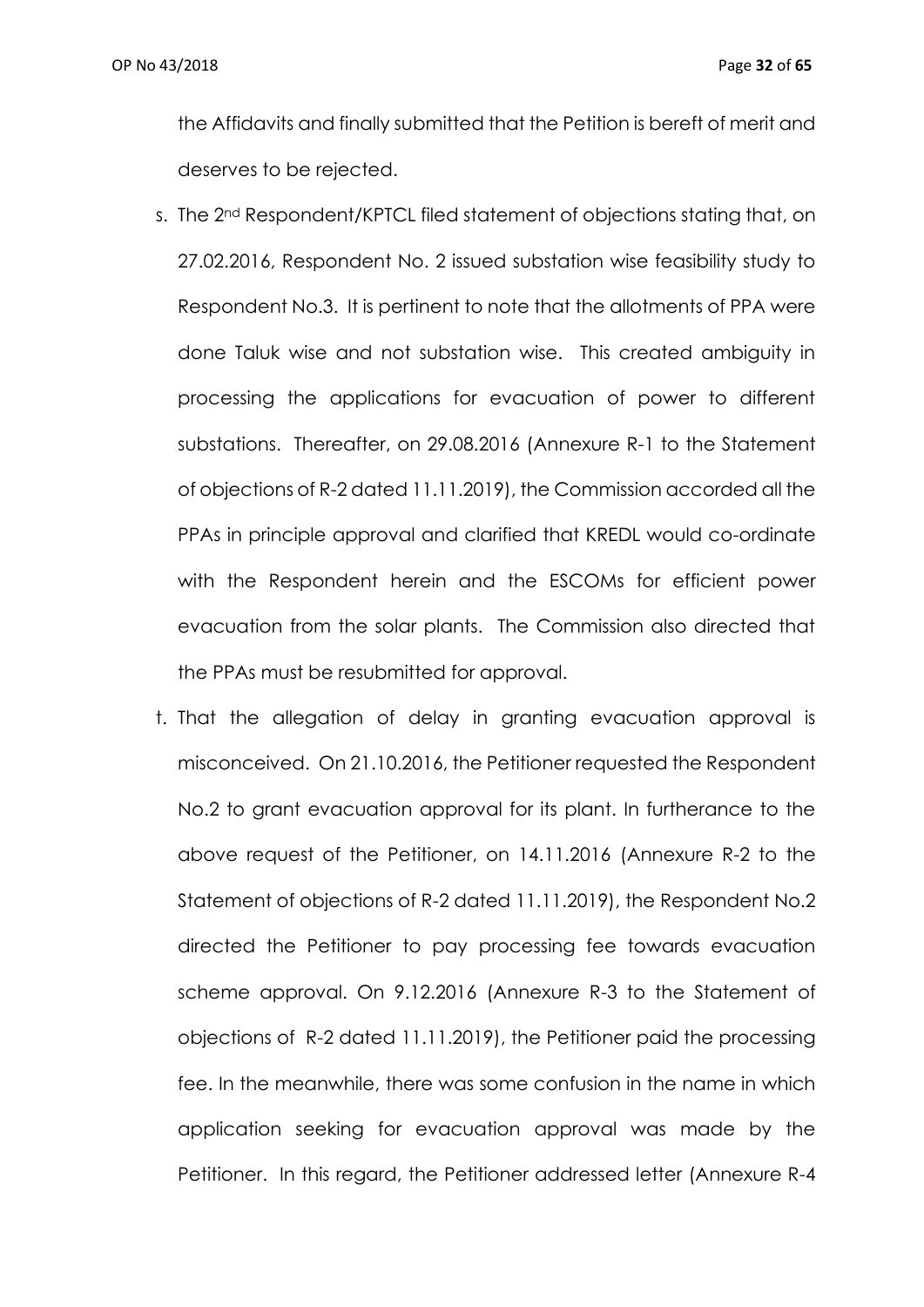OP No 43/2018 Page **33** of **65**

to the Statement of objections of R-2 dated 11.11.2019) dated 18.03.2017 to the Respondent. Thereafter, on 21.03.2017 (Annexure R-5 to the Statement of objections of R-2 dated 11.11.2019), the Respondent herein addressed a communication to the Petitioner bringing to its attention the discrepancy in the name of SPV mentioned in PPA/SPPA as compare to request for evacuation.Due to errors on the part of the Petitioner in its application for evacuation, there was a time lag in granting evacuation approval. The said delay is solely attributable to the Petitioner herein. Thereafter, on 1.06.2017, the Respondent No.2 granted the Petitioner tentative evacuation approval under self-execution basis.

- u. The Petitioner vide letter dated 14.06.2017 communicated its acceptance for tentative evacuation scheme and also requested the Respondent to issue Regular Evacuation Approval. The Petitioner vide letter dated 14.06.2017 requested the Respondent No.2 for land in Kattige Sub-Station for construction of 66KV Terminal Bay. The Respondent No.2 vide letter dated 24.06.2016 has granted the Petitioner regular evacuation scheme approval. In the 131st TB Committee meeting held on 23.07.2017, the Respondent No.2 has decided to lease the land at Kattige Sub-Station as per the Petitioner's request.
- v. That the Petitioner is not affected by KPTCL not conducting Taluka wise feasibility study. It ought to be noted that the Petitioner had requested for evacuation from Katigge station and same was granted to the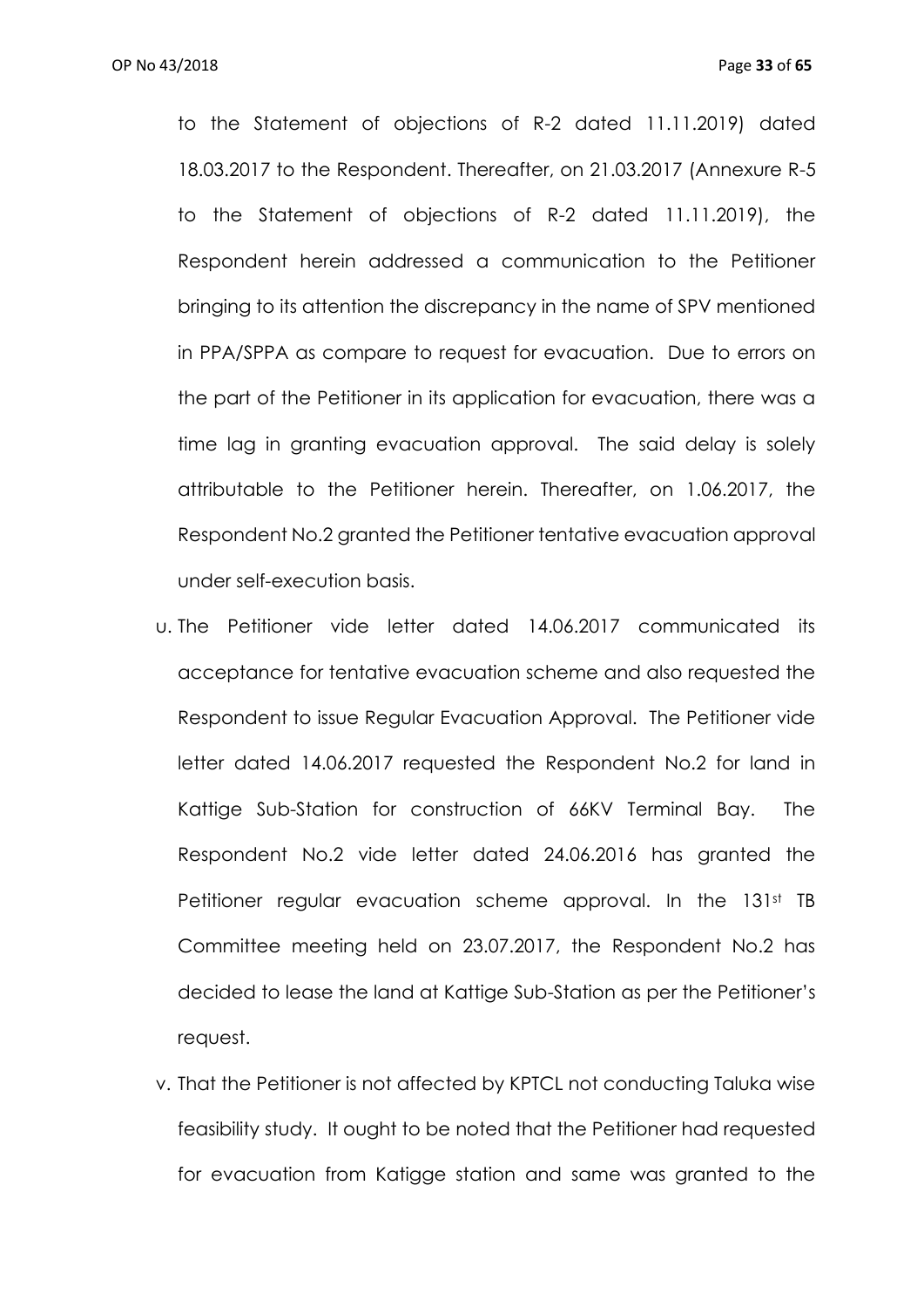Petitioner by the answering Respondent. It is evident that there is no delay on the part of Respondent No.2 in granting evacuation approval as alleged by the Petitioner. The Respondent No.2 has acted diligently pursuant to the Petitioner's application for evacuation approval and has given evacuation approval within the reasonable time period. It is submitted that the Respondent No. 2 herein has granted the Tentative Evacuation Approval on 01.06.2017 and Regular Evacuation Approval on 24.6.2017. As per the terms of the PPA, the Petitioner was required to commission the plant by 13.10.2017. Much before the Petitioner actually commissioned its plant on 11.11.2017, the Respondent No. 2 herein has granted evacuation approval. Hence, the contentions in this regard are wholly untenable. He denied other averments of the Petition finally submitted that the Petition is bereft of merit and deserves to be rejected.

- w.The Third Respondent has filed statement of objections stating that the Petitioner is not entitled for any relief as claimed by him, as the Petitioner was aware of the stipulated time and since he has agreed, there cannot be any further extension of time, thereby, the petition is liable to be dismissed.
- x. Further stated that this Respondent being the nodal agency of the Government of Karnataka for facilitating the development of renewable energy in the State of Karnataka had called for the request for proposal for the development of 1200 MW Solar power projects to be implemented in the 60 Taluks vide RfP dated 20.11.2015. However,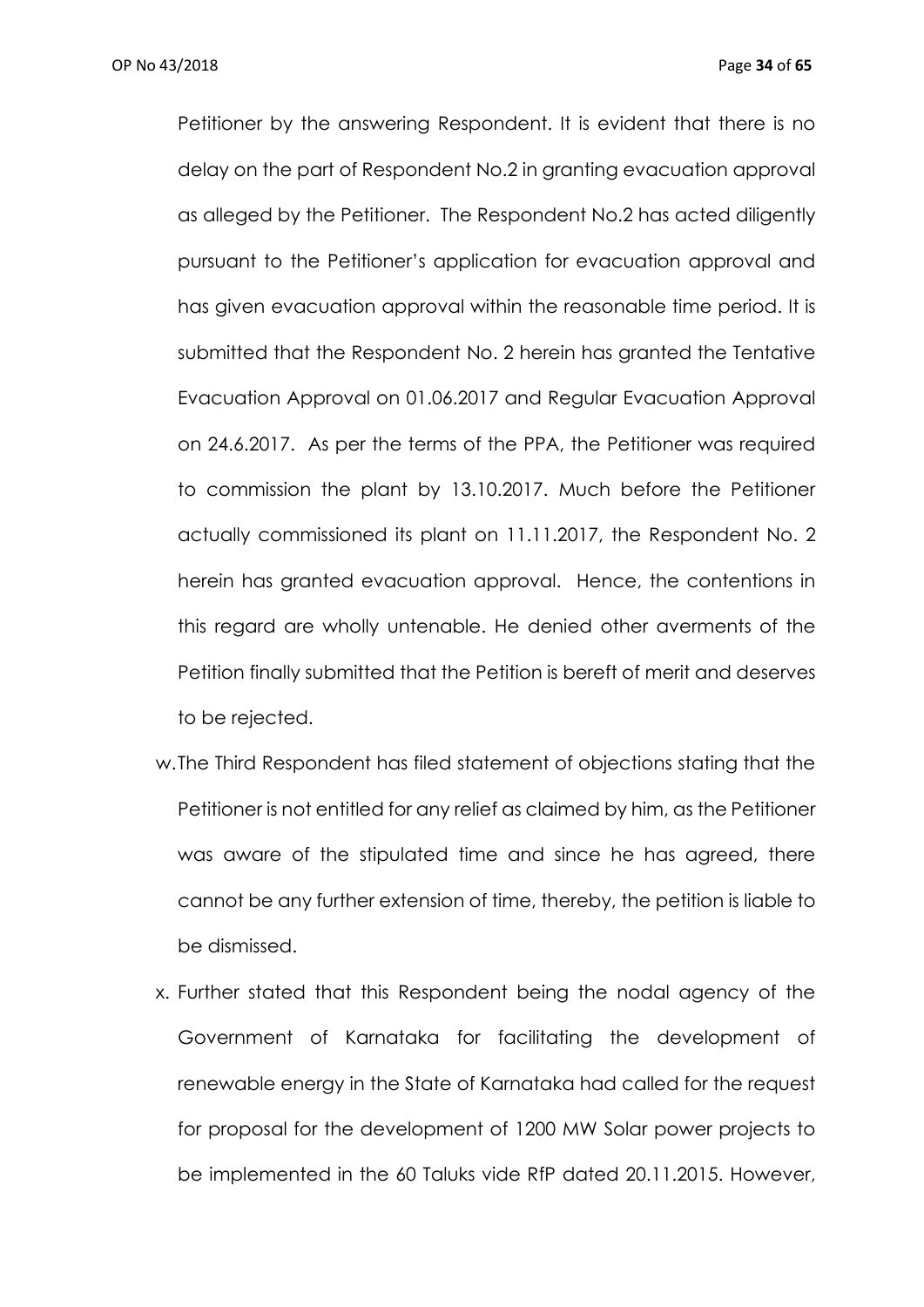this Respondent has issued letter of allotment to the successful bidders and also in favour of the Petitioner.

- y. Further stated the Petitioner has entered into a Power Purchase Agreement with the First Respondent therefore, it is for the Respondent No. 1 & 2 herein to counter the Petitioner allegations made against them. This Respondent is not a necessary party to this petition. Thereby, prays to dismiss this petition against Respondent No. 2 in the interest of justice and equity.
- 13) The Petitioner has filed rejoinder to the objections of the Respondents, reiterating the contents of the Petition. Further submitted that the Official Memorandum dated 20.06.2018 and the concession provided in it is in the nature of a benefit, it is settle position of law that beneficial notifications providing exemptions shall be construed liberally in the matter of Commissioner of Customs (Preventive) Mumbai Vs Ambalal And Company (2011) 2 SCC 74, it is held at Para 16 that, the rule regarding exemptions is that "exemptions should generally be strictly interpreted but beneficial exemptions having their purpose as encouragement or promotion of certain activities should be liberally interpreted".
- 14) Further it is stated, the Supreme Court while deciding the matter had reiterated its view in Union of India vs Wood Papers Ltd. (1990) 4 SCC 256 wherein it was held Para 5 that, "When the question is whether a subject falls in the notification or in the exemption clause then it being in nature of exception is to be construed strictly and against the subject but once ambiguity or doubt about applicability is lifted and the subject falls in the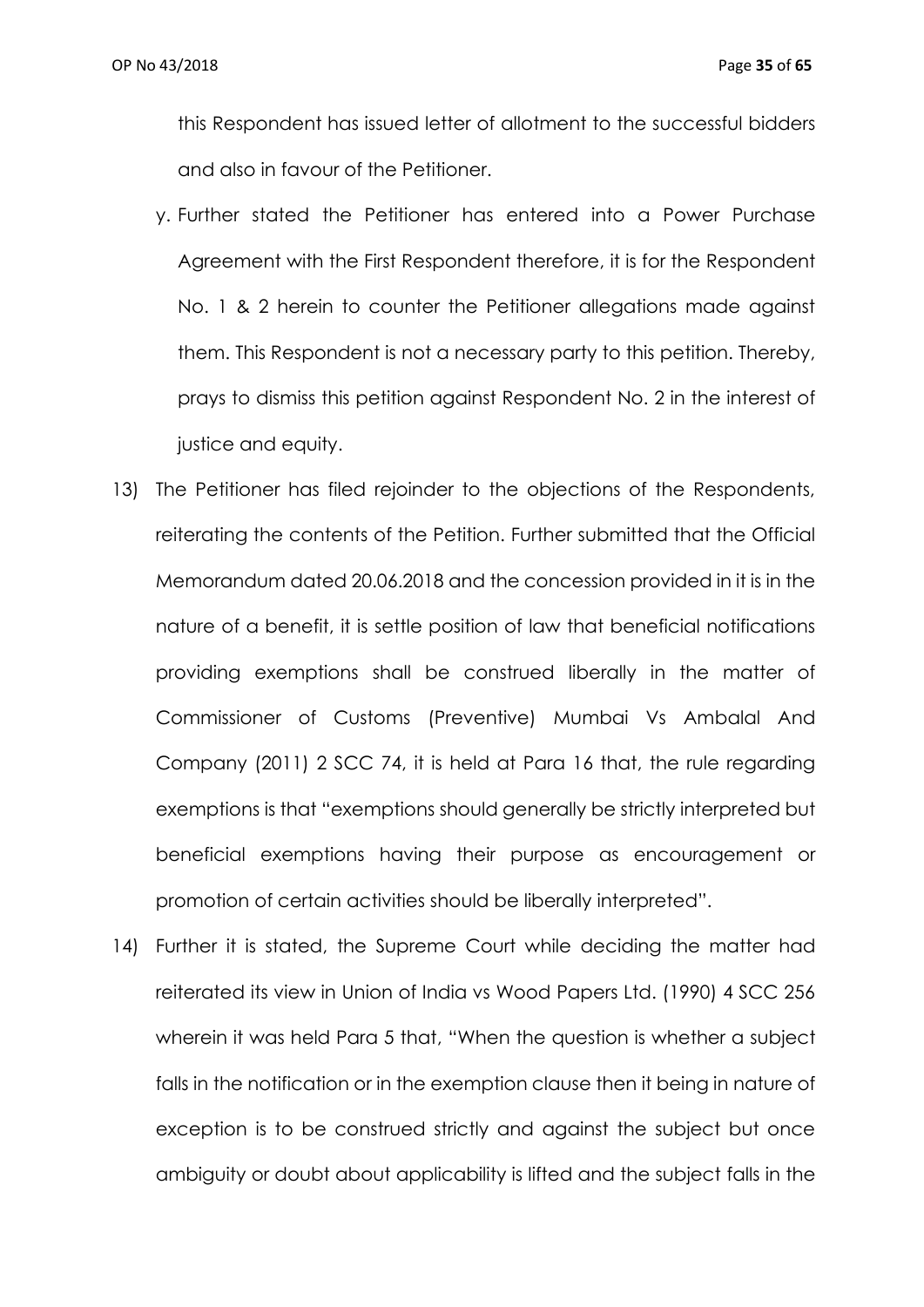notification then full pay should be given to it and it calls for a wider and liberal construction."

- 15) Further it is stated, in Swadeshi Polytex Ltd. vs Collector of Central Excise (1990) 2 SCC 358 it was held that: "21 It is true that when in a fiscal provision, if benefit of exemption is to be considered, this should be strictly considered. But the strictness of the construction of exemption notification should not be given by any circuitous process of interpretation. After all, exemption notifications are meant to be implemented and trade notices in these matters clarify the stand of the Government for the trade."
- 16) Further it is stated, the Gauhati High Court in Tribeni Metalloys Pvt Ltd. vs Commissioner Central Excise and Service Tax, Guwahati Division (2019) 2 Gau LR 719, after considering number of decisions by the Supreme Court has culled out following propositions for consideration: "25. From aforesaid provisions of law, the following propositions, amongst other can be culled out: (i) If there is question as to whether a beneficiary comes within the purview of an exemption notification, then it being in the nature of an exception has to be strictly construed, but once, it is established that the beneficiary is entitled to the benefit of exemption, then the provision of the exemption notification has to be given wider and liberal construction; (ii) When the exemptions are granted with the object to encourage industrial growth, or to encourage exports, the exemptions provided in the notification be given its full effect and such entitlements should not be constricted by attempting a narrower construction. The Hon'ble High Court, after considering the above propositions in light of decisions by the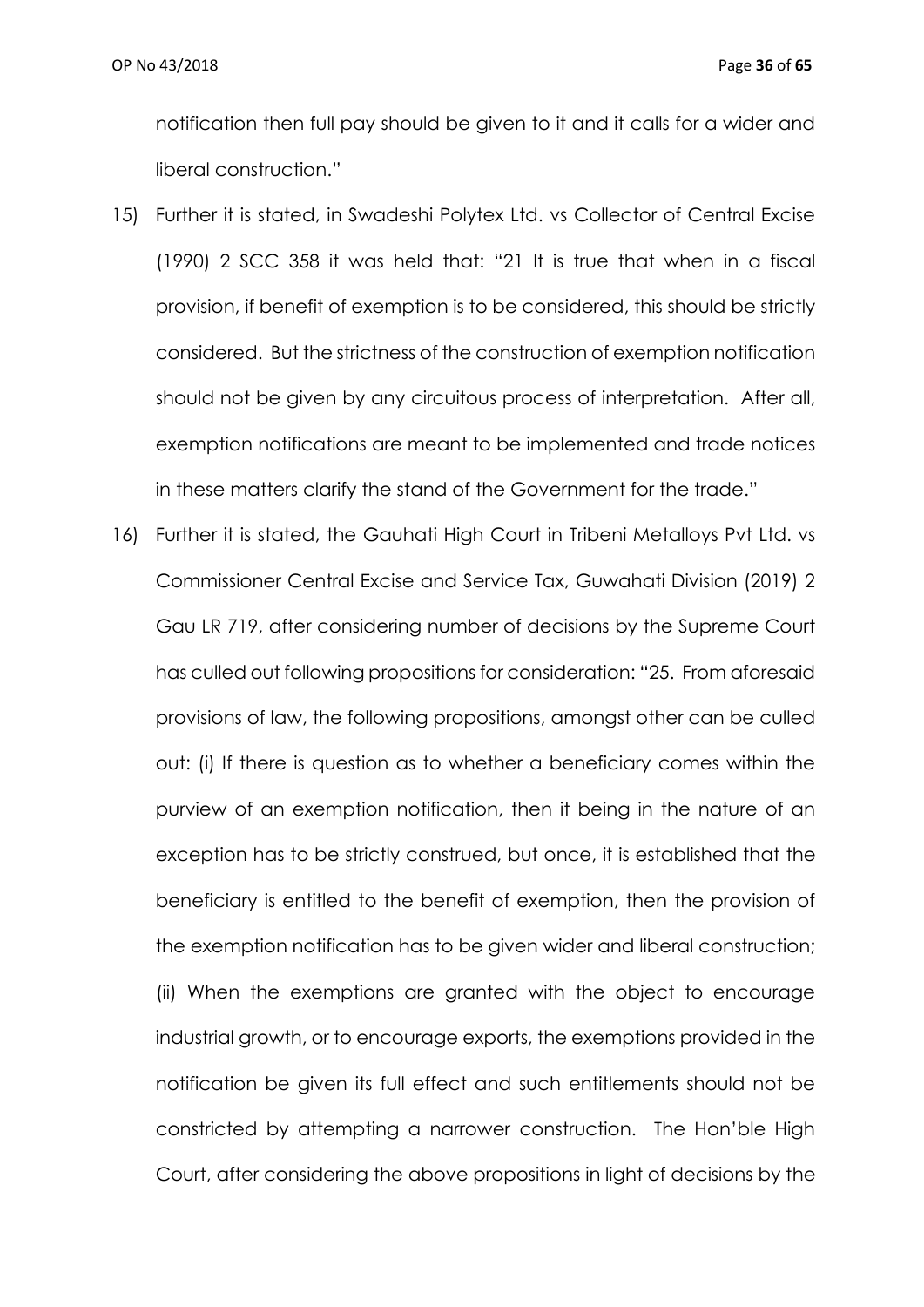Hon'ble Supreme Court in Union of India vs Wood Papers Ltd., Swadeshi Polytex Ltd. Vs Collector of Excise, Indian Farmers Fertiliser Co-operative Ltd. vs Collector of Central Excise (1996) 5 SCC 488, held that the Appellant would be entitled to the benefit of exemption of excise duties for a period of 10 years.

- 17) In view of the above referred decisions by various Courts it is stated that the Petitioner is, on fulfilment of conditions mentioned in the Office Memorandum, dated 20.06.2018, if fully entitled to the extension of 62 days in achieving SCOD.
- 18) The 1st Respondent has imposed the reduced tariff of Rs.4.37/KWh (as against the contractual tariff of Rs.5.05/KWh), and imposed liquidated damages upon the Petitioner for delay in achieving Conditions Precedent and SCOD. The said penalty has been imposed upon the Petitioner without determining the representations made by the Petitioner regarding force majeure events before the 1st Respondent. Assuming without admitting that 1st Respondent imposed the liquidated damages upon the direction by the Commission, it is submitted that it is settled position of law that the party alleging breach of contract and thereby imposing penalty in the nature of liquidated damages has to prove losses. The 1st Respondent, in the present instance, has failed to claim any particular amount of damages, much less prove the damages. The 1st Respondent, without any application of mind, has levied liquidated damages and reduced tariff, contrary to the terms of the PPA, and the settled position of law in this regard. At the stage he relied the decision reported in Kailash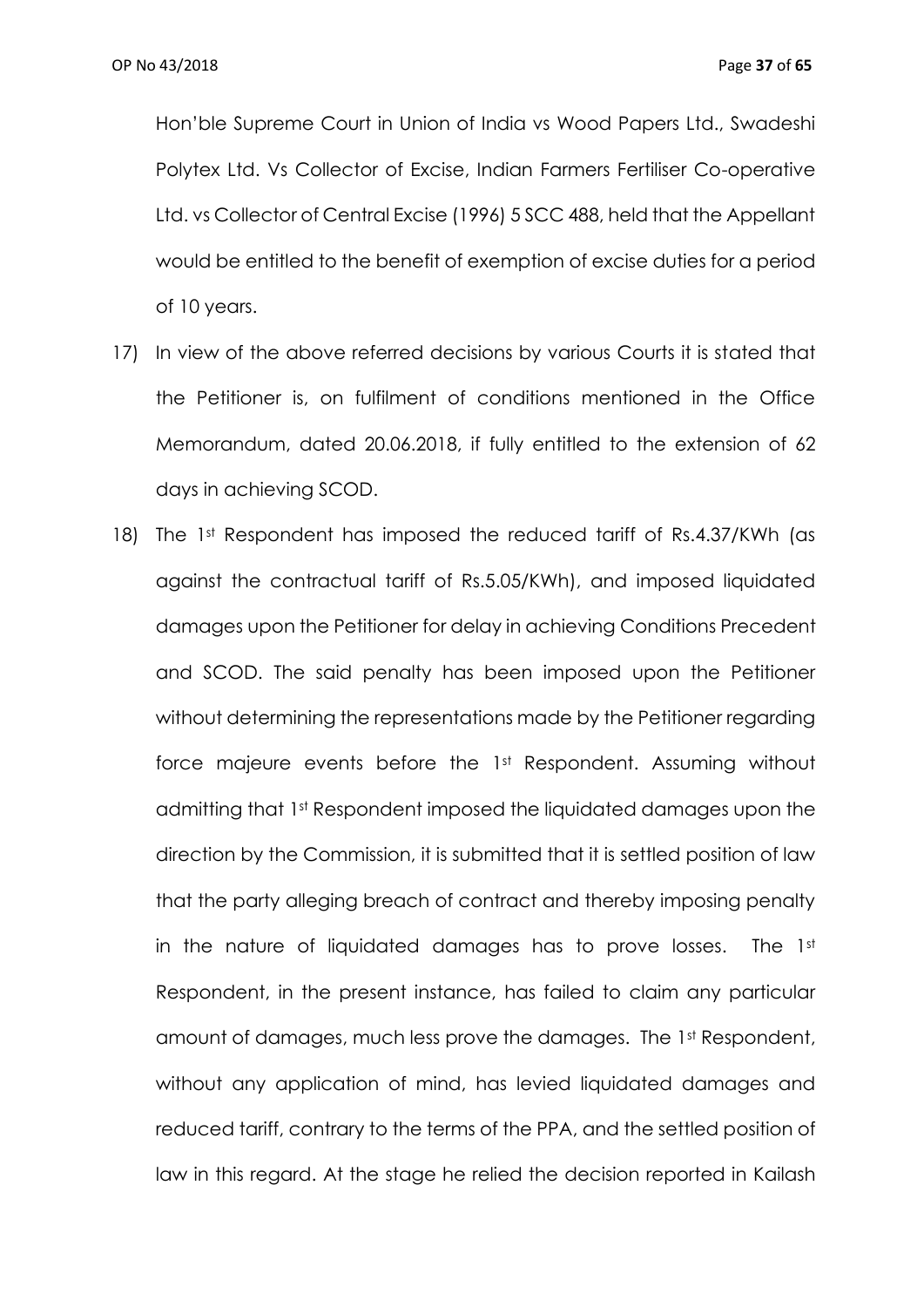Nath Associates vs Delhi Development Authority & Ors (2015) 4 SCC 136, and stated as per the finding given by the Hon'ble Supreme Court the contention of the 1st Respondent that to levy of damages and deduction of tariff are untenable. With all these the Petitioner finally prays to allow the Petition as prayed for in the interest of justice and equity.

- 19) Heard the arguments, perused the written submissions on both sides and the records.
- 20) At this stage the below mentioned issues arise for our consideration.
	- **1. Issue No. 1:** Whether the Petitioner proves that he is entitled for extension of time on the grounds of Force Majeure events as claimed in the Petition?
	- **2. Issue No. 2:** For what relief the Petitioner is entitled to?
	- **3. Issue No. 3:** What Order?
- 21) **Issue No. 1:** Whether the Petitioner proves that he is entitled for extension of

time on the grounds of Force Majeure events as claimed in the Petition?

22) The present Petition is filed seeking for a declaration that the delay in commissioning was due to reasons outside the control of the Petitioner and therefore amount to Force Majeure as per Article 14 of PPA and also declare that the KERC applicable tariff as stated in Article 12 of the PPA would be as per the tariff order dated 30.07.2015 and with other reliefs. The present petition arises in context of the delay of 28 days in commissioning the Petitioner's project at Honnalli Taluk Davangere District. The SCOD as per the PPA was 14.10.2017 i.e., one year after the date of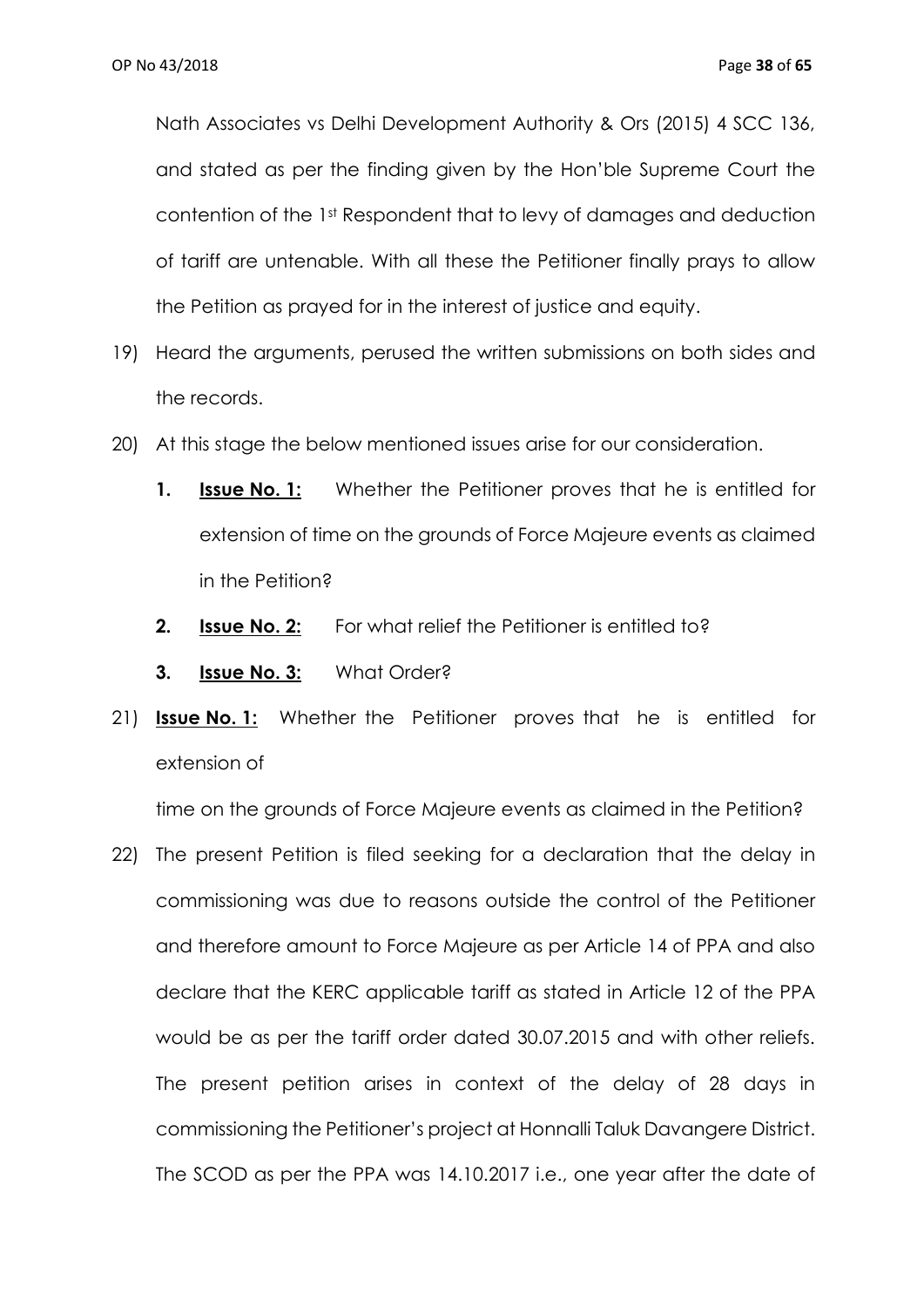approval of the PPA by the Commission dated 14.10.2016. The actual commissioning of the project was on 11.11.2017.

- 23) The Petitioner has taken three major grounds under the head of Force Majeure Events for extension of time in commissioning the power project, which are detailed as below:
	- a) Introduction of GST (62 days).
	- b) Demonetization.
	- c) Delay in issuing Evacuation approval.

## a) **Introduction of GST (62 days): -**

- i) During the course of arguments, the Learned Counsel for the Petitioner has submitted that, all solar power projects in the State of Karnataka including the Petitioner's project were affected by introduction of the GST. Difficulties caused to developers on account of introduction of the GST has been acknowledged by the MNRE in the Office Memorandum (Annexure-U to the Additional Affidavit of the Petitioner dated 17.07.2018) dated 20.06.2018. The Petitioner achieved financial closure on 01.07.2017 and commissioned the plant on 11.11.2017. The Hon'ble APTEL has upheld GST as Force Majeure Event in Chennammagathihalli Solar Power Project case, thereby prayed to treat the delay caused in this regard as Force Majeure Event.
- ii) The Learned Counsel for the Respondents by way of reply has submitted that the Petitioner at the time of filing of the Petition i.e., on 20.04.2018, specifically did not take the contention that the commissioning of the project was delayed due to the introduction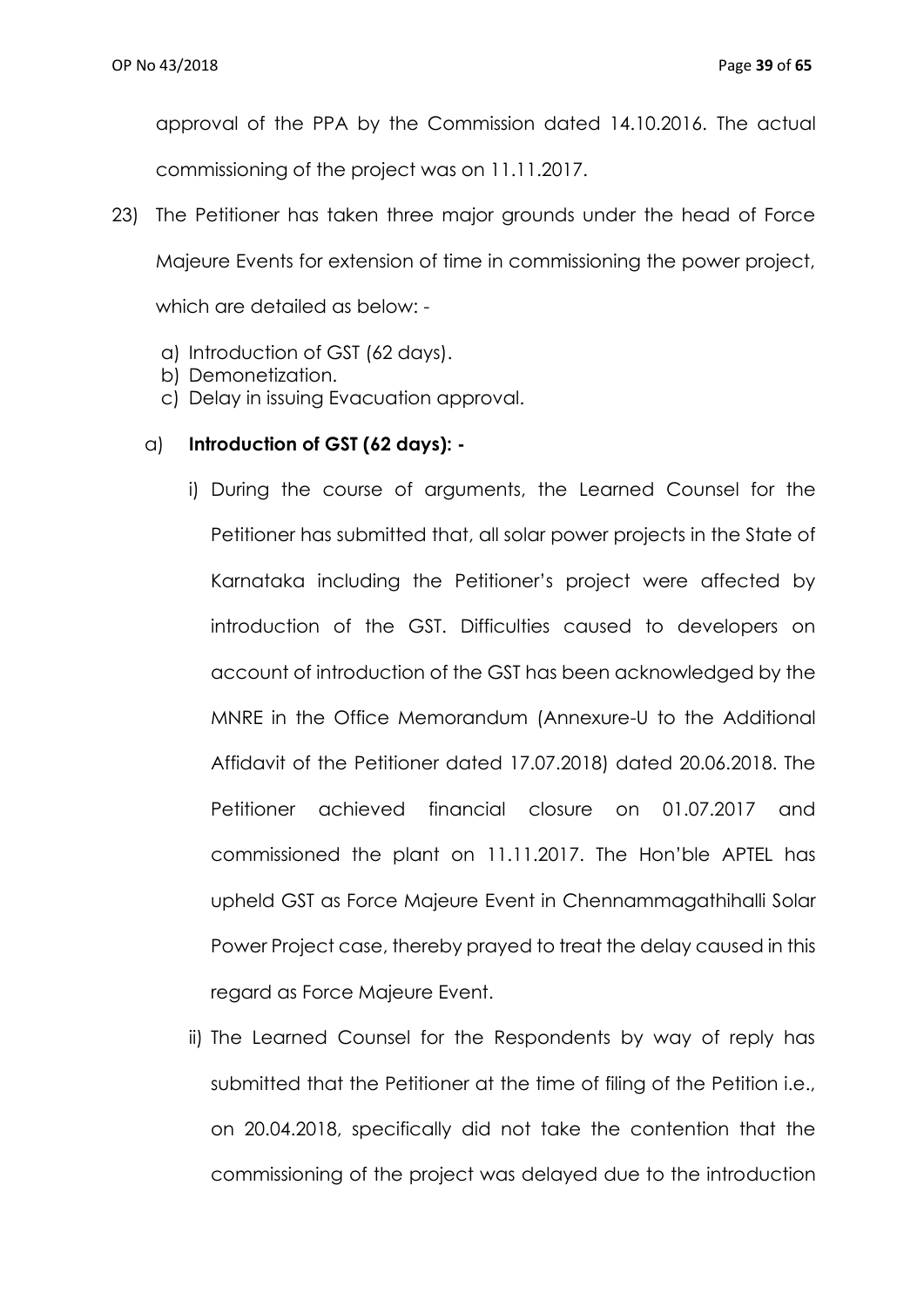of GST. Only as an afterthought, the Petitioner has taken this contention and got amended the Petition on 12.06.2019. The Petitioner has misled by stating that, the Office Memorandum dated 20.06.2018 issued by the Ministry of New and Renewable Energy (MNRE) would be applicable to the Petitioner. But the MNRE Official Memorandum, requires that the affected party shall provide documentation to show that there was a disruption in the process and therefore, the project could not be commissioned as per the terms of the PPA. But the Petitioner till date, failed to produce any documentary evidence of its claims before this Commission. Without providing cogent documentation the relief sought by the Petitioner cannot be granted. Apart from that as per Article 14.3.1 of the PPA, 'introduction of GST cannot be treated as Force Majeure event'. Again Article 14.5.1 of the PPA states that 'the affected party, allegedly the Petitioner is required to issue a notice to the Respondent within a period of 7 days from the occurrence of the Force Majeure event', but the Petitioner failed to do so. The Commission in various judgements has stated that it is trite law that the Force Majeure Clause in PPA has to be strictly construed and if no notice had been issued as contemplated under the Force Majeure Clause describing the event, the Petitioner cannot seek extension of time under the said clause. With this the Learned Counsel for Respondents submitted, the Petitioner is not entitled for any relief under this ground.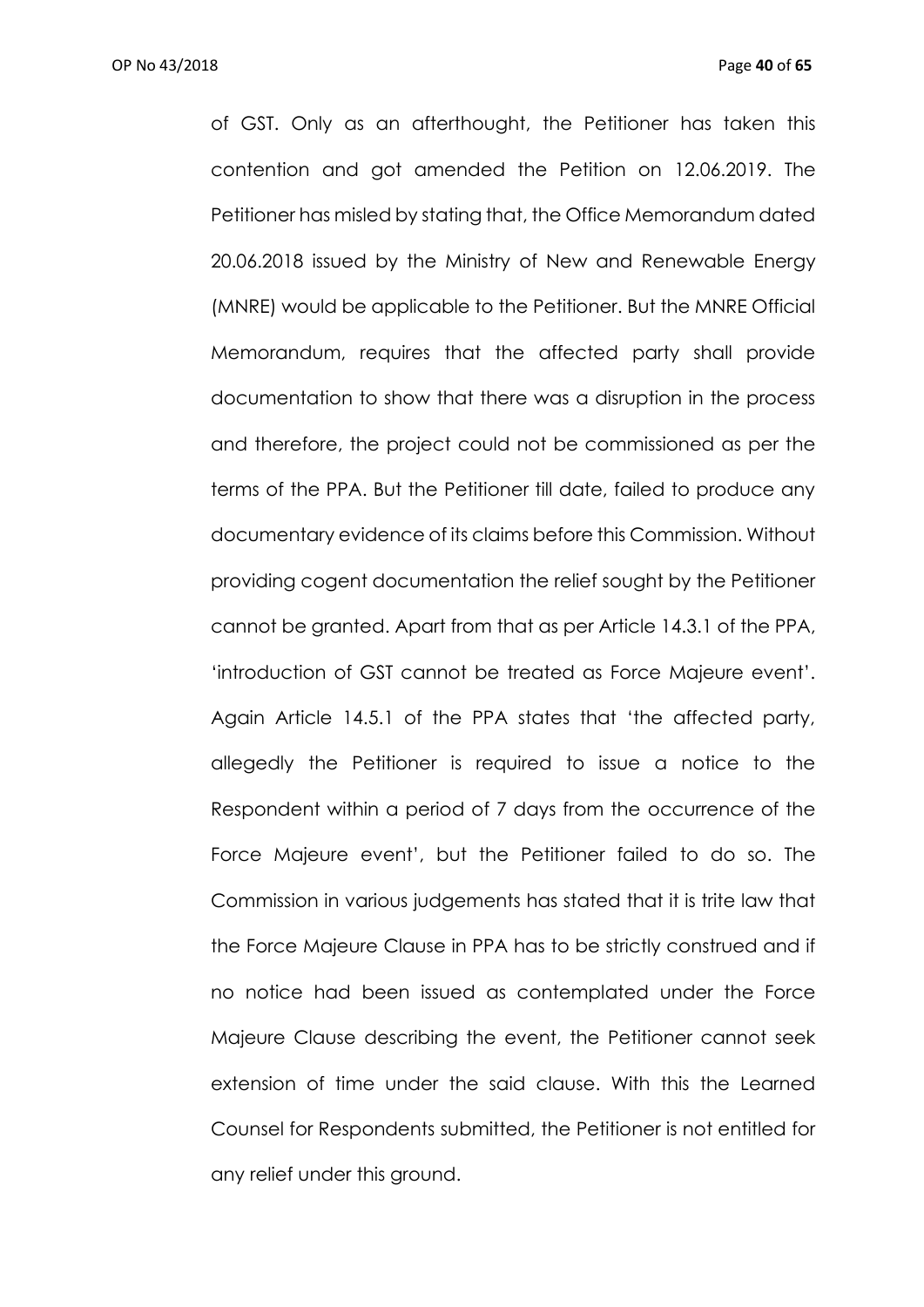iii) On 01.07.2017 the Government of India introduced the Central Goods and Services Tax Act 2017 (GST Law) which brought about fundamental structural changes in the prevailing tax regime in the country. There was a slowdown from July 2017 to September 2017 in the manufacturing as well as service industry across the country. Consequently, there were certain implications due to the GST Law on the developers of solar projects i.e., (1) Contractors/suppliers were delaying contracts due to lack of clarity on tax structure. (2) Contractors/suppliers had to revamp their systems amend and reissue "purchase orders" to align them as per the GST regime/to make them GST law Complaint (3) Lack of clarity on GST percentage applicable on invertors contributed to delay in supply of material required for setting up of projects (4) and introduction of GST Law resulted in confusion regarding MNRE Certificate for Concession Customs Duty which was kept on hold from June 2017 further resulting in delay in supply of key equipment. The MNRE after examining the impact of GST Law, issued Official Memorandum dated 20.06.2018 wherein, it has extended the SCOD for the solar projects for a period of 62 days, by way of said Official Memorandum (Annexure-U to the Additional Affidavit of the Petitioner dated 17.07.2018) dated 20.06.2018 which reads as follows: -

*"All the Project developers who claim to have been affected by GST induced disruptions shall make a formal application to SECI/NTPC/ other*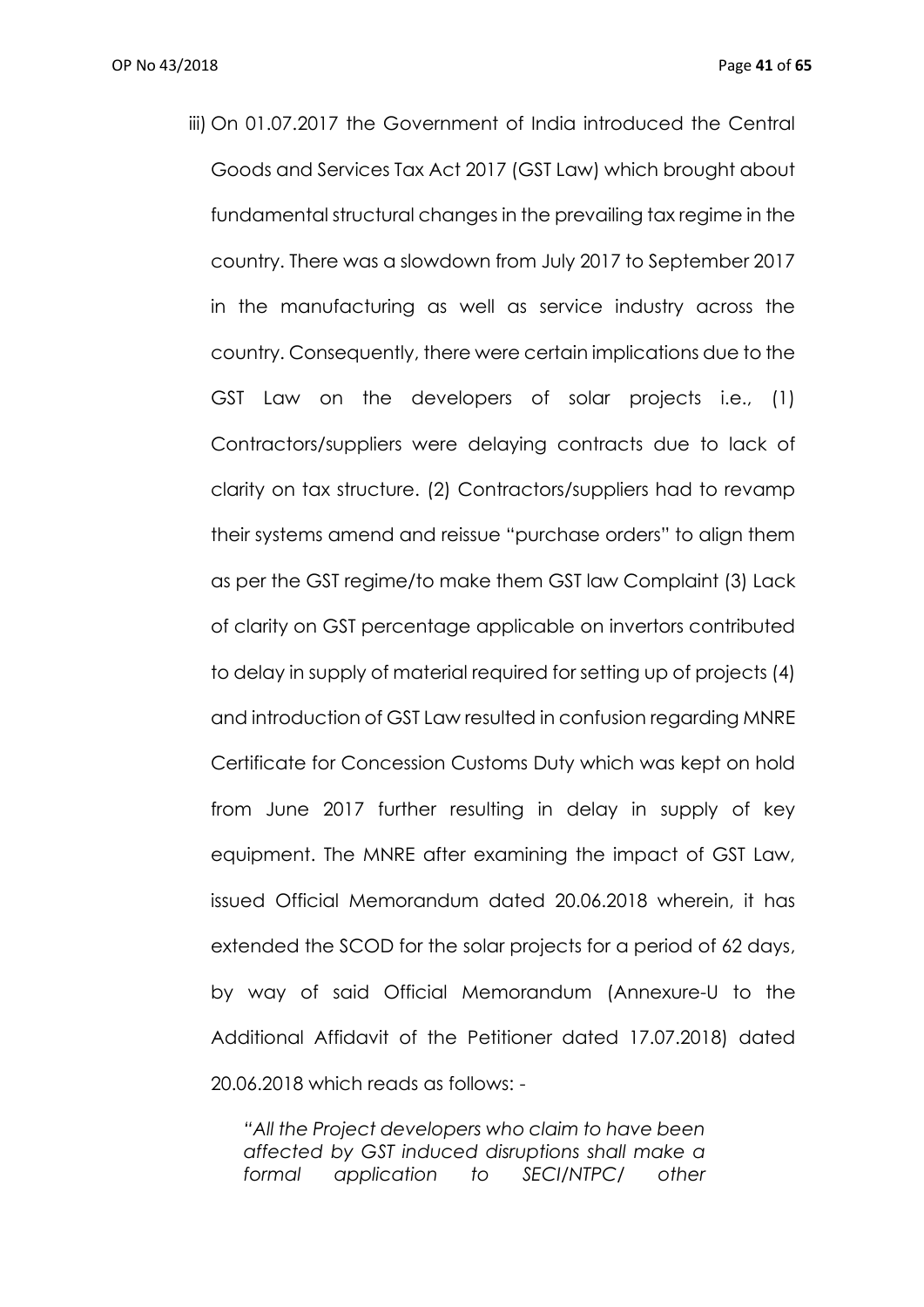*implementing agencies for Extension of Time (EoT) due to GST disruptions giving all documentary evidence in support of their claim. SECI/NTPC/ Implementing agencies shall examine the claim objectively and grant EoT based on facts, following above principles. While applying the above principles, SECI/NTPC/any other implementing agency may satisfy itself that the claimants were actually affected due to GST induced disruptions in the period for which extension has been claimed. The implementing agencies shall also ensure that no double relief is granted due to overlapping reasons cited for grant of EoT."*

iv)It is specific contention of the Respondent that the Petitioner has not produced any evidence in proof that the project work adversely affected due to introduction of GST which resulted delay in commissioning of the power project. On perusal of the documents produced by the Petitioner along with additional affidavit dated 13.01.2021, it appears that he had placed purchase order to purchase Power Transformer (15/20MVA, 66/11KV) on 13.10.2016 (Annexure-Z filed with additional affidavit dated 13.01.2021). Further the delivery schedule in Colum No. 10 of the purchase order shows that complete power transformers shall be delivered by 30.07.2017 to the Petitioner. The Petitioner has furnished copy of the E-mail dated 17.07.2017 (Annexure-AA filed with additional affidavit dated 13.01.2021) which shows that the Vendor of the Transformer has written a letter to the Petitioner stating that there is considerable increase in the prices of raw material which resulted the increase in the cost of the transformer by around 6.5 Lakhs. Further it is said the transformer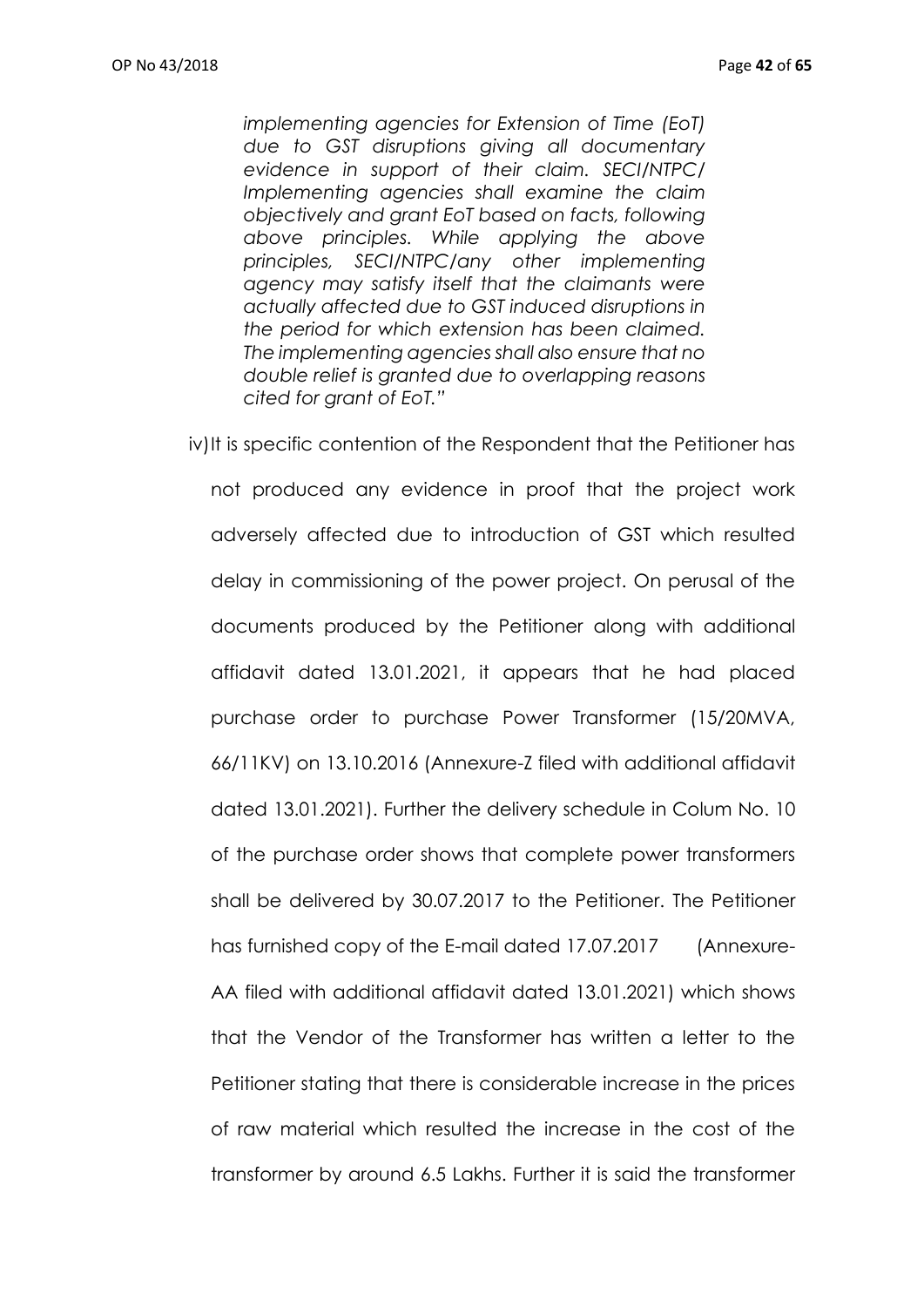shall be manufactured on priority and dispatched from the factory by 30.10.2017. Another copy of E-mail dated 21.07.2017 (Annexure-AB filed with additional affidavit dated 13.01.2021) shows that the Vendor had discussed with the Petitioner and he is going to manufacture of the transformer on the basis of the acceptance on price implication in the basic price of transformer for Honnalli by 6.5 Lakhs. Another document purchase order dated 22.08.2017 (Annexure-AC filed with additional affidavit dated 13.01.2021) shows that the Petitioner has placed revised Power Transformer (15/20MVA, 66/11KV) agreeing to pay State GST and Integrated GST along with Unit price. The Petitioner had produced three revised purchase orders dated 08.09.2017 (Annexure-AD filed with additional affidavit dated 13.01.2021), 21.08.2017 (Annexure-AE filed with additional affidavit dated 13.01.2021) and dated 14.09.2017 (Annexure-AF filed with additional affidavit dated 13.01.2021) respectively, shows that the Petitioner had placed revised orders for purchase of certain materials and these documents shows that the applicable GST shall be paid extra on actual basis on the said total basic contract value. All these documents clearly establish that there had been some delay in purchase of transformer and other materials for the purpose of power project due to introduction of GST. This contention of the Petitioner is not denied by the Respondents and they have not contradicted the contents of Annexure-Z,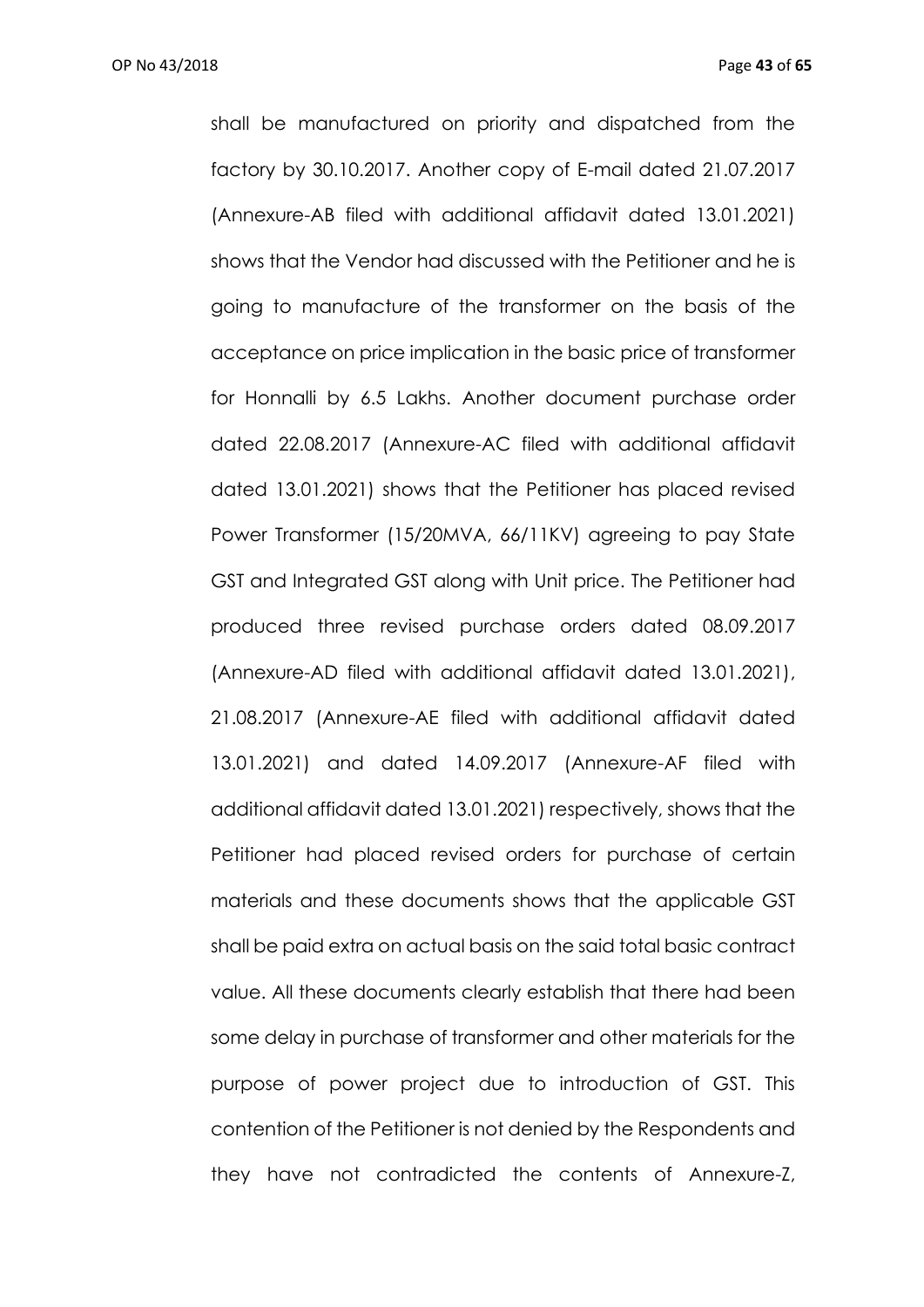Annexure-AA to Annexure-AF by placing any evidence. Hence, this contention taken by the Petitioner has to be accepted and we hold that there was some delay in commissioning of project due to introduction of GST which is beyond the control of the Petitioner.

#### b) **Demonetization: -**

- i) It is the case of the Petitioner that, after obtaining approval from KERC i.e., dated 14.10.2016 he had to apply for evacuation approval, meanwhile, Government of India by way of notification dated 08.11.2016 withdrew the legal tender status of INR 500/ and INR 1,000/- denominations of Bank notes, this demonetization has had a domino effect from 08.11.2016 to the end of January 2017 on the land acquisition and other project activities thereby, there was a delay in commissioning the SCOD.
- ii) During the course of arguments, the Learned Counsel for the Respondent submitted that the Petitioner has failed to produce documents to explain how demonetisation has caused delay in commissioning of the plant. The Petitioner also has not issued force majeure notice as contemplated under Article 14.5. The contentions regarding demonetisation are only an afterthought which ought not to be considered by the Commission.
- iii) It is stated that the Petitioner has failed to prove that the grounds taken by him are force majeure events which have caused delay in commissioning of the plant. It is stated that reasons given by the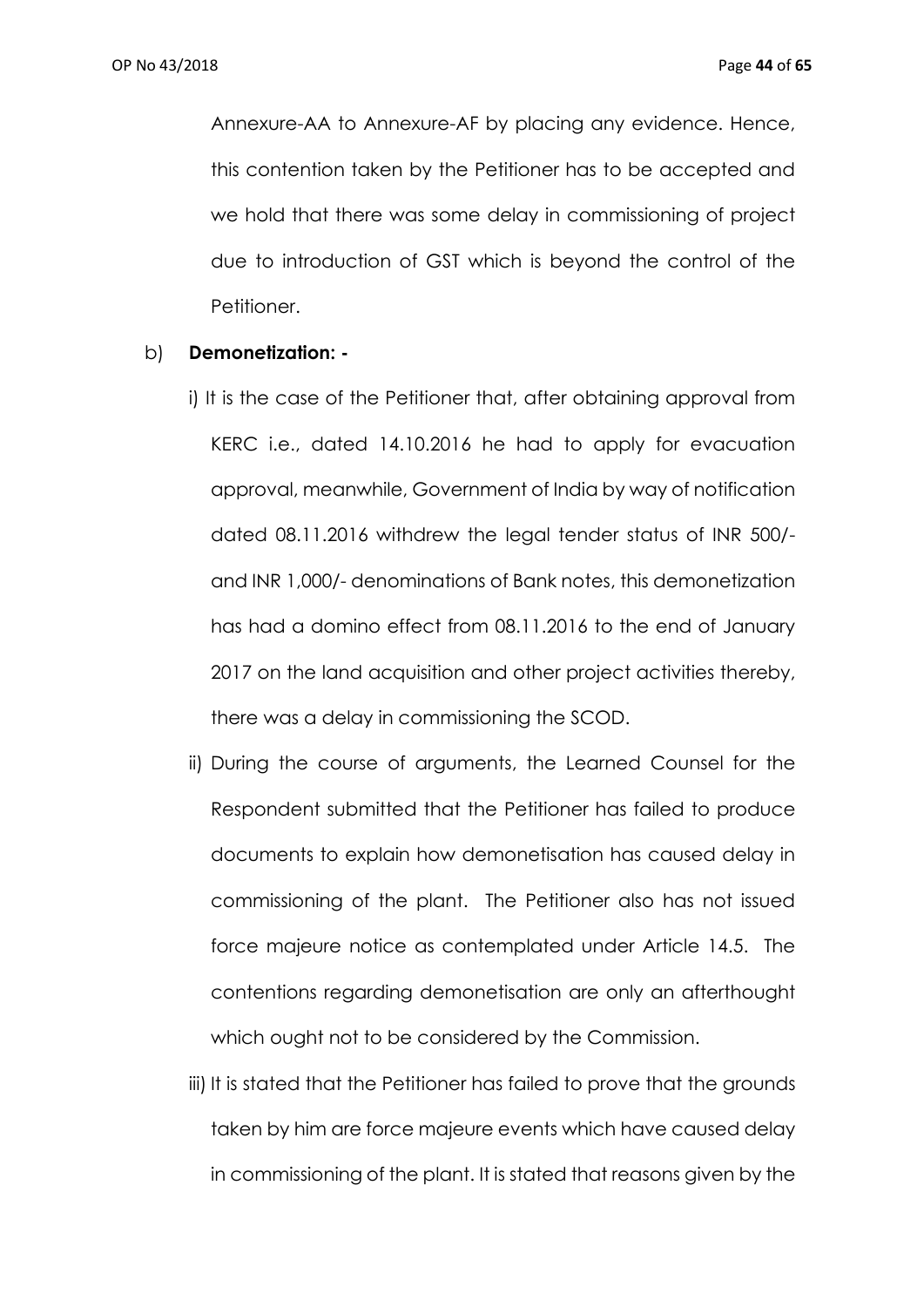OP No 43/2018 Page **45** of **65**

Petitioner for delayed execution of the project do not constitute events of force majeure under Article 14 of the PPA. Further, Article 14.5 of the PPA clearly sets out the procedure to be followed for notification of an event of force majeure. The said article requires issuance of a notice of force majeure to the Respondent stating it is affected by a force majeure event. The said notice is required to be issued within 7 days of occurrence of such event. In the present case, the Petitioner admittedly has not issued notice as contemplated in the PPA. In this regard the Learned Counsel for the Respondent placed reliance on the decision reported in Himachal Sorang Power Ltd v CERC and others, 2015 SCC OnLine APTEL 148 and submitted to reject the prayer of the Petitioner under this ground.

iv)Though the Petitioner has taken the contention that, due to demonetization he suffered delay in commissioning the power project, but not placed any materials in proof of it. Hence, the contentions in this regard taken by the Petitioner cannot be sustained for want of supportive evidence, thereby rejected.

#### c) **Delay in issuing Evacuation approval**: -

i) During the course of arguments, the Learned Counsel for the Petitioner submitted that, the Petitioner had entered into PPA dated 23.05.2016 with the 1st Respondent. The Scheduled Commercial Operation Date under the PPA was 12 months from the effective date i.e., 14.10.2016, the date on which the Commission had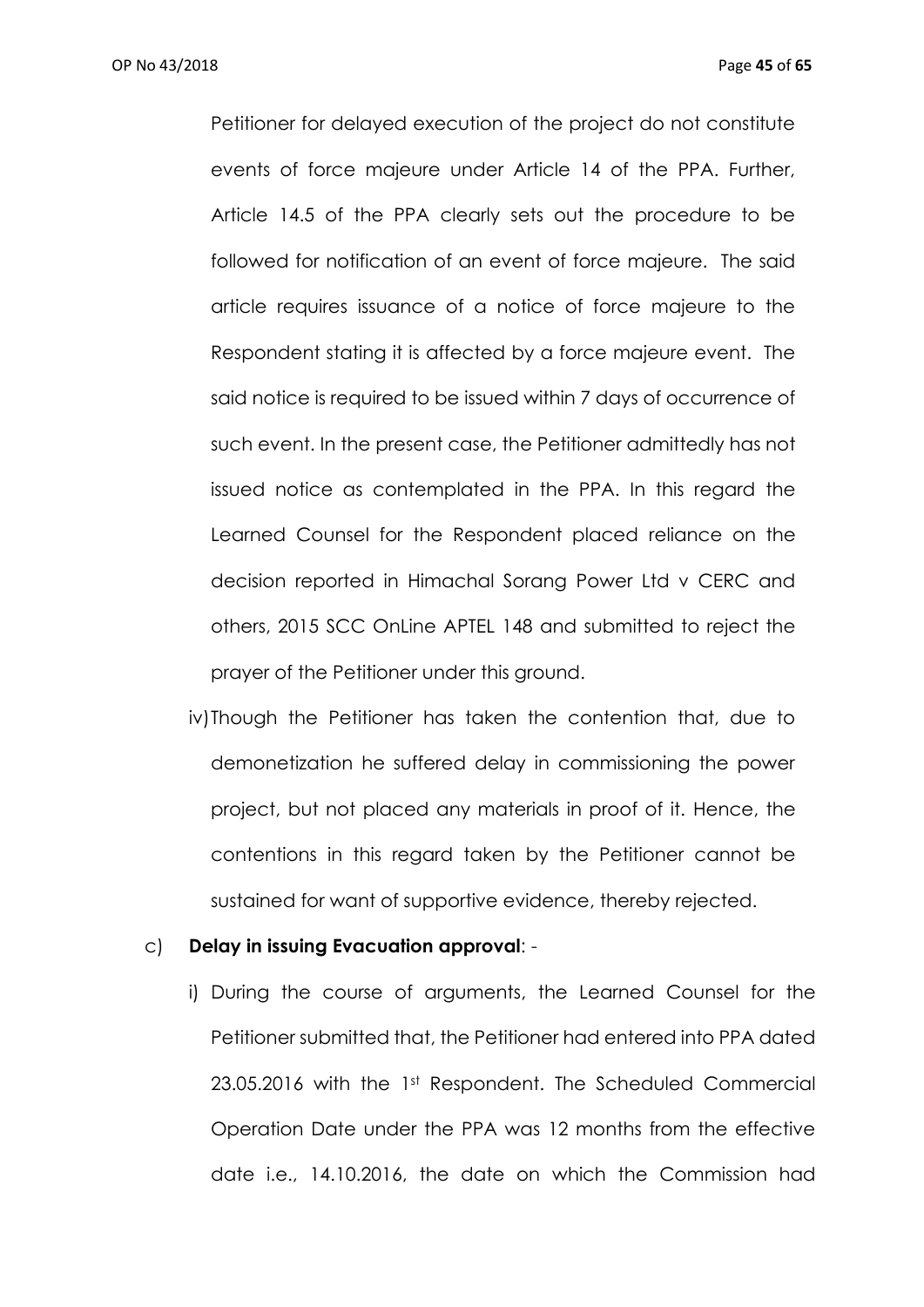OP No 43/2018 Page **46** of **65**

accorded the approval to the PPA. The Commission also written a letter dated 14.10.2016 approving the PPA entered into between the Petitioner and 1st Respondent for development a 20 MW capacity Solar PV Power Plant at Honnalli Taluk, Davangere District subject to certain corrections and modifications. Thereafter, on 06.01.2017 a Supplemental PPA also executed between them. The Petitioner had conducted with due diligence and found that land was also available inside the Kattige Substation for the purpose of establishing its terminal bay. He had applied for grant of evacuation approval from Kattige Substation in Honnalli Taluk through a letter dated 21.10.2016 along with all required documents before 2nd Respondent. In the meanwhile, he had applied for all permissions approvals and consents required to perform its obligations under the PPA except land deeds as the acquisition process was taking time. Even he could not have initiated the land acquisition process without having obtained evacuation approval. The Petitioner had to purchase agricultural land and initiate the process of conversion of agricultural land and he made necessary applications well in time. Further the Petitioner in compliance with Article 4 of PPA issued a letter dated 23.05.2017 to the 1st Respondent and further he stated that he had identified the land and were about to initiate their procurement process, hence he sought an extension of time from 14.06.2017 to 15.09.2017 to fully comply with the Conditions Precedents as per Article 4 of the PPA.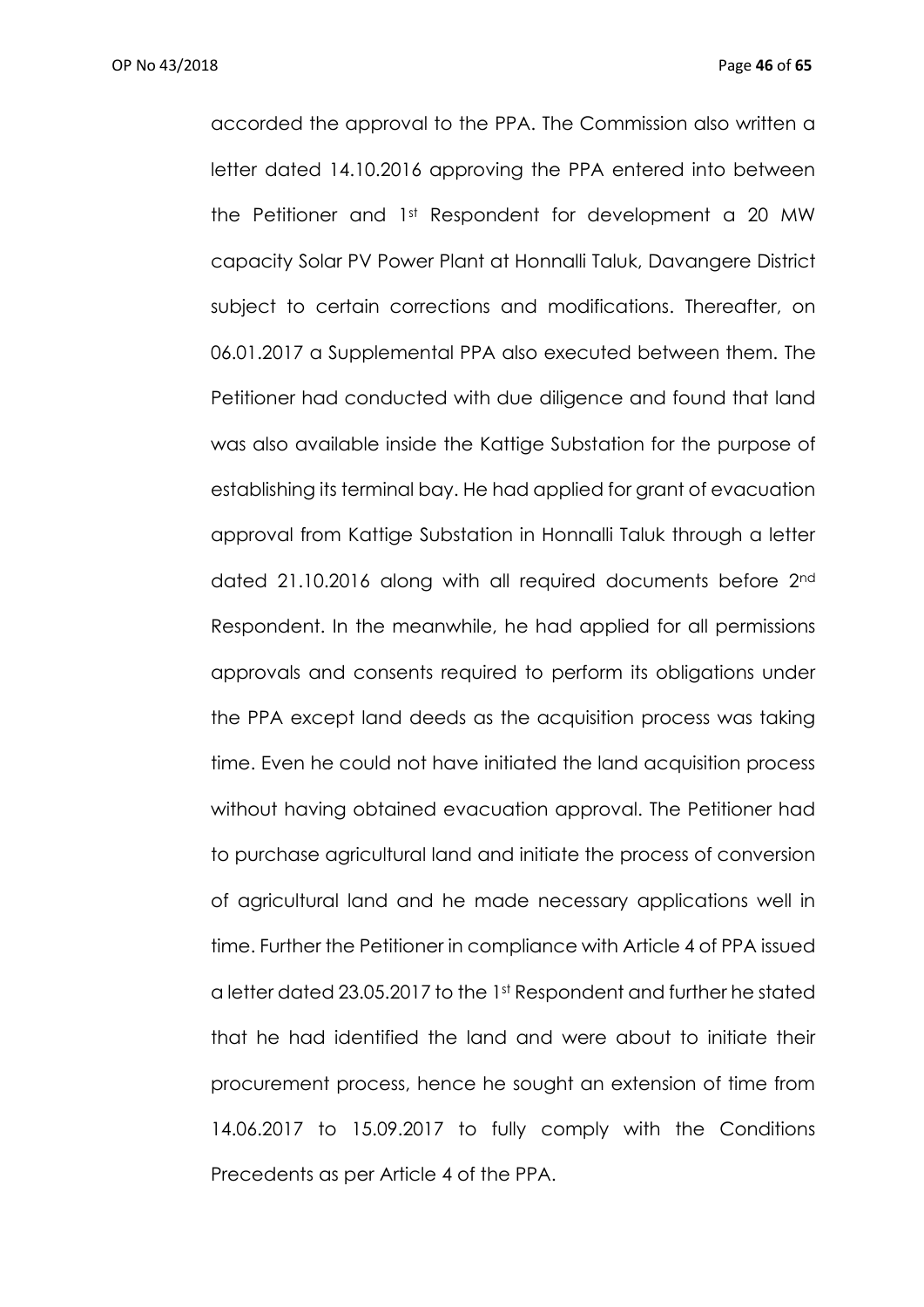ii) Further he submitted that the Petitioner has received tentative evacuation scheme from the 2nd Respondent through a letter dated 01.06.2017. In that letter it is stated as per the feasibility report furnished by KPTCL for Honnalli Taluk, Davangere District the 66/11KV Honnalli Substation and the 110/11KV Nyamathi Substation were studied. It was found that both substations only had evacuation capacity available for 10MW each. It was further stated that the 1200MW tenders were not invited based on the feasibility report furnished by KPTCL, therefore, evacuation approval would be considered at 66/11KV Kattige substation at Honnalli Taluk, Davangere District. In this way after an inordinate delay of 223 days, the 2nd Respondent vide letter dated 01.06.2017 issued tentative evacuation scheme for the Petitioner's proposed 20MW (AC) Solar project in Honnalli Taluk with certain terms and conditions for the acceptance and compliance of the Petitioner. Thereafter, it is stated that the Petitioner was inter-alia required to communicate its acceptance/confirmation to the tentative evacuation scheme after which the scheme would be regularized. Soon after the Petitioner vide its letter 14.06.2017 to the 2nd Respondent accepted the provisional evacuation scheme and general conditions therein except for the condition that the Petitioner should purchase land adjacent to 66/11KV Kattige Substation for construction of 66KV TB with metering. In this regard the Petitioner requested the 2<sup>nd</sup> Respondent to permit to utilize the land already available within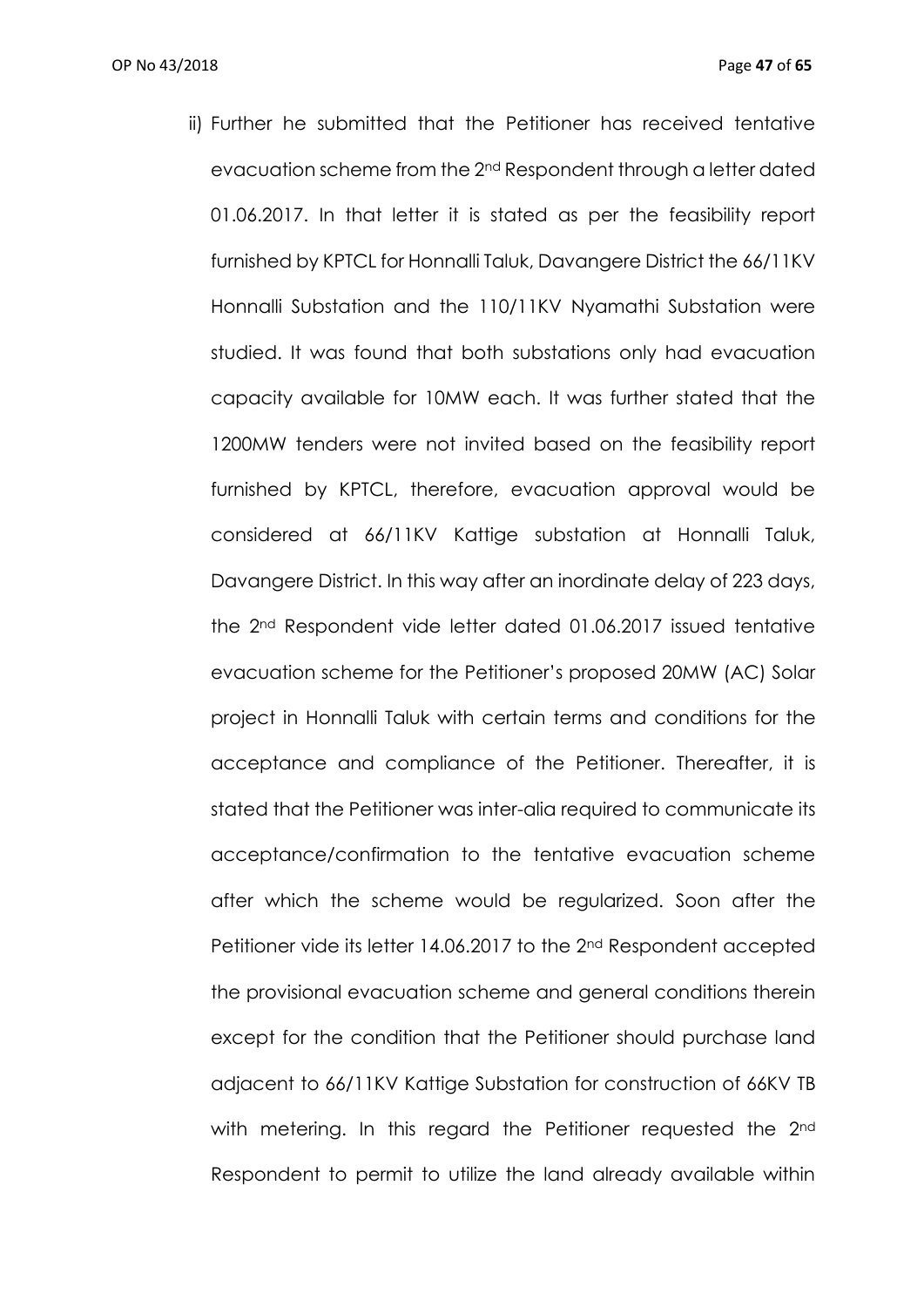Kattige substation for construction of 66KV TB. This request made by the Petitioner with intention of saving time as the process of acquisition land was a time consuming and laborious process. Thereafter, the 2nd Respondent vide its letter dated 24.06.2017 granted evacuation approval and issued regular evacuation scheme to be executed under self-execution by the Petitioner. Further he stated that the 2nd Respondent has taken 223 days in granting Tentative evacuation approval, thereby the Petitioner was made to suffer delay in commissioning of the plant within SCOD which is out of his control. As per PPA the SCOD was 14.10.2017, inspite of all the difficulties the Petitioner had commissioned the plant on 11.11.2017 i.e., only a small delay of 28 days, thereby, submitted to treat this as Force Majeure and grant extension of time. iii) By way of reply the Learned Counsel for the Respondent has

submitted that, this allegation of delay in granting evacuation approval is wholly misconceived. On 21.10.2016 the Petitioner had requested the Respondent No. 2 to grant evacuation approval for its plant. In furtherance to the above request of the Petitioner on 14.11.2016 the 2<sup>nd</sup> Respondent directed the Petitioner to pay processing fee towards evacuation scheme approval. On 09.12.2016 the Petitioner paid the processing fee. In the meanwhile, there was some confusion in the name in which an application seeking for evacuation approval was made by the Petitioner, in this regard, the Petitioner had written a letter dated 18.03.2017 to the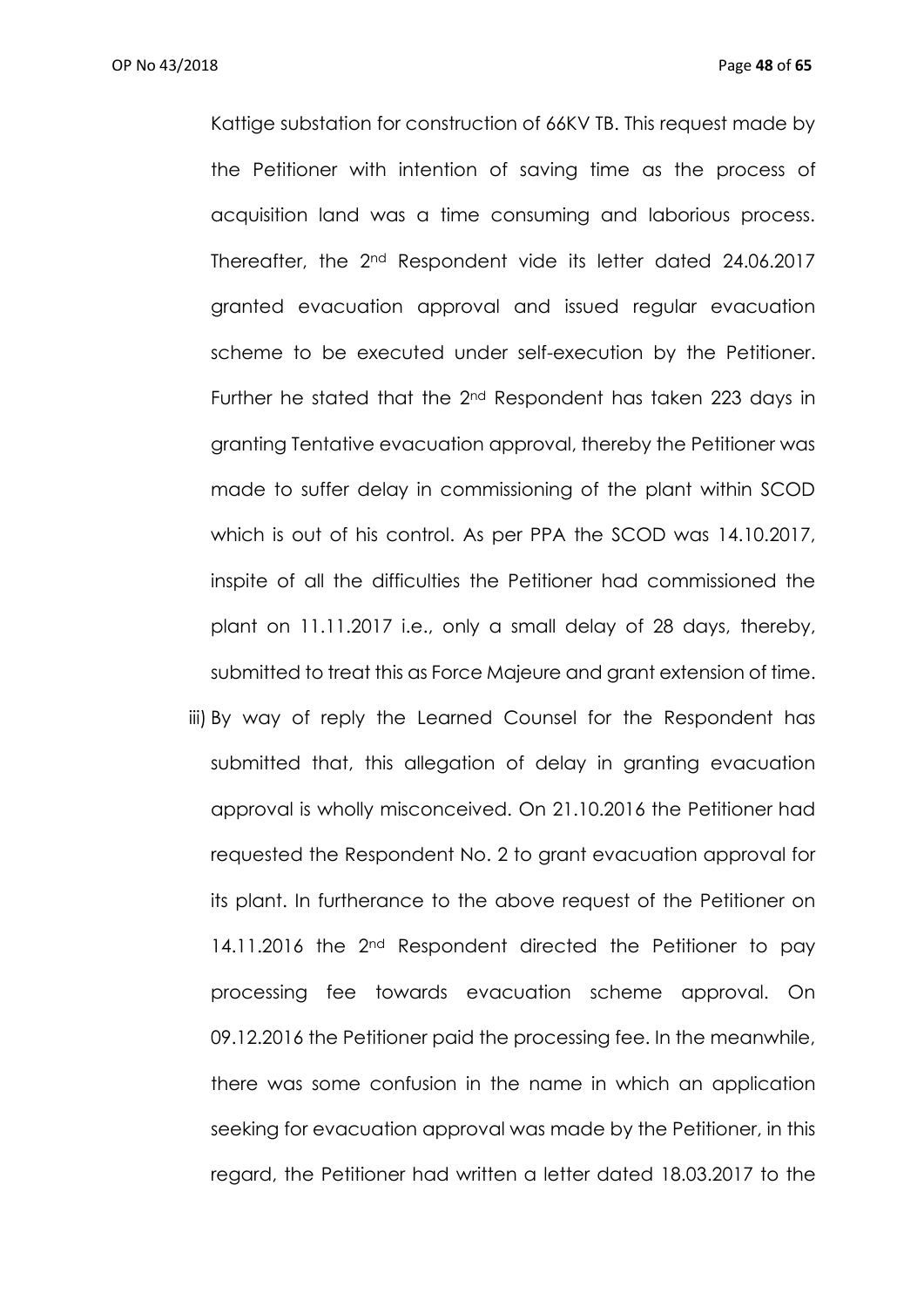2nd Respondent. Again on 21.03.2017 bringing to its attention the discrepancy in the name of the SPV mentioned in PPA/SPPA as compared to request of evacuation. Thereby, the error was attributed on the part of the Petitioner in its application for evacuation. On 01.06.2017 the Respondent No. 2 granted the Petitioner tentative evacuation approval under self-execution basis. The Petitioner vide its letter dated 14.06.2017 communicated acceptance for tentative evacuation scheme and also requested to issue regular evacuation approval and also land in Kattige substation for construction of 66KV terminal bay. The 2nd Respondent on 24.06.2016 has granted the Petitioner regular evacuation scheme approval and in 131<sup>st</sup> TB Committee meeting held on 23.07.2017 and 2<sup>nd</sup> Respondent has decided to lease the land at Kattige substation as per the Petitioner's request. All these events are evident that there was no delay on the part of the 2<sup>nd</sup> Respondent in granting evacuation approval as alleged by the Petitioner. As per terms of PPA the Petitioner was required to achieve Conditions Precedent on or before 13.06.2017. Hence, the contentions in this regard are wholly untenable. It is pertinent to note that Article 14.4 of PPA clearly states that unavailability, late delivery or change in cost of the plant machinery equipment cannot be consider as a Force Majeure Event and the same cannot be the ground for extension of time. With this he prays to reject the prayer of the Petitioner.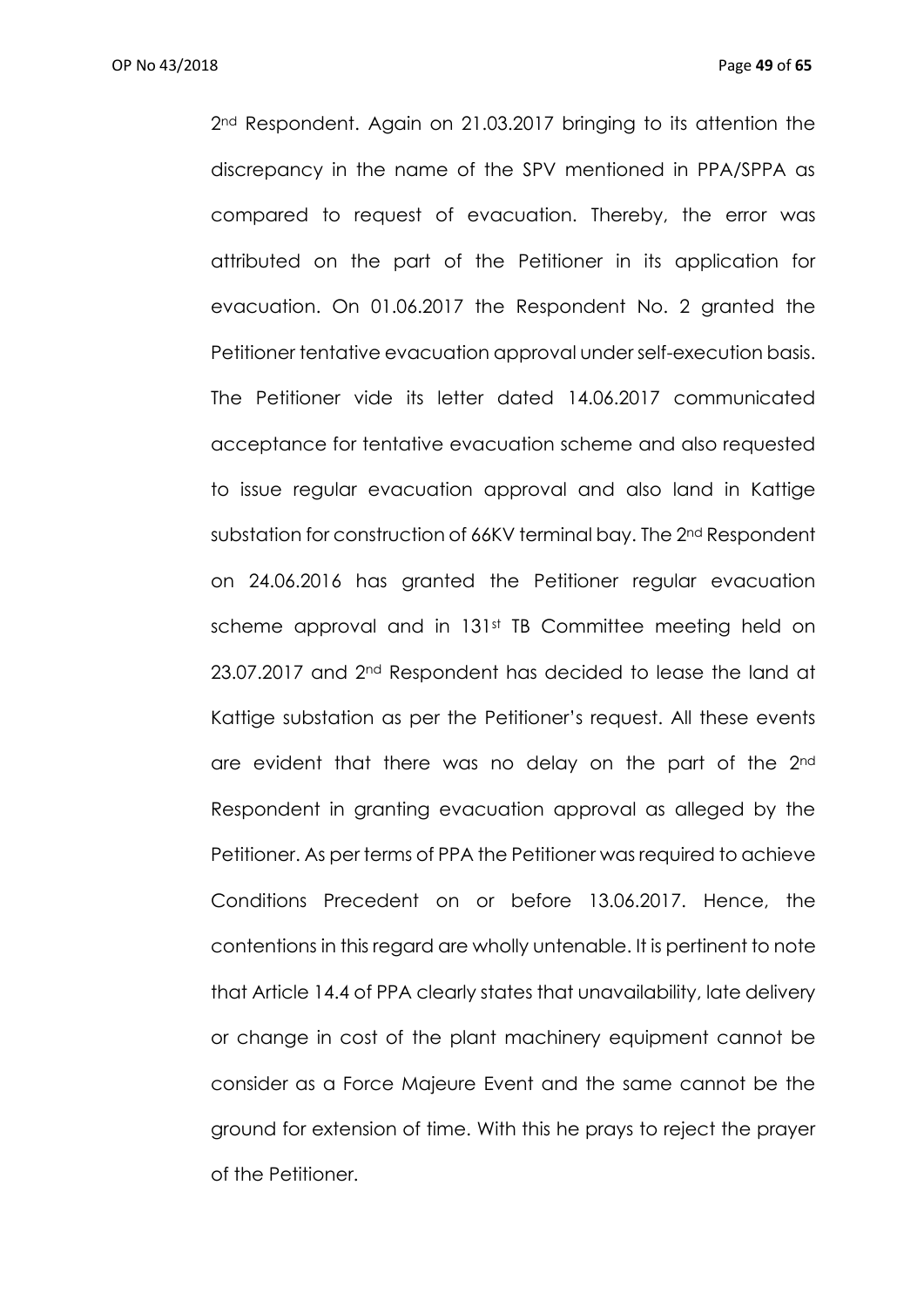iv)On perusal of the records, it appears that, the Petitioner has applied for Project Evacuation Approval of its full capacity of 20 MW from 66/11 KV Kattige substation on 21.10.2016 [Annexure-G to the Amended Petition) i.e., a mere one week from the effective date of 14.10.2016 with all the required documents. On 14.11.2016, KPTCL responded to Petitioner's letter, dated 21.10.2016, requesting the Petitioner to deposit the processing fee (Annexure-R2 furnished by the 2nd Respondent). On 09.12.2016, in response to KPTCL's letter, dated.14.11.2016, the Petitioner paid the Evacuation Processing Fee, KREDL Facilitation Fee, and submitted the KERC letter, dtd.14.10.2016, through which KERC instructed the parties to enter into a supplemental PPA with the correct Taluk name**.** (Annexure-R3 furnished by the 2nd Respondent). The Petitioner thereafter on its own diligence brought to the notice of KPTCL that it had wrongly mentioned the name of its SPV while applying for project evacuation vide letter, dated 17.03.2017 (Annexure-R4 furnished by the 2nd Respondent), and submitted the correct details to the KPTCL/2nd Respondent. The Petitioner was thereafter granted tentative evacuation approval by a letter, dated 01.06.2017 (Annexure-J to the Amended Petition). Therefore, that KPTCL/2nd Respondent took time of eight months to respond to the Petitioner's application for Project Evacuation even though the Petitioner had provided all required documents and data to KPTCL/2nd Respondent in its application.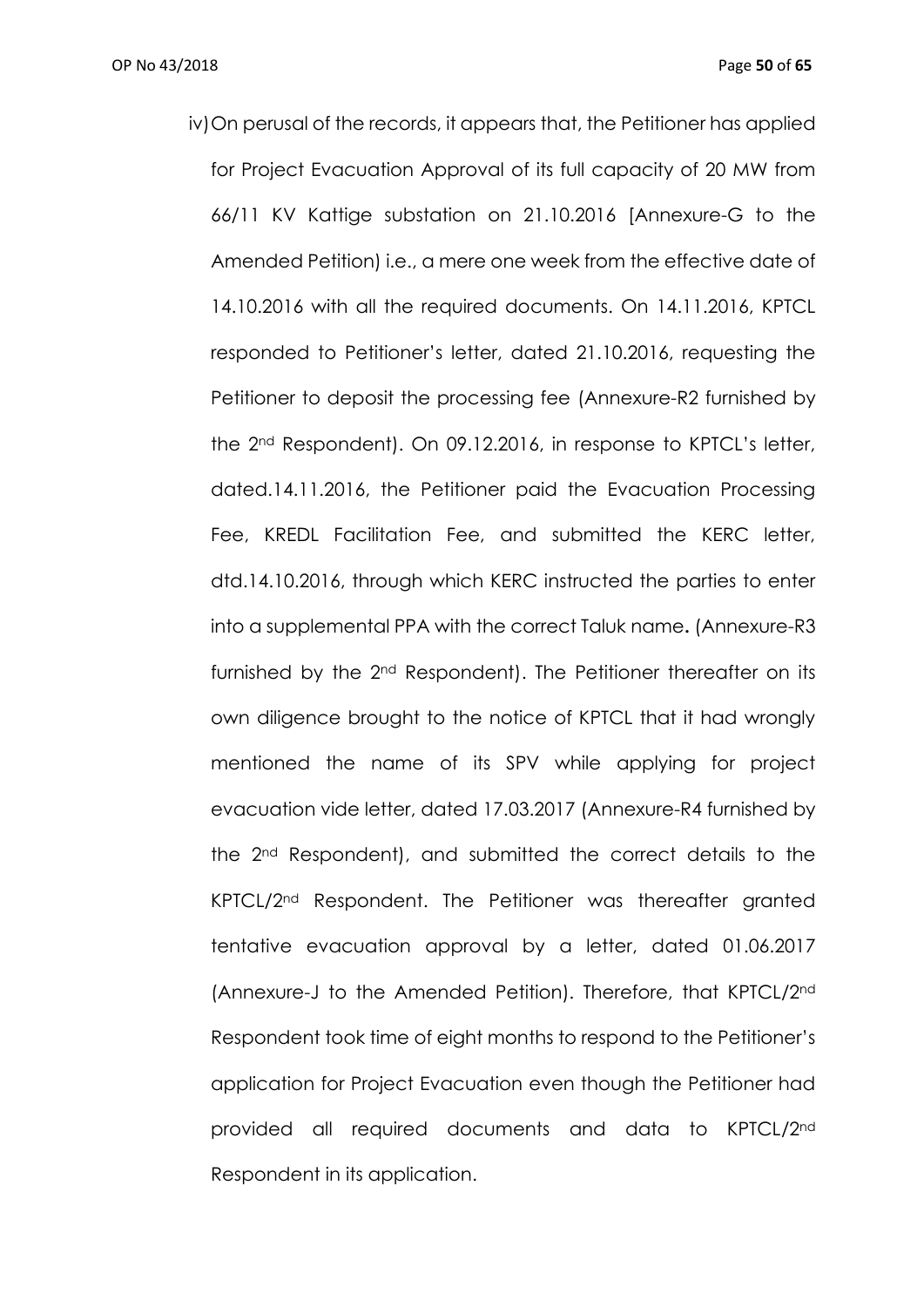v) In the letter, dated 01.06.2017 (Annexure-J to the Amended Petition), KPTCL/2nd Respondent stated that the sub-stations studied for feasibility in Honnalli Taluk, Davanagere were 66/11 kV Honnalli s/s for 10 MW and 110/11 kV Nyamathi S/s for 10 MW. It was also stated that the 1200 MW tenders were not called based on the feasibility report furnished by KPTCL. Then it is clear from the letter, dated 01.06.2017, that the Petitioner had provided all required information in its application, dated 21.10.2016. The delay was due to the lack of a feasibility study to ensure availability of evacuation facilities for 20 MW projects in all Honnalli Taluk, Davanagere district. As per Annexure-K (filed along with Amended Petition) the Petitioner has sought for land inside the substation for construction of the terminal bay and sought regular evacuation approval and spare space inside the substation to terminate the power generated from the proposed Project. The Petitioner was granted the regular evacuation scheme on 24.06.2017 (Annexure-M filed along with Amended Petition) by KPTCL/2nd Respondent. The document furnished in Annexure-N (filed along with Amended Petition), the Petitioner was granted land inside the Kattige S/s along with the Regular Evacuation Approval on 13.07.2017 (Annexure-N to the Amended Petition), in that letter it is stated that as per proceedings of 131st TB Committee meeting held on 23.06.2017, the KPTCL land for construction of 66 KV bay on lease basis is approved. The Petitioner completed the land acquisition process, and obtained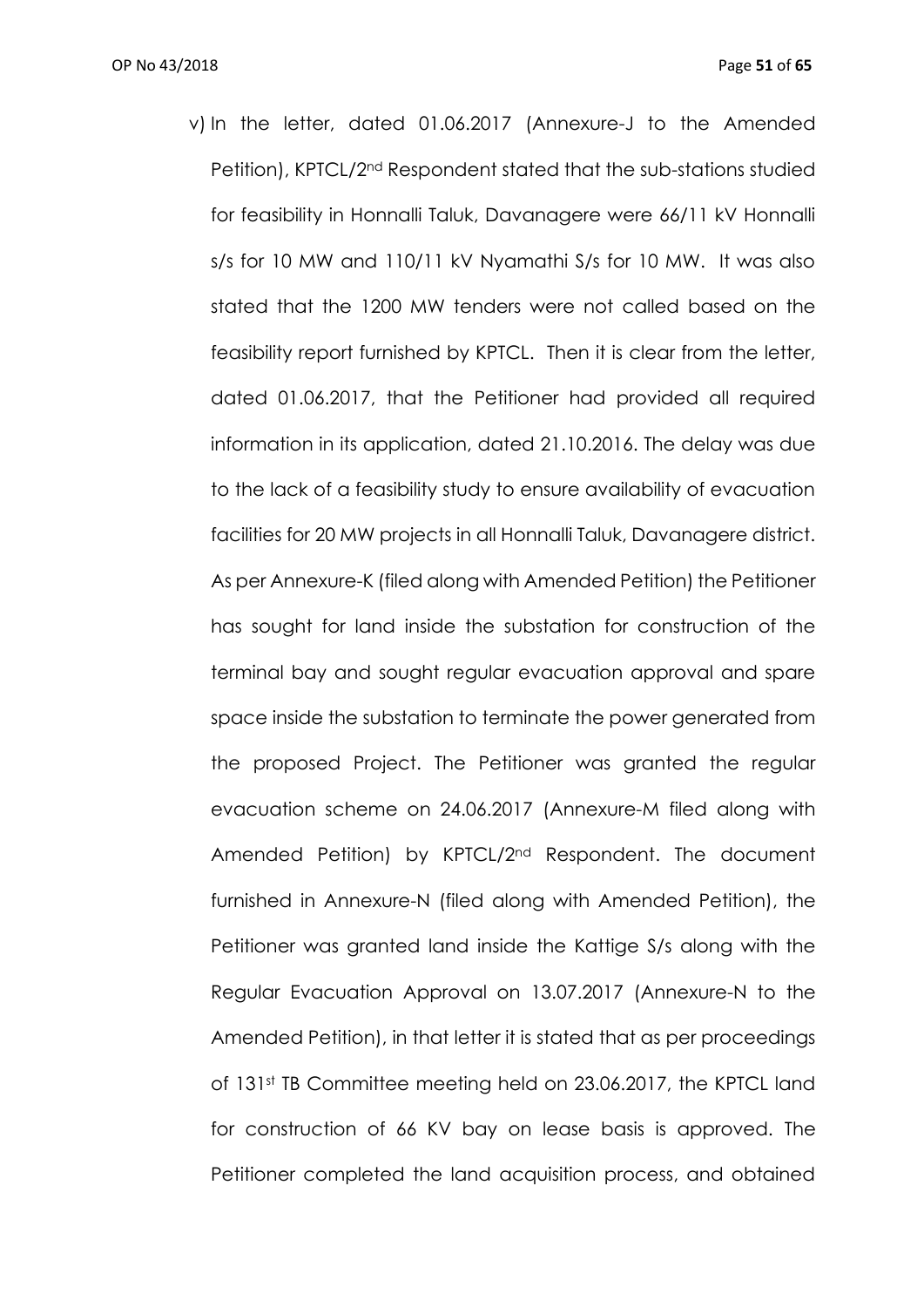the various consents required within a period of about three months from the date of the Regular Evacuation Approval i.e., 13.07.2017.

- vi) The Petitioner in its Additional Affidavit has stated that, it lost its slot for manufacturing of the Transformer directly due to the delay in PE Approvals, and the consequent delay in land acquisition. The Petitioner's vendor agreed to manufacture the transformer on priority and dispatch it from their factory on or before 30.10.2017. The Petitioner requested that the delivery of the transformer be completed on or before 15.10.2017.
- vii) The Petitioner made all efforts to obtain connectivity in a time bound manner. The Petitioner provided all required documents along with its application, dated 20.10.2016, i.e., within one week after Effective Date on 14.10.2016. Further, even KPTCL vide letter dated 01.07.2017 (Annexure-J filed with the Amended Petition) acknowledged that the Petitioner had approached KPTCL seeking evacuation for the present project. Accordingly, the Petitioner had achieved all Condition Precedents as on 23.05.2017 (Annexure-H filed with the Amended Petition). The KPTCL/2nd Respondent caused inordinate delay in grant of project evacuation approval on account of lack of a feasibility study being conducted by itself.
- viii) The following events would go to show the enormous delay in execution of the project: -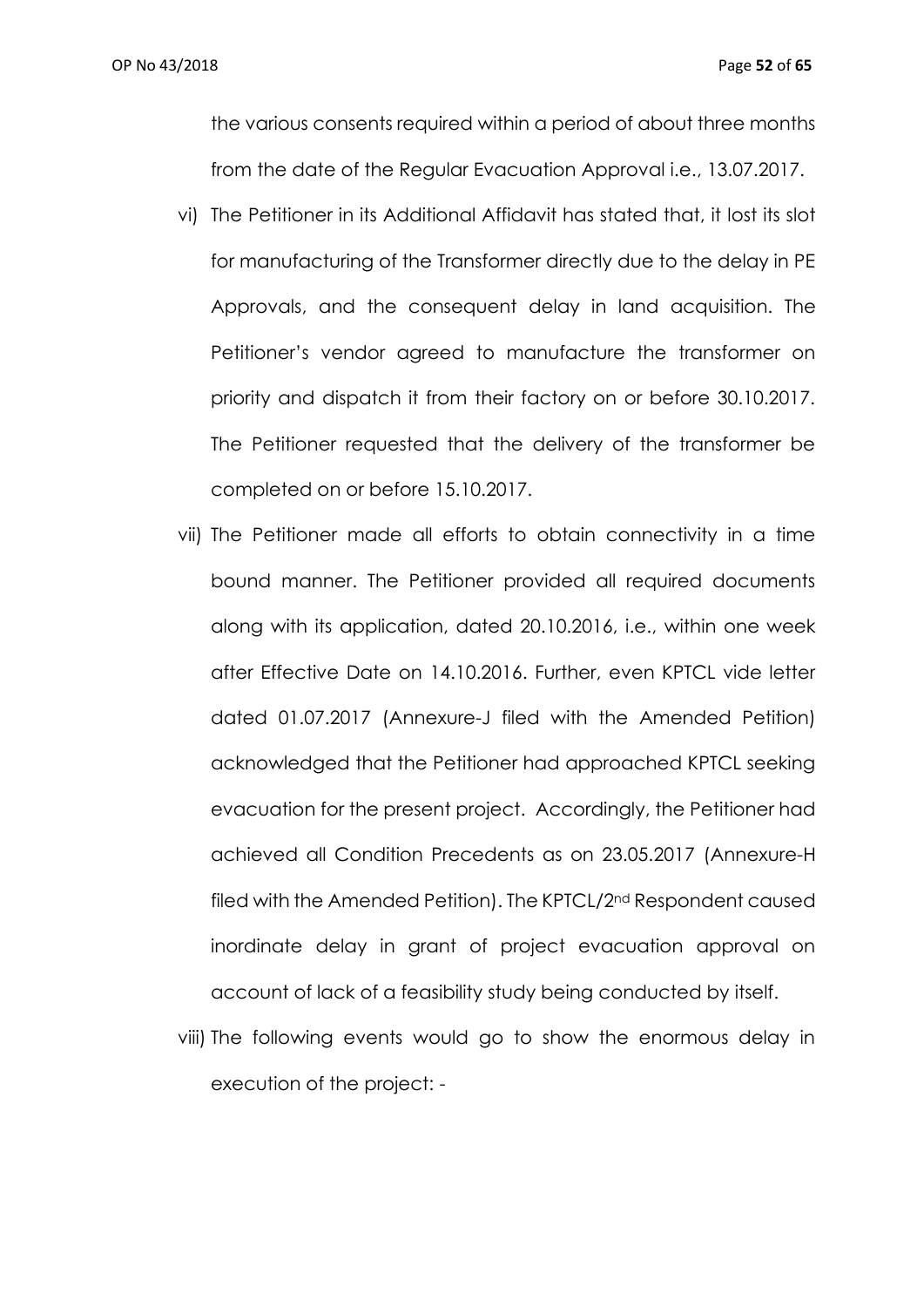# **Table 1**

| SI.<br>No. | <b>Date</b> | <b>Description of the documents</b>                                                                                                                                                                                             | <b>Annexures</b>                                                                                                        |
|------------|-------------|---------------------------------------------------------------------------------------------------------------------------------------------------------------------------------------------------------------------------------|-------------------------------------------------------------------------------------------------------------------------|
| 1.         | 23.05.2016  | PPA signed between the Petitioner<br>and the 1st Respondent                                                                                                                                                                     | "D" filed along<br>with Amended<br>Petition                                                                             |
| 2.         | 21.10.2016  | Application given by the Petitioner<br>to KPTCL for Regular evacuation<br>approval at Honnalli Taluk,<br>Davangere District                                                                                                     | "G" filed along<br>with Amended<br>Petition and "AH"<br>filed along with<br>Additional<br>Affidavit dated<br>15.11.2021 |
| 3.         | 14.11.2016  | Letter written by KPTCL to the<br>Petitioner regarding remittance of<br>processing fee and furnishing<br>documents                                                                                                              | "R2" filed along<br>with Objections of<br>the 2nd<br>Respondent                                                         |
| 4.         | 09.12.2016  | Letter written by Petitioner to the<br>KPTCL for having made processing<br>fee along with required documents<br>with a request to issue Regular<br><b>Evacuation Approval</b>                                                   | "R3" filed along<br>with Objections of<br>the 2nd<br>Respondent                                                         |
| 5.         | 01.06.2017  | Tentative evacuation approval was<br>granted                                                                                                                                                                                    | "J" filed along<br>with Amended<br>Petition                                                                             |
| 6.         | 14.06.2017  | Letter written by Petitioner to the<br><b>KPTCL accepting Tentative</b><br>Evacuation Scheme and further<br>requesting to give final evacuation<br>approval and also spare space<br>inside 66/11 KV Kattige KPTCL<br>Substation | "K" filed along<br>with Amended<br>Petition                                                                             |
| 7.         | 24.06.2017  | Letter written by KPTCL to the<br>Petitioner regarding approval of<br>regular evacuation scheme for<br>proposed 20 MW (AC) solar project<br>in Honnalli Taluk, Davangere District                                               | "M" filed along<br>with Amended<br>Petition                                                                             |
| 8.         | 23.06.2017  | 131st Land Sparing Committee<br>decided to spare land for<br>construction of 66 KV bay on lease<br>basis                                                                                                                        | 2nd Para in "N"<br>filed along with<br><b>Amended Petition</b>                                                          |
| 9.         | 14.11.2017  | Commissioning Certificate issued<br>by Executive Engineer, TL & SS<br>Division, KPTCL, Davangere<br>certifying that the project was<br>commissioned on 11.11.2017                                                               | "S" filed along<br>with Amended<br>Petition                                                                             |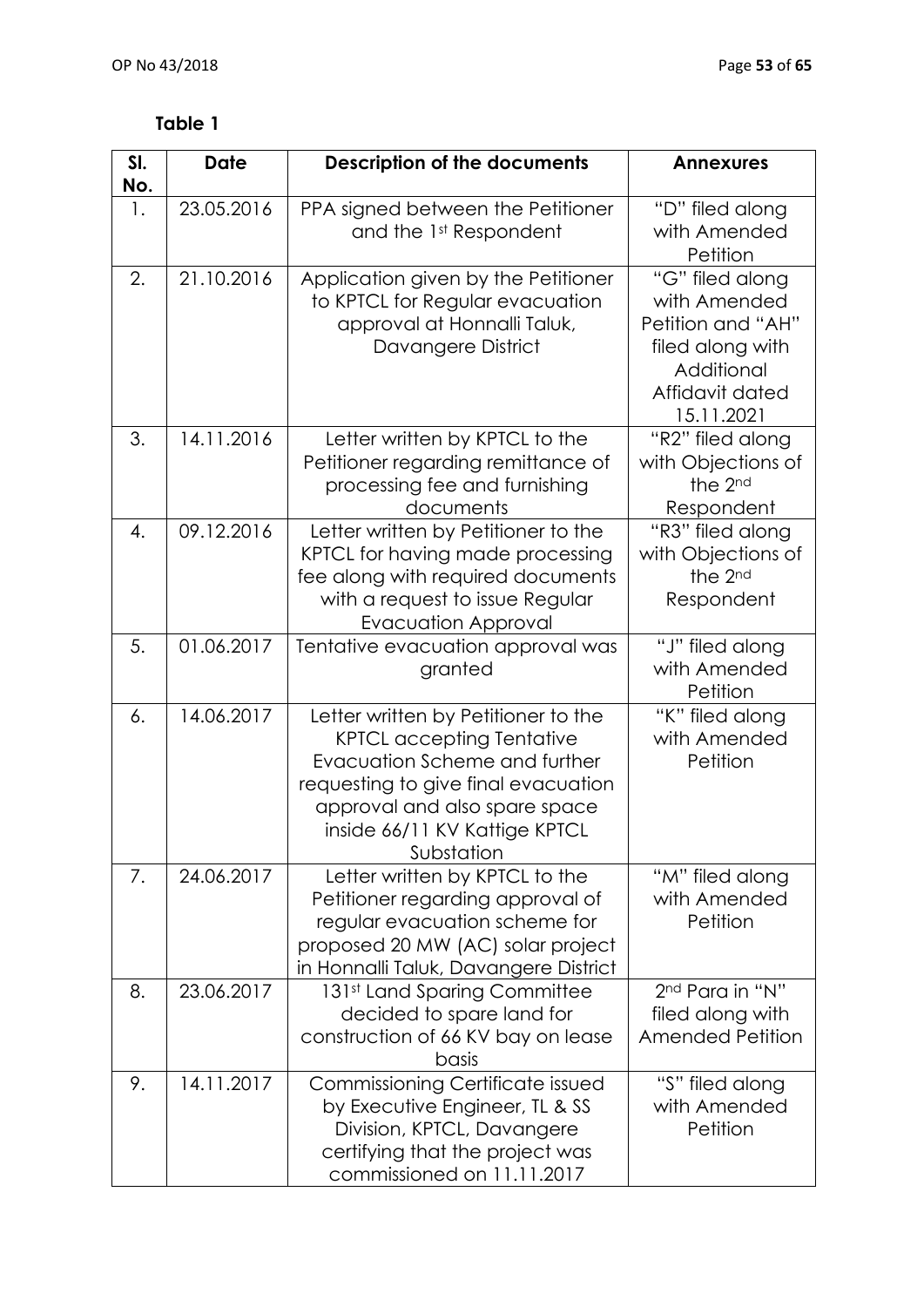| SI.<br>No. | The difference of Period shown in Annexure-G<br>(filed with Amended Petition) and Annexure-J<br>(filed with Amended Petition) | Days     |
|------------|-------------------------------------------------------------------------------------------------------------------------------|----------|
| 1.         | 21.10.2016 to 31.10.2016                                                                                                      | 10 days  |
| 2.         | November 2016                                                                                                                 | 30 days  |
| 3.         | December 2016                                                                                                                 | 31 days  |
| 4.         | January 2017                                                                                                                  | 31 days  |
| 5.         | February 2017                                                                                                                 | 28 days  |
| 6.         | March 2017                                                                                                                    | 31 days  |
| 7.         | April 2017                                                                                                                    | 30 days  |
| 8.         | May 2017                                                                                                                      | 31 days  |
| 9.         | 01.06.2017 to 01.06.2017                                                                                                      | $01$ day |
|            | 223 days                                                                                                                      |          |

### **Table 2**

The above events would show that though the evacuation approval was granted after 223 days of the effective date, the Petitioner could not go ahead with the execution of the project as planed because of delays in granting evacuation approval and sparing land by the 2nd Respondent within time which led to delay in the commissioning the plant.

- 24) During the course of arguments, the Learned Counsel for the Petitioner in support of his arguments, relied upon the judgement rendered by Hon'ble APTEL in the case of Chennammagathihalli Solar Power Project Vs BESCOM in appeal No. 351/2018 dated 14.09.2020 and Sirwar Renewable Energy Private Limited Vs KERC & Others in appeal No. 245/2019 dated 12.08.2021.
- 25) We have perused the above judgements, in the case of Chennammagathihalli Solar Power Project Vs BESCOM in appeal No. 351/2018 dated 14.09.2020, the Hon'ble APTEL has held as: -

*"8.10) Regarding force majeure events, Clause 8.3 of PPA, it is noted that under sub-clause (vi), it is provided that "inability*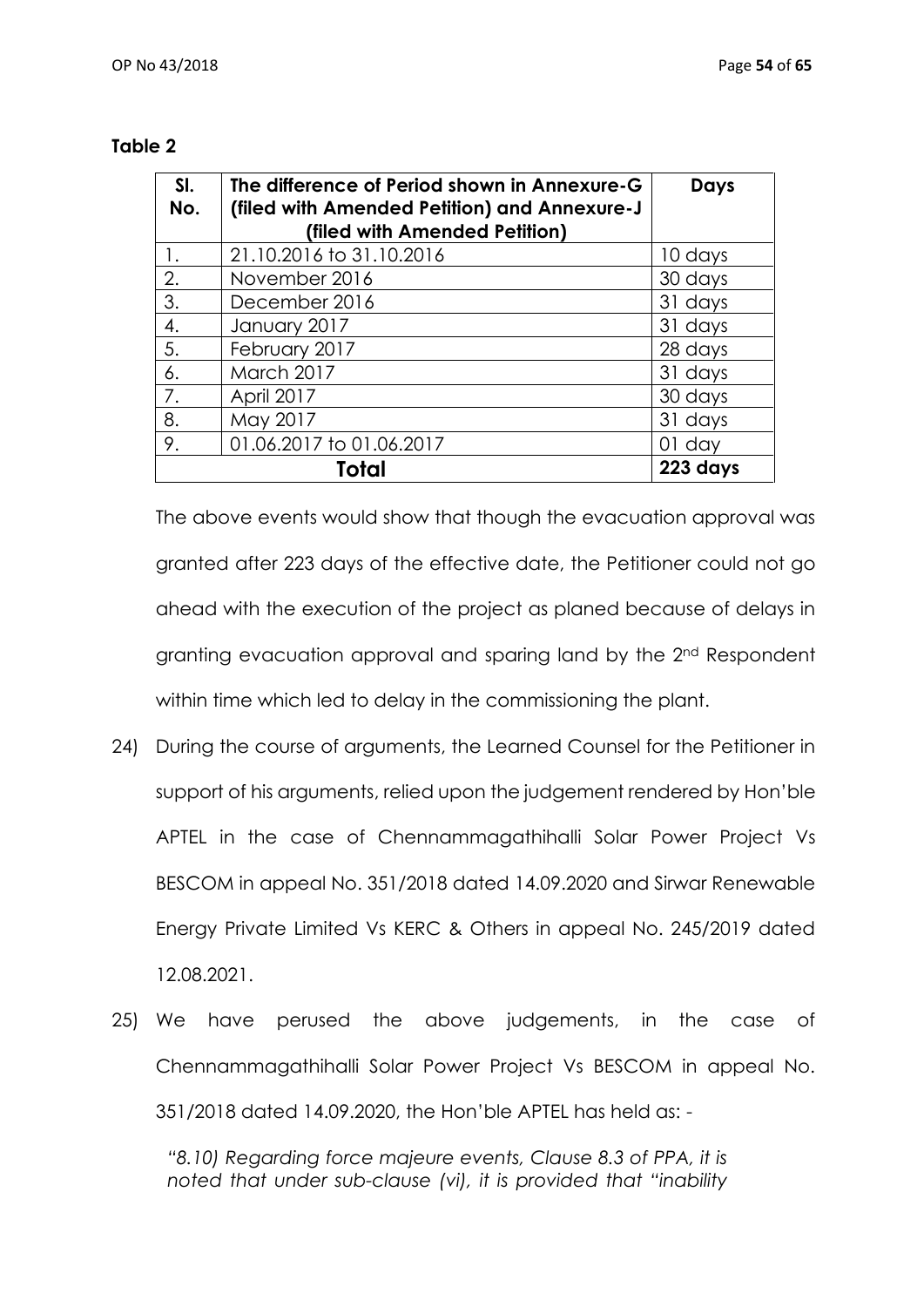*despite complying with all legal requirements to obtain, renew or maintain required licenses or legal approvals" will also attribute to force majeure. In view of these provisions under the PPA, we are of the opinion that the delay in receiving various approvals / clearances by the Govt. and its instrumentalities which were beyond the control of the Appellants should also be treated as an event of force majeure under sub-clause (vi) of clause 8.3 which has directly and severely affected the execution of the solar projects. To be more specific, if the approval for land conversion is received on last day of September, 2016, it becomes extremely difficult to achieve COD on 03.01.2017 as envisaged under the PPA. Moreover, the grant of extension of the Scheduled COD was accorded by Govt. of Karnataka and in turn, by first Respondent after complying with due procedures and applying its diligence and prudence under the four corners of the PPA and not beyond."*

*"8.15) In view of the above, we are of the considered opinion that considering facts and circumstances of the matter, the 1st Respondent was justified in extending COD up-to 6 months as per the relevant provision (Clause 2.5) of the PPA. Besides, it is also crystal clear that the approvals/clearances from various Government instrumentalities were accorded after considerable delays (of 7-8 months) which in turn attributed to delay in Commissioning of the Solar Projects. As these approvals were beyond the control of the Appellants, the State Government and 1st Respondent have rightly considered them as an event of Force Majeure and accordingly granted approval for COD extension."*

*"9.1) Having regard to the deliberations and our analysis, as stated supra, we are of the opinion that there was nothing wrong on the part of KERC to Suo motto interfere in the matter. As being a State Regulator, it has jurisdiction to look into affairs of ESCOMS in purchase and supply of powers in the larger interest of Consumers. However, as the COD extension was granted under the signed PPA between the parties and after applying, due diligence in the matter considering all prevailing facts and matrix of events, the State Commission ought to have considered the same and approved so as to meet the ends of justice. Needless to mention that the PPA' Terms & Conditions were duly approved by the State Commission which crystallized the rights of the parties."*

26) We have also perused the judgement, in the case of Sirwar Renewable

Energy Private Limited Vs KERC & Others in appeal No. 245/2019 dated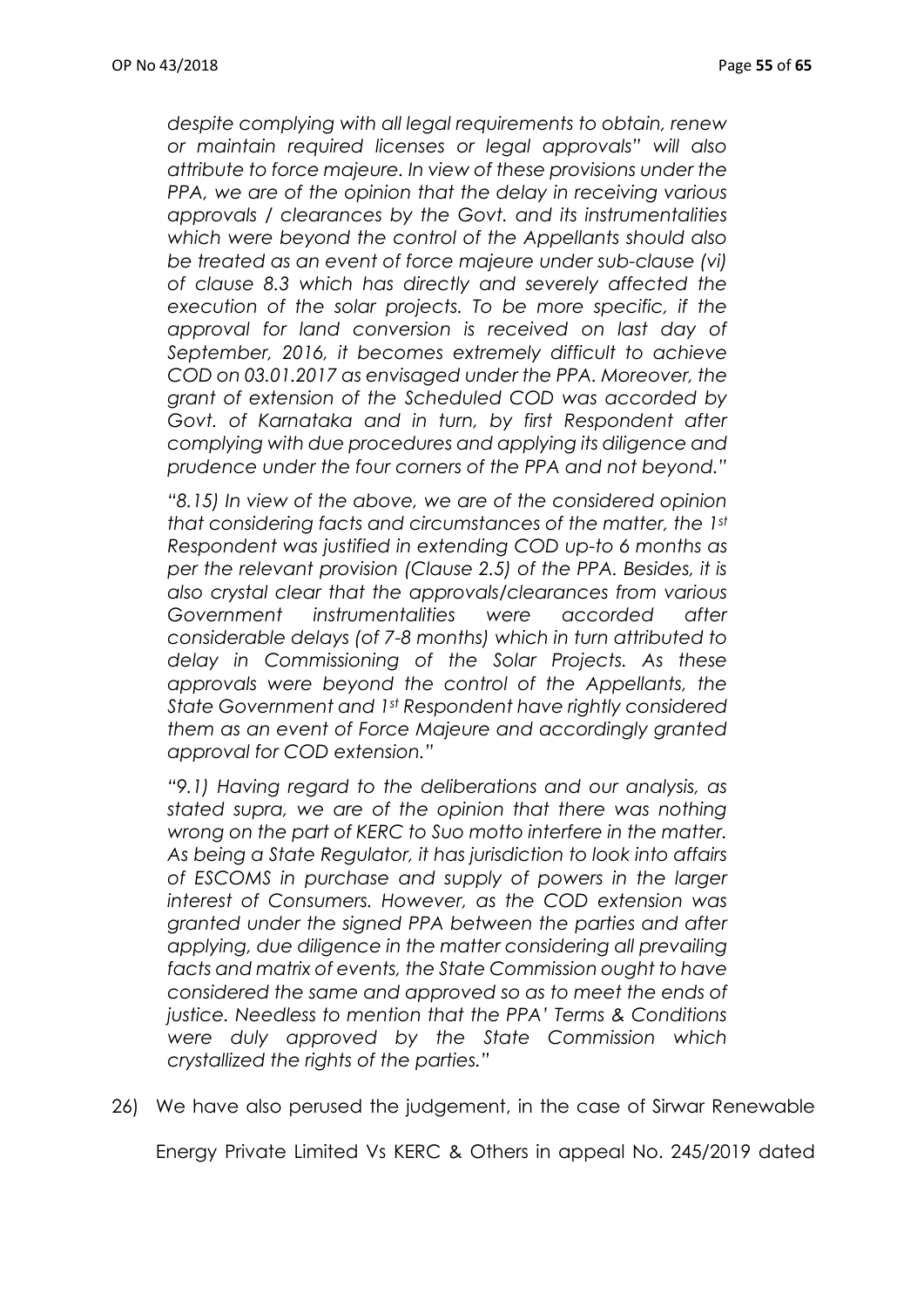12.08.2021, in which the Hon'ble APTEL has relied the judgement of

Channammagathi Solar Power Project Vs BESCOM in appeal No. 351/2018

and also held as: -

*"93) What we note from the above dates is that the delay in obtaining evacuation approval, delay in obtaining the equipment from MEIL, the sole approved seller of the equipment by KPTCL, delay in approval of the diagrams have caused delay to commission the project. None of these delays are attributable to the negligence to the Appellant. On the other hand, the list of dates mentioned above clearly indicates that the Appellants were exercising due care and diligence to pursue various authorities to secure the approvals/sanctions in time. For no fault of the Appellants, the approvals by one authority or the other got delayed, which is beyond the control of the Appellants. The scheme which was envisaged to benefit the farmers turned out to be a curse, since the Appellants were compelled to run from pillar to pose to obtain these approvals apart from entering in to several litigations to get their rights resolved."*

*"94) We are of the opinion that none of the delays was at the instance of Appellants and it was only on account of delay in securing these approvals from Governmental Instrumentalities. Therefore, in accordance with PPA terms and conditions, the Appellants are entitled for extension of time for commissioning of the project and since the commissioning of the project is extended, they are entitled for tariff at agreed rate i.e., Rs.8.40 per unit, so also they are not liable to pay any damages. They are not liable to pay other liquidated Damages. Over and above this, they were constrained to commission the project and receive reduced tariff. The Appellants are also entitled for late payment surcharge in terms of PPA."*

*"95) In terms of the Articles and various Clauses especially Clause 6.4 of the PPA, if the amounts are due, not paid in time, the Solar Developer is entitled for late payment surcharge. Since the delay was not an account of the Appellants and they did commission the solar plant within the extended SCOD, we are of the opinion that they are entitled for late payment surcharge. Similarly, since there was no deficit on the part of the Appellants in any manner, they are not liable to pay Liquidated Damages or any other damages."*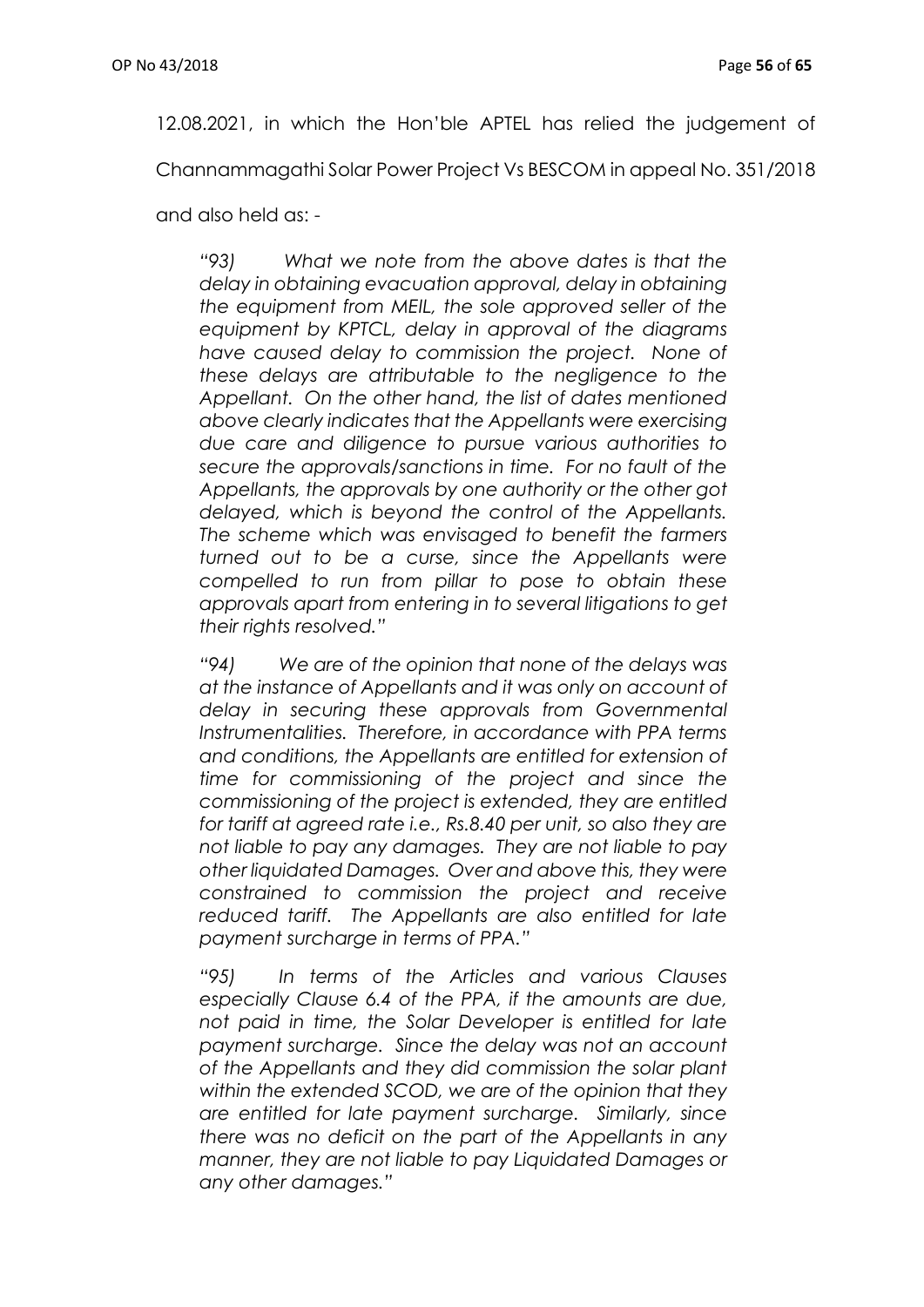*"96) We are aware that number of appeals are filled pertaining to solar projects in Karnataka under Farmers Scheme. We also note that in some cases, the Application for conversion of agriculture land was submitted two or three months or may be six months after approval of PPA. We take judicial notice as discussed in Appeal No 160 of*  2020 (Clearsky matter) that having regard to the nature of *the solar plants to be developed by the farmers between 1 MW to 3 MWs, which required land conversion orders from revenue authorities, which has elaborate process consuming lot of time, the State Government in fact opined that there would be deemed conversion for such solar projects. However, in spite of such expression, the guidelines to be followed by the revenue authorities for granting deemed conversion orders in favour of the solar plant developers were not clear and though the farmers approached revenue department, the concerned officers seem to have replied that they have not received guidelines in that regard. We also notice that even the guidelines came to be issued much later. Though this fact was not pleaded in all the appeals, but the guidelines in this regard issued by the State Government is common which was delayed and not intimated to the concerned authorities, we are of the opinion that such confusion pertaining to deemed conversion procedure has also led to delay in either approaching the concerned revenue authority for conversion of agriculture land or even if they had approached, the conversion order was granted with much delay."*

*"97) Apparently, the scheme was meant to benefit small and holding farmers, who could establish solar plants between 1 MW to 3 MWs. This also definitely requires business prudence apart from minimum knowledge in the field concerned. As per the policy, the establishment of solar plant was to be in the agricultural land. On account of restrictions to use agricultural land for non-agricultural purpose, conversion of agricultural land use is a must. In terms of Karnataka Revenue Act, it has laborious process to get conversion of agricultural land into non-agricultural one. To establish solar power plant, it is not just conversion of agricultural land permission, but several other approvals/consent/permissions were required."*

*"98) Till SPV was established, it was the individual Appellant i.e., SPD who had to run from office to office to secure required approvals/consents. Having regard to*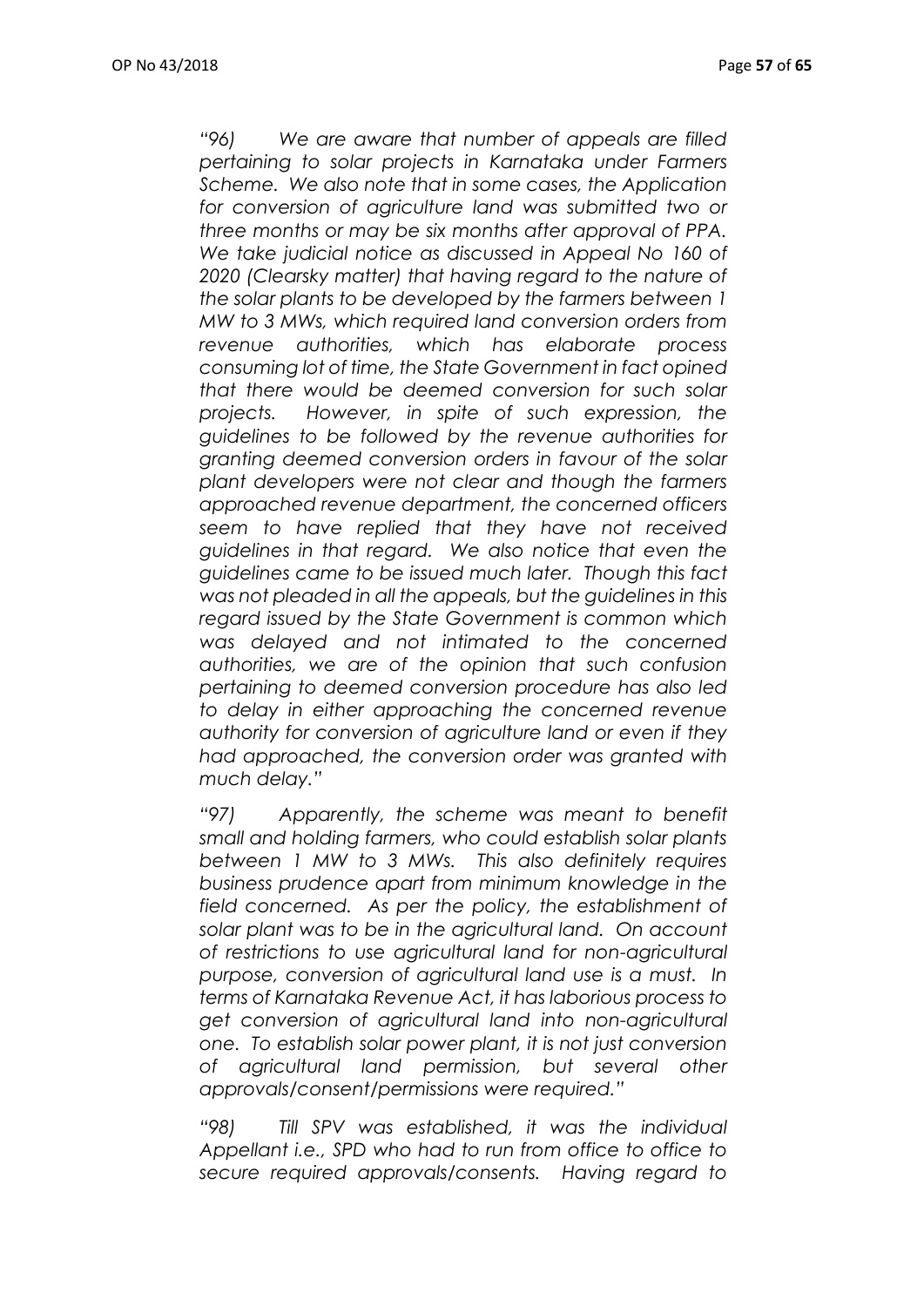*laborious process to secure these permissions from various Government instrumentalities, it would have been a wise decision to have infrastructure under one roof (like single window agency) to get all these clearances which would have saved lot of time for the establishment of these small solar power plants in question. Since either the SPD or SPV had to run from office to office situated at different places to secure approval and permission which would have not have been possible to secure on any one particular day also seems to have caused hardship and delay in procuring the approvals, be it and conversion or power evacuation and grid connectivity or safety certificate from CEIF etc. To apply for conversion of land to non-agriculture purpose itself, more than 13 documents are required, which have to be secured not from single place but various departments of Government. The scheme which was expected to be a boon to the farmers seems to have become a bane."*

The findings given by the Hon'ble APTEL in the above judgements are aptly applicable to the case on hand and therefore the Petitioner is entitled for extension of time on the ground that the delay caused in granting evacuation approval, GST and demonetization induced delay under Force Majeure Event.

- 27) During the course of arguments, the Learned Counsel for the Petitioner has submitted that, he has placed all the communications sent to the Respondents intimating them on the Force Majeure Events affecting the timely commissioning of the project. The 1st Respondent has issued a letter to the Petitioner dated 17.11.2017 communicating the approval of BESCOM to commission the project on or before 13.11.2017 subject to certain conditions. Thereby, the allegations of the Respondents that no Force Majeure notice was given by the Petitioner are baseless and false.
- 28) As per Clause 14 'Force Majeure' of the PPA (Annexure-R to the main Petition) is described as under: -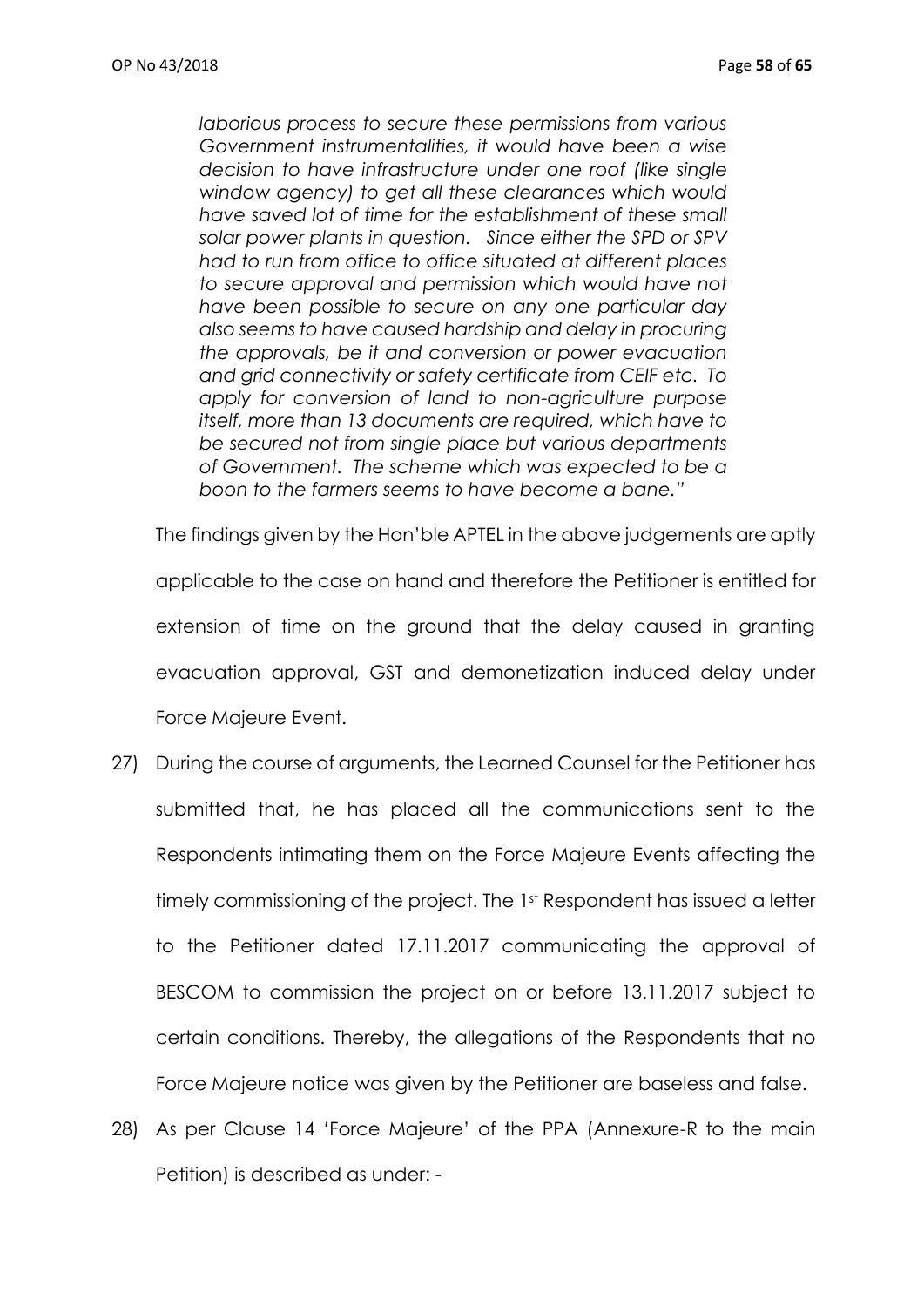## *"ARTICLE 14: FORCE MAJEURE*

- *14.3 Force Majeure*
	- *14.3.1 A 'Force Majeure' means any event or circumstances or combination of events including those stated below which wholly or partly prevents or unavoidably delays an Affected Party in the performance of the obligations under this Agreement, but only if and to the extent that such events or circumstances are not within the reasonable control, directly or indirectly, of the Affected Party and could not have been avoided if the Affected Party had taken reasonable care or complied with Prudent Utility Practices:*
	- *a) act of God, epidemic, extremely adverse weather conditions, lightning, earthquake, landslide, cyclone, flood, volcanic eruption, chemical or radioactive contamination or ionizing radiation, fire or explosion (to the extent of contamination or radiation or fire or explosion originating from a source external to the Site);*
	- *b) an act of war (whether declared or undeclared), invasion, armed conflict or act of foreign enemy, blockade, embargo, riot, insurrection, terrorist or military action, civil commotion or politically motivated sabotage;*
	- *c) compulsory acquisition in national interest or expropriation of any Project Assets or rights of the Developer or of the Contractors;*
	- *d) any judgement or order of any court of competent jurisdiction or statutory authority made against the Developer in any proceedings for reasons other than (i) failure of the Developer to comply with any Applicable Law or Applicable Permit, or (ii) on account of breach of any Applicable Law or Applicable Permit or of any contract, or (iii) enforcement of this Agreement, or (iv) exercise of any of its rights under this Agreement by the Government or*
	- *e) unlawful or unauthorized or without jurisdiction revocation of, or refusal to renew or grant without valid cause, any clearance, license, permit, authorization, no objection certificate, consent,*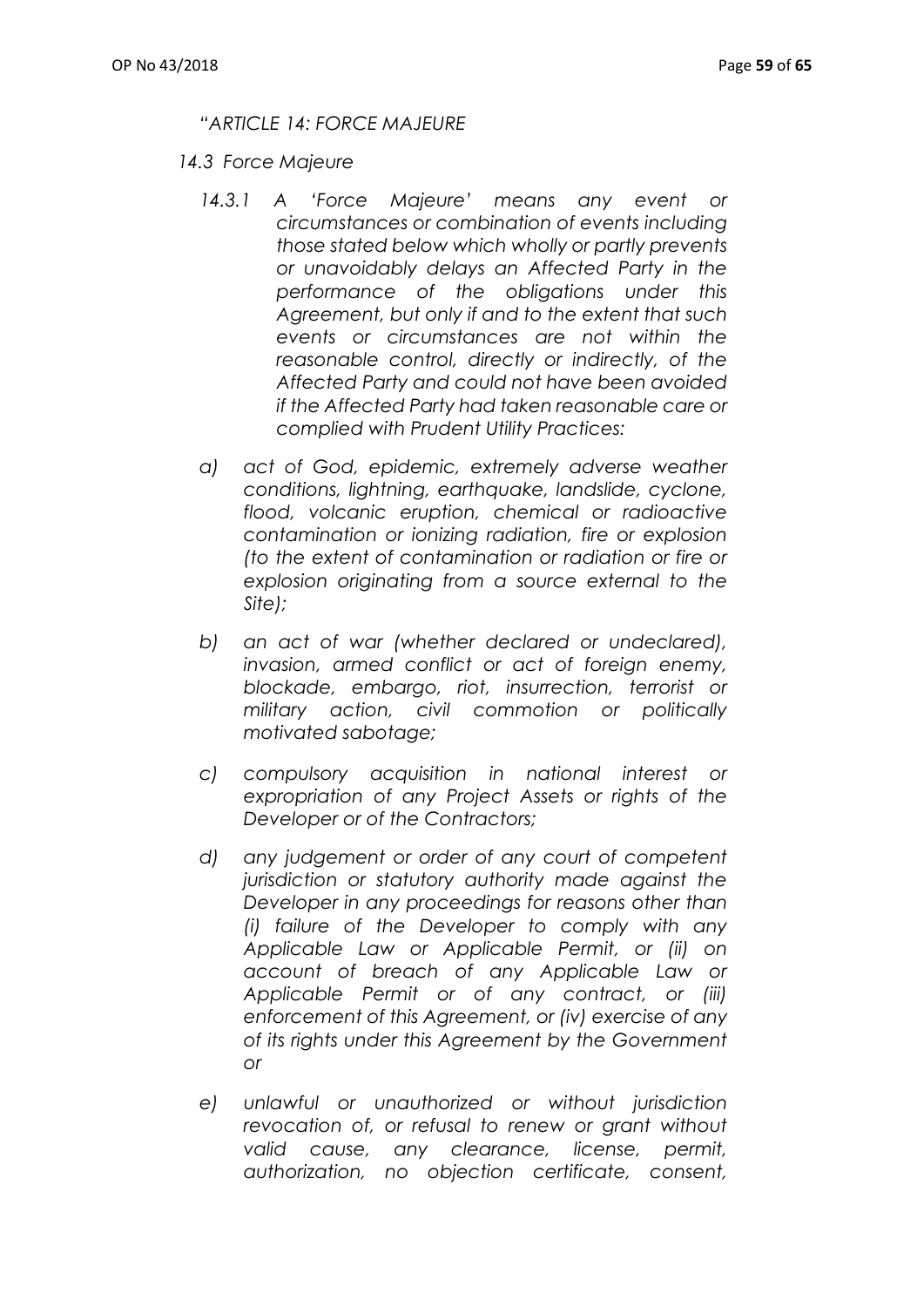*approval or exemption required by the Developer or any of the Contractors to perform their respective obligations under this Agreement and the Project Agreements; provided that such delay, modification, denial, refusal or revocation did not result from that Developer's or any Contractor's inability or failure to comply with any condition relating to grant, maintenance or renewal of such clearance, license, authorization, no objection certificate, exemption, consent, approval or permit.*

- *14.4 Force Majeure Exclusions*
- 14.4.1 Force Majeure shall not include (i) any event or *circumstance which is within the reasonable control of the Parties and (ii) the following conditions, except to the extent that they are consequences of an event of Force majeure:*
- *a) Unavailability, late delivery, or changes in cost of the plant, machinery, equipment, materials, spare parts or consumables for the Power Project;*
- *b) Delay in the performance of any Contractor, sub-Contractor or their agents;*
- *c) Non-performance resulting from normal wear and tear typically experienced in power generation materials and equipment;*
- *d) Strikes at the facilities of the Affected Party;*
- *e) Insufficiency of finances or funds or the agreement becoming onerous to performs and*
- *f) Non-performance caused by, or connected with, the Affected Party's:*
	- *I. Negligent or intentional acts, errors or omissions;*
	- *II. Failure to comply with an Indian Law; or*
	- *III. Breach of, or default under this Agreement.*

#### *14.5 Notification of Force Majeure Event*

14.5.1 The Affected Party shall give notice to the other *Party of any event of Force Majeure as soon as reasonably practicable, but not later than seven (7) days after the date on which such Party knew or should reasonably have known of the commencement of the event of Force Majeure. If an event of Force Majeure results in a breakdown of communications rendering it unreasonable to give notice within the applicable time limit specified herein, then the Party claiming Force Majeure shall give such notice as soon as reasonably practicable*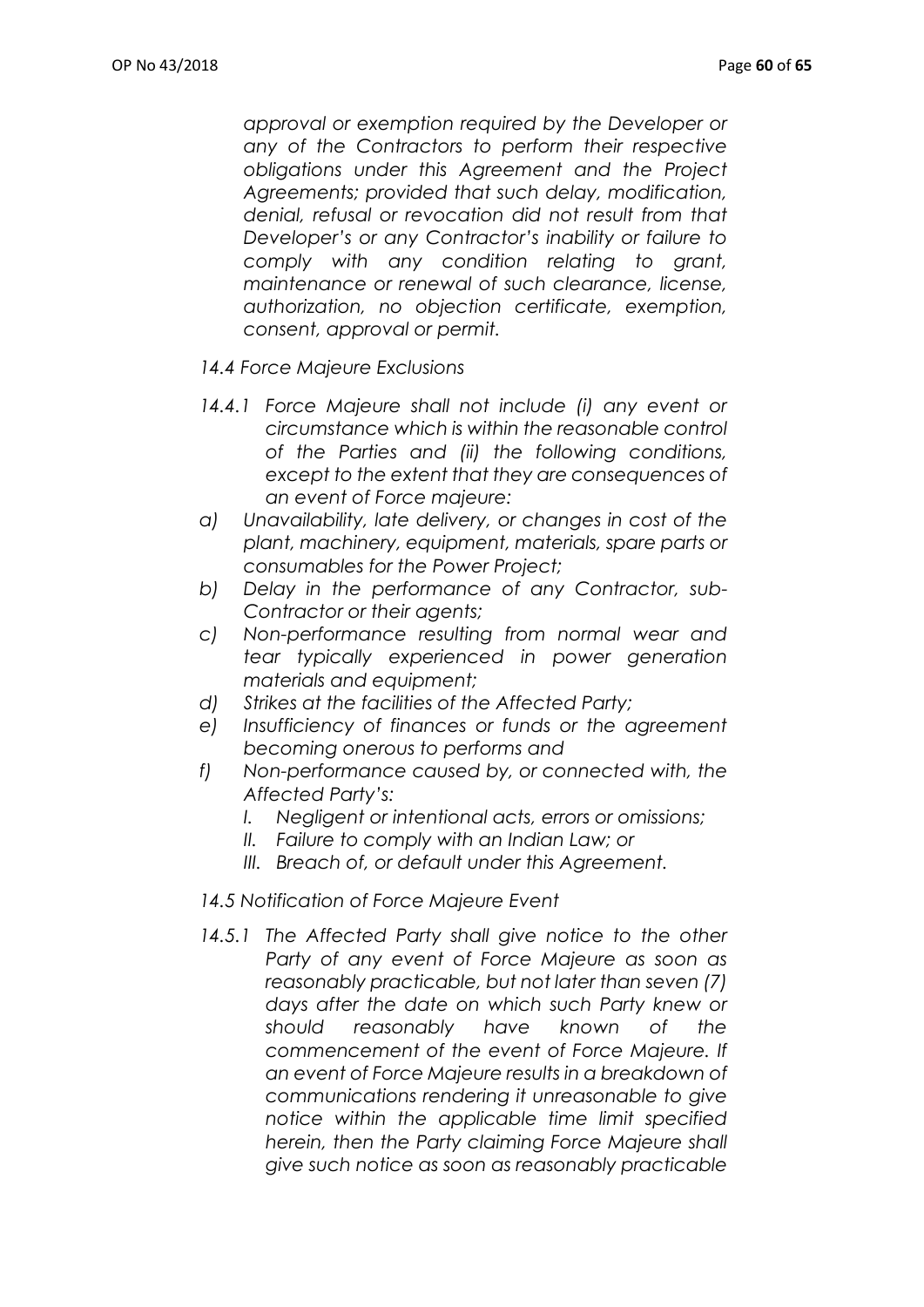*after reinstatement of communications, but not later than one (1) day after such reinstatement.*

*Provided that such notice shall be a pre-condition to the Affected Party's entitlement to claim relief under this Agreement. Such notice shall include full particulars of the event of Force Majeure, its effects on the Party claiming relief and remedial measures proposed. The Affected Party shall give the other Party regular (and not less than monthly) reports on the progress of those remedial measures and such other information as the other Party may reasonably request about the Force Majeure Event.*

*14.5.2 The Affected Party shall give notice to the other Party of (i) the cessation of the relevant event of Force Majeure; and (ii) the cessation of the effects of such event of Force Majeure on the performance of its rights or obligations under this Agreement, as soon as practicable after becoming aware of each of these cessations.*

As per the above provisions the affected party shall give notice to the other party of any event of Force Majeure as soon as reasonably practicable, but not later than 7 days after the date on such party knew or should reasonably have known of the commencement of event of

Force Majeure.

29) In the case on hand on perusal of the letter written by the Petitioner to the BESCOM dated 25.09.2017 (Annexure-P to the Amended Petition) shows that the Petitioner has requested for extension of the Scheduled Commissioning Date for 20 MW (AC) Solar Power Project in Honnalli Taluk narrating several factors resulting in a delay longer than that factored by him which included demonetization, PE approval, GST and also there had been inordinate delay in obtaining several consents and permits from the Government Authorities, Departments and harsh weather conditions etc., further requested to extend time line for SCOD by a period of 30 days.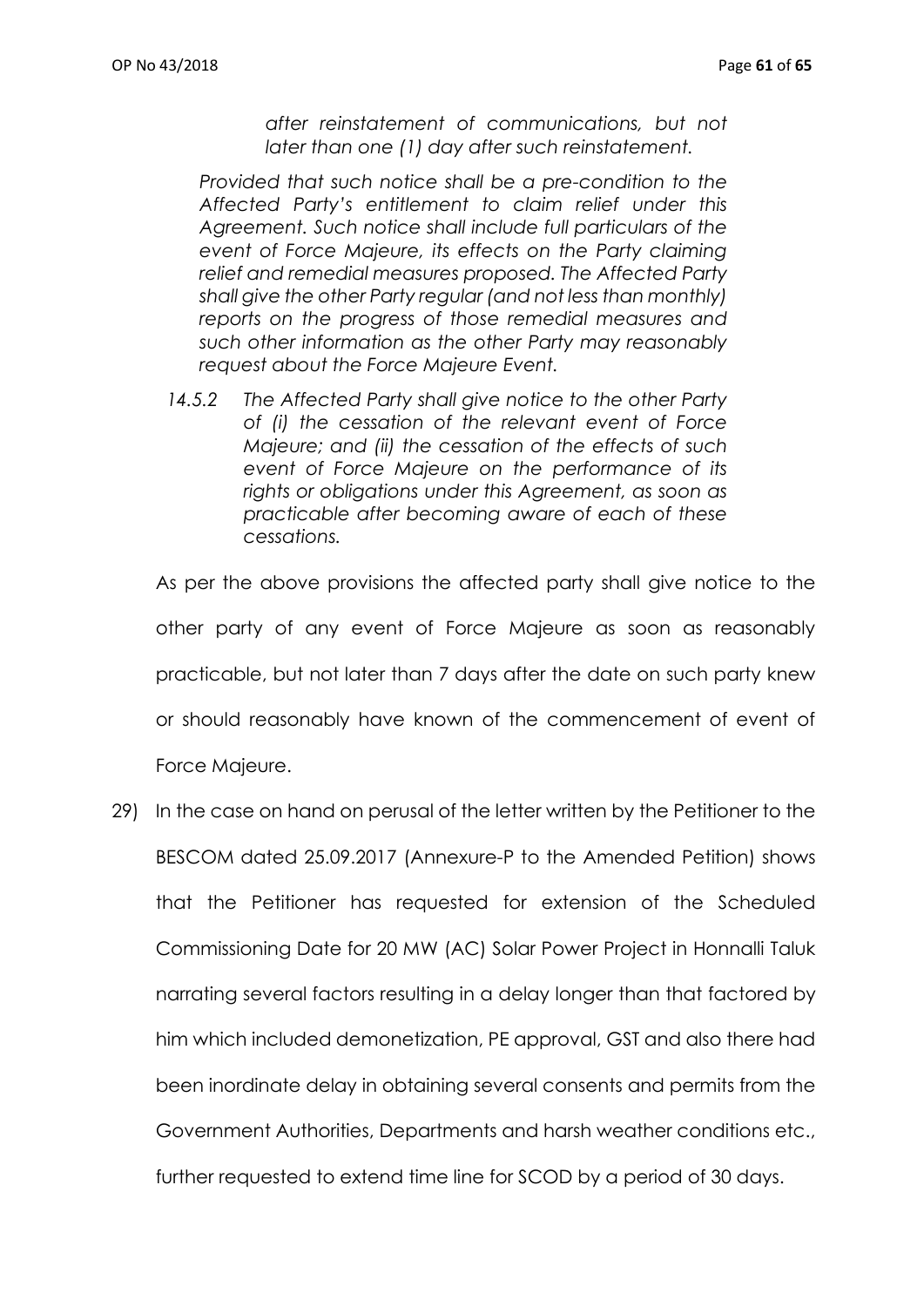- 30) On perusal of the letter written by KERC to the BESCOM dated 04.10.2017 (Annexure-R1 filed by the 1st Respondent along with objections) states that, the developer of the projects to file a Petition before the Commission after successful commissioning of the project with all the relevant grounds/documents justifying their claims for extension of time under Force Majeure conditions of the PPA if so advised. Further the Commission has also directed the BESCOM to take similar action instead of individually writing to the Commission for clarification in similar cases, in respect of development of 1200 MW Solar Power Project in 60 Taluks. On perusal of Annexure-T (filed along with Amended Petition) a letter written by BESCOM to the Petitioner dated 17.11.2017 has approved to commissioning of the project on or before 13.11.2017 subject to certain conditions. In this letter (in reference No. 4) the 1st Respondent has based reliance on the guidelines given by the KERC through a letter dated 04.10.2017 (Annexure-R1 filed by the 1st Respondent along with objections). However, the Petitioner has commissioned the project on 11.11.2017 i.e., prior to 13.11.2017 as per Annexure-T (filed along with Amended Petition) and also approached the KERC for an order of extension of time as per conditions mentioned in it.
- 31) All these documents established that the Petitioner had complied with the provisions under Clause 14.5.1 of PPA. Though the Respondents have taken contention that the Petitioner has not followed strictly the Clauses of Force Majeure as per PPA, nothing is placed on record in support of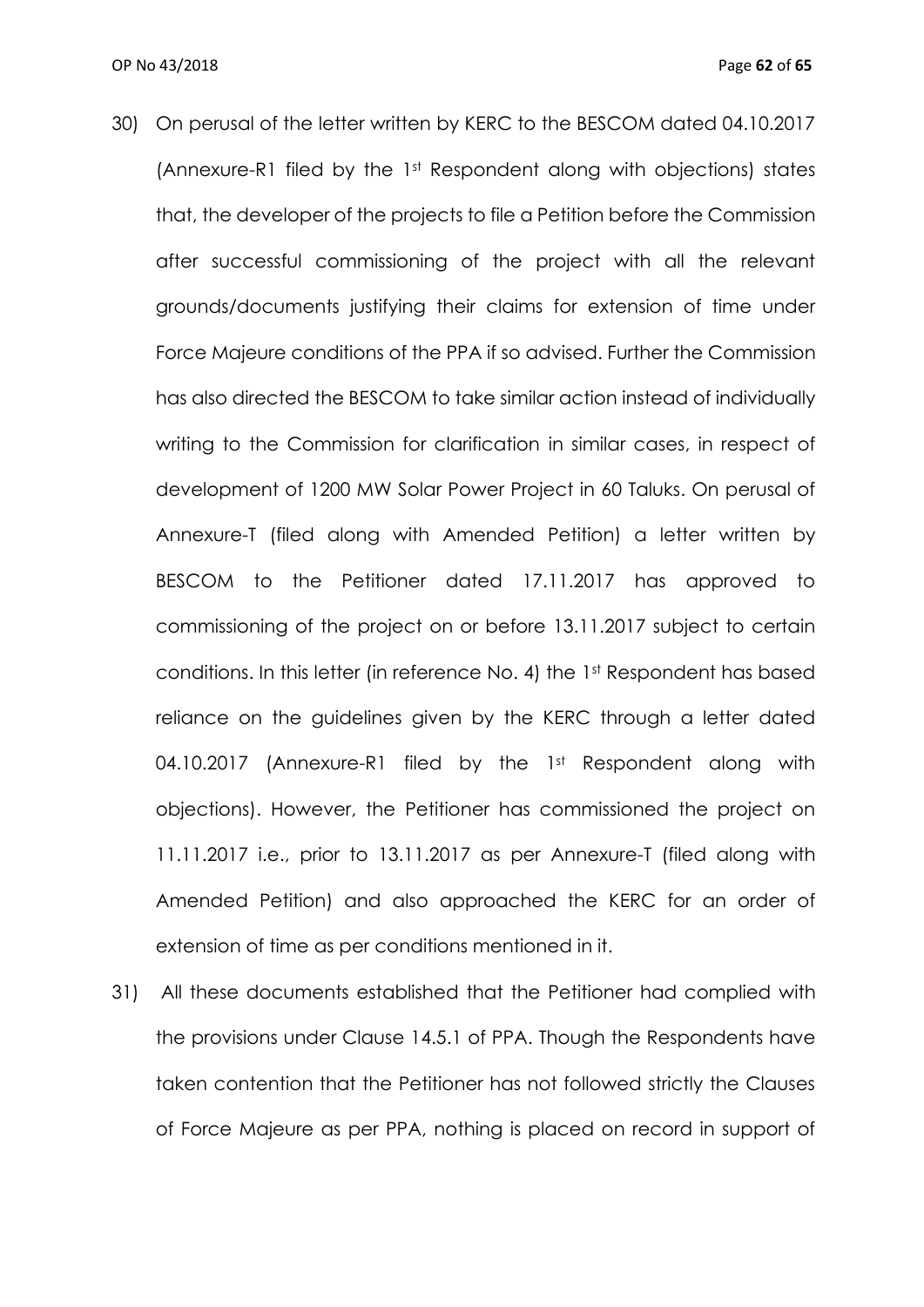their contention. Therefore, to this extent of the arguments addressed by

the Learned Counsel for the Respondents holds no water.

32) In this regard we rely upon the judgement passed by the Hon'ble APTEL, New Delhi in Appeal No. 38/2019 dated 12.08.2021 between Hirehalli Solar Power Project LL.P & Another Vs BESCOM & Another, in which the Hon'ble APTEL has held in para 50 as: -

> *"It is also submitted that, this Tribunal in "Chamundeshwari Electricity Supply Company Ltd. Vs Saisudhir Energy (chitradurga) Pvt. Ltd" reported in 2018 SCC On Line APTEL 65 had held that no formal issuance of Notice is required in cases of force majeure events."*

Further the Petitioner has also produced Commissioning certificate (Annexure-S to the Amended Petition) dated 14.11.2017 which shows he had commissioned the project on 11.11.2017.

33) In view of the discussions made above and also in Para 23 (c) (viii) (at Page No. 54, Table-2) the tables disclose the time taken for granting approval by Government Authorities and also GST and demonetization induced delay, the prayer of the Petitioner squarely falls within the parameters as discussed under Force Majeure events and in the present case on hand though the Petitioner has suffered delay in issuing evacuation approval, demonetization and introduction of GST Law has commissioned the project on 11.11.2017. As per observations made herein above the judgements relied by the Counsel for the Petitioner and the grounds urged by the Petitioner in the Petition fall under the Clause of Force Majeure as described in the PPA. With this we answer Issue No. 1 in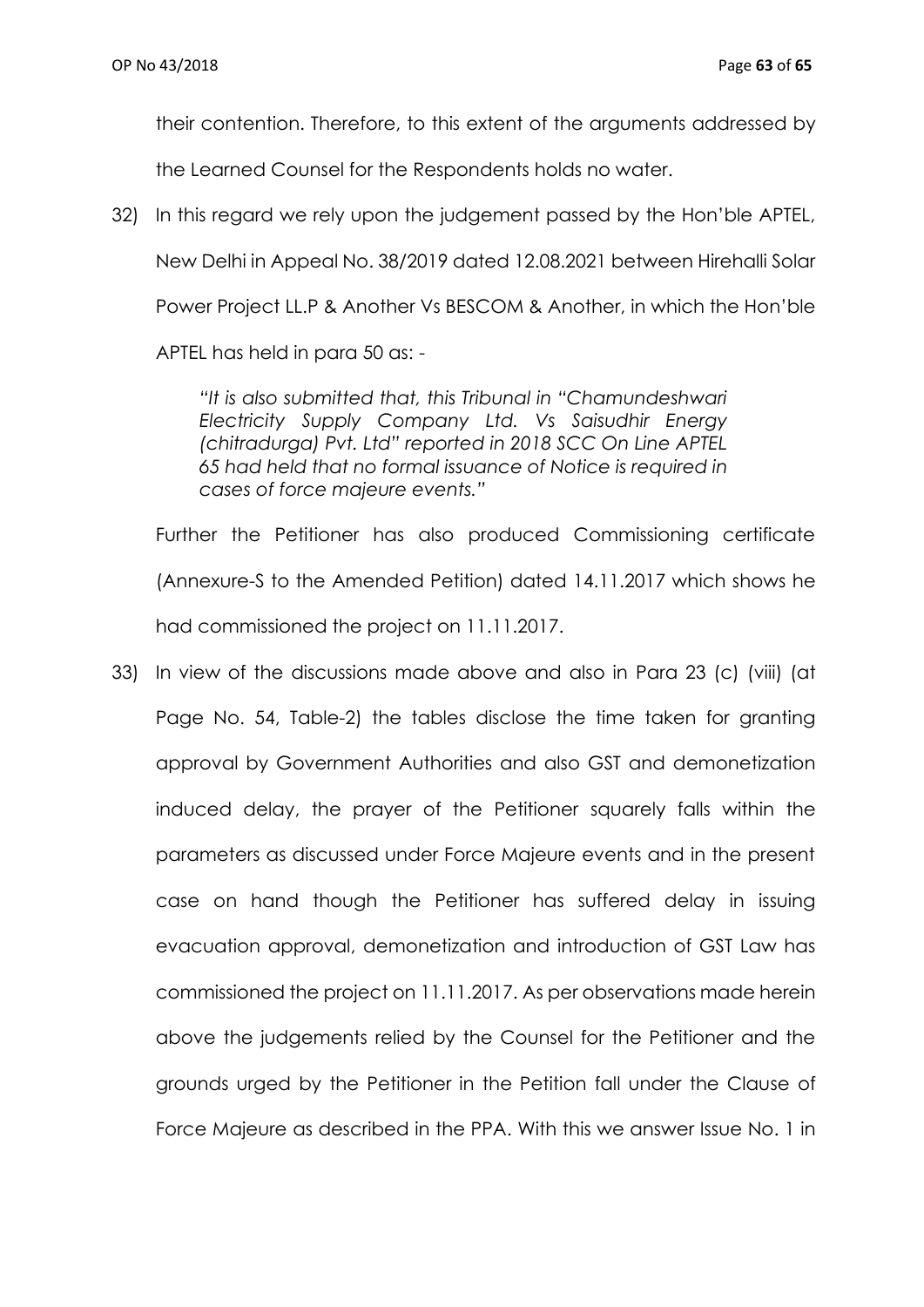affirmative by holding that the Petitioner is entitled for extension of 28 days from 14.10.2017.

- 34) **Issue No. 2:** For what relief the Petitioner is entitled to?
- 35) As per discussions made herein above paragraphs, and also answering issue No. 1 in affirmative by holding that the Petitioner is entitled for extension of time of 30 days from 14.10.2017, he is entitled for the tariff as per Clause 12.1 of PPA. As per the findings given by the Hon'ble APTEL in its judgement dated 28.02.2020 in Appeal No. 340/2016 between Azure Sunrise Private Limited Vs Chamundeshwari Electricity Supply Corporation Limited, the tribunal has held that "once extension of Scheduled Commissioning Date is approved, the question of reduced tariff does not arise". Hence, the Petitioner is entitled for Rs. 5.05/kWh tariff.
- 36) As stated above once the SCOD is extended by the Respondent the revised SCOD is to be reckoned for determining the Tariff as well as liquidated damages. Since the time extended by 28 days, the Petitioner is not liable to pay liquidated damages. Hence, this Issue No. 2 is answered accordingly.
- 37) **Issue No. 3:** What Order?
- 38) In view of the foregoing reasons, we pass the following: -

## **O R D E R**

- a) The Petition is allowed.
- b) The delay is condoned in commissioning of Solar Power Project in Honnalli Taluk, Davangere District and the Petitioner is entitled tariff at Rs. 5.05/- as per PPA.